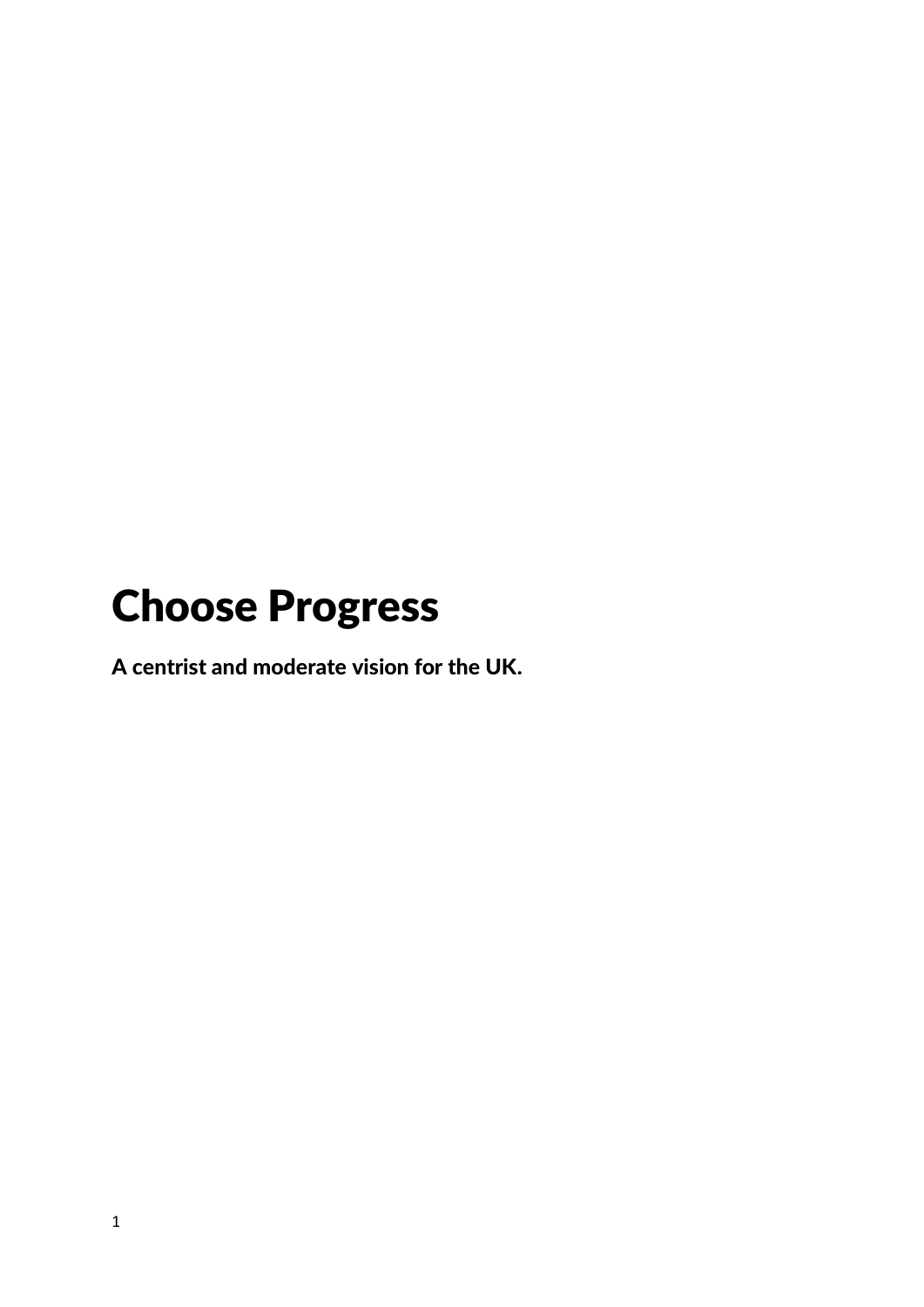# <span id="page-1-0"></span>About Centre:

Centre is both a Think Tank and a Pressure Group. Our role as a pressure group involves focusing on certain issues that we feel need attention and promoting different causes. We also act as a Think Tank and publish papers exploring different subjects in more depth. By doing this we hope to inform the public more on the different options available and to generate new policy ideas. Centre is also a registered company; its company number is 12406687 and it is registered as [CENTRETHINKTANKLTD.](https://beta.companieshouse.gov.uk/company/12406687)

Registered office address: 20-22 Wenlock Road, London, England, N1 7GU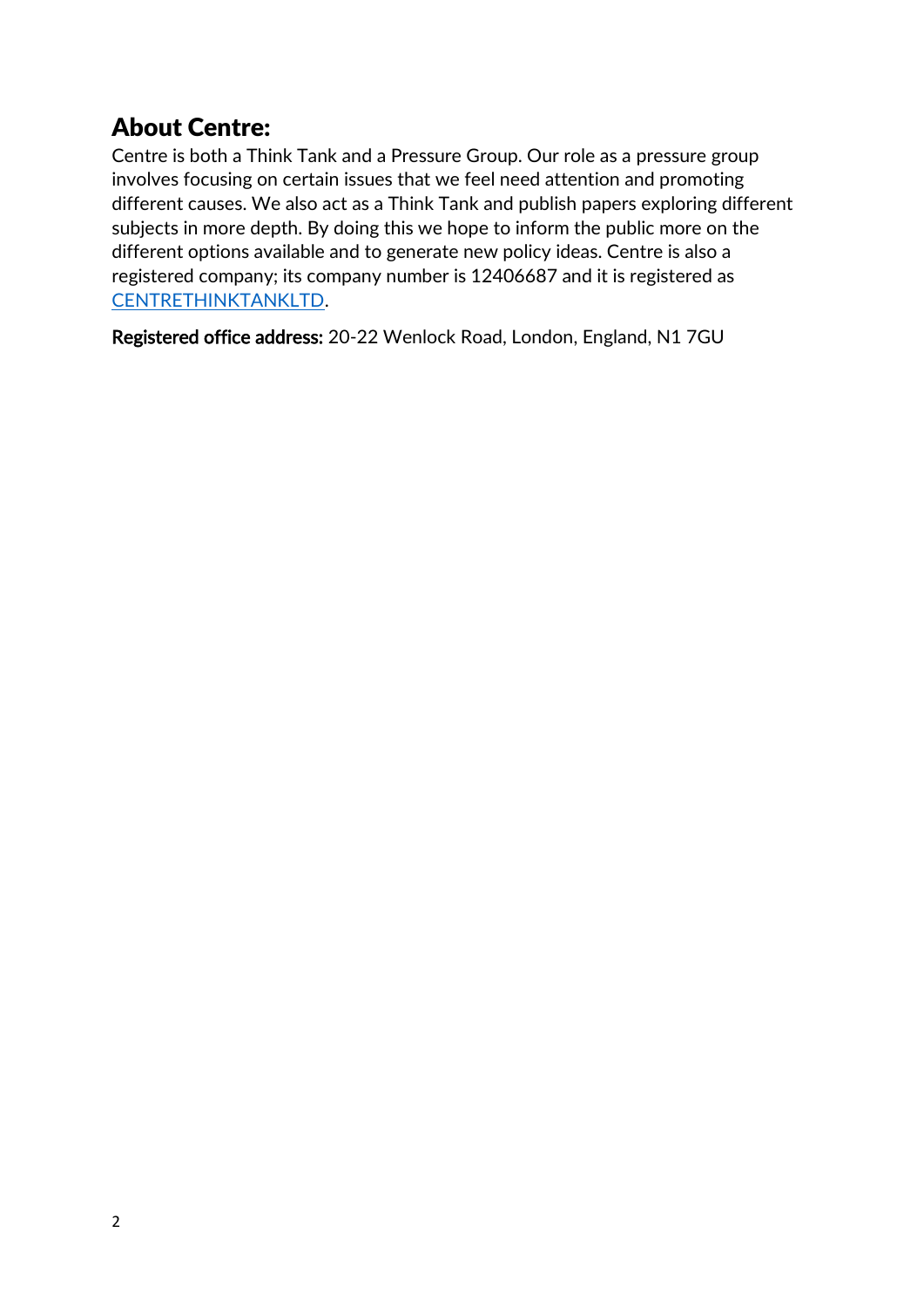# Contents:

| Cover                           | Page 1      |
|---------------------------------|-------------|
| <b>About Centre</b>             | Page 2      |
| Contents                        | Page 3      |
| Introduction                    | Page 4      |
| Summary                         | Page 5      |
| Our principles                  | Page 6      |
| <b>Devolution</b>               | Page 7      |
| <b>Education</b>                | Pages 8-15  |
| Economy                         | Pages 16-21 |
| <b>Democracy</b>                | Pages 22-25 |
| <b>Health</b>                   | Pages 26-29 |
| Environment                     | Pages 30-33 |
| <b>Equality</b>                 | Pages 34-38 |
| <b>Transport</b>                | Pages 39-40 |
| <b>Social Security</b>          | Pages 41-43 |
| <b>Justice</b>                  | Pages 44-46 |
| <b>Foreign Affairs</b>          | Pages 47-49 |
| Housing:                        | Pages 50-51 |
| <b>Culture, Media and Sport</b> | Page 52     |
| Community                       | Page 53     |
| <b>Notes</b>                    | Page 54     |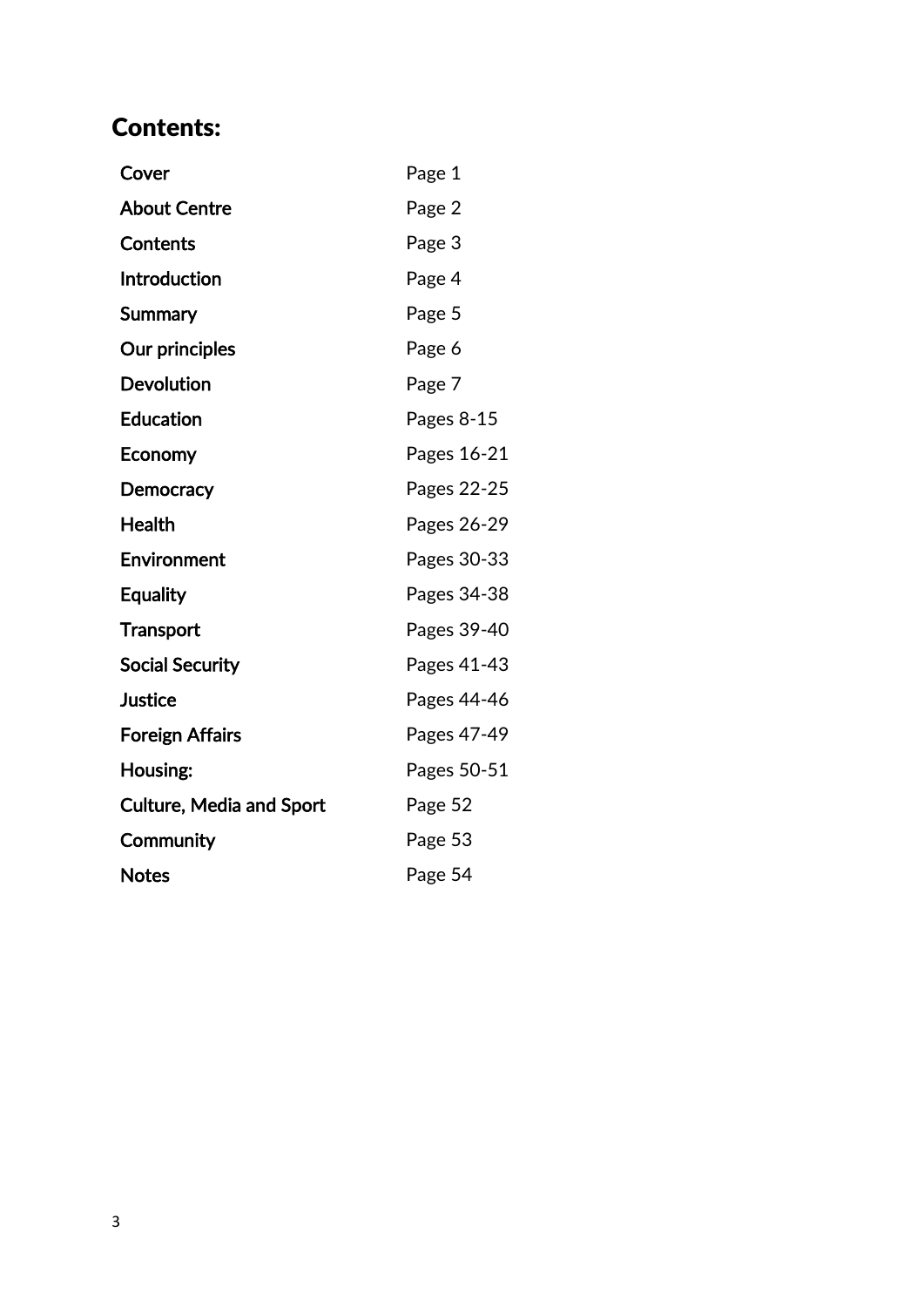### <span id="page-3-0"></span>Introduction:

This plan sets out what a centrist and moderate United Kingdom would look like. It would be a country that takes the best ideas from both the left and the right and looks at what policies work in other countries. Therefore, we back both strong public services and boosting businesses by creating a free market economy.

We realise that strong public services benefit both the individuals who use them and that businesses benefit from healthier and happier workers. We therefore need to create education, health and social security services that support everyone. We also need public services that cover all our needs from cradle to grave. Regardless of whether someone wants to study in higher education, needs mental health treatment or moves into social care all of it should be available through our public services.

Of course, these investments in public services can only happen if we boost the economy. That's why we support measures such as simplifying the tax system, slashing or simplifying unnecessary regulations and handing more powers to workers to negotiate decisions in their workplaces. This will help to make it easier for businesses to do business and will in the long run it will help to boost our economy.

We know these policies work in practice as well. In Germany they were used just before their 'economic miracle' and in the Nordic countries have turned them into the 'Nordic model'. In both cases they have been incredibly successful. These policies work both in principle and in practice. It's time we followed the example of these countries to create a better set of public services and an economy that works for everyone.

#### -Torrin Wilkins, Director of Centre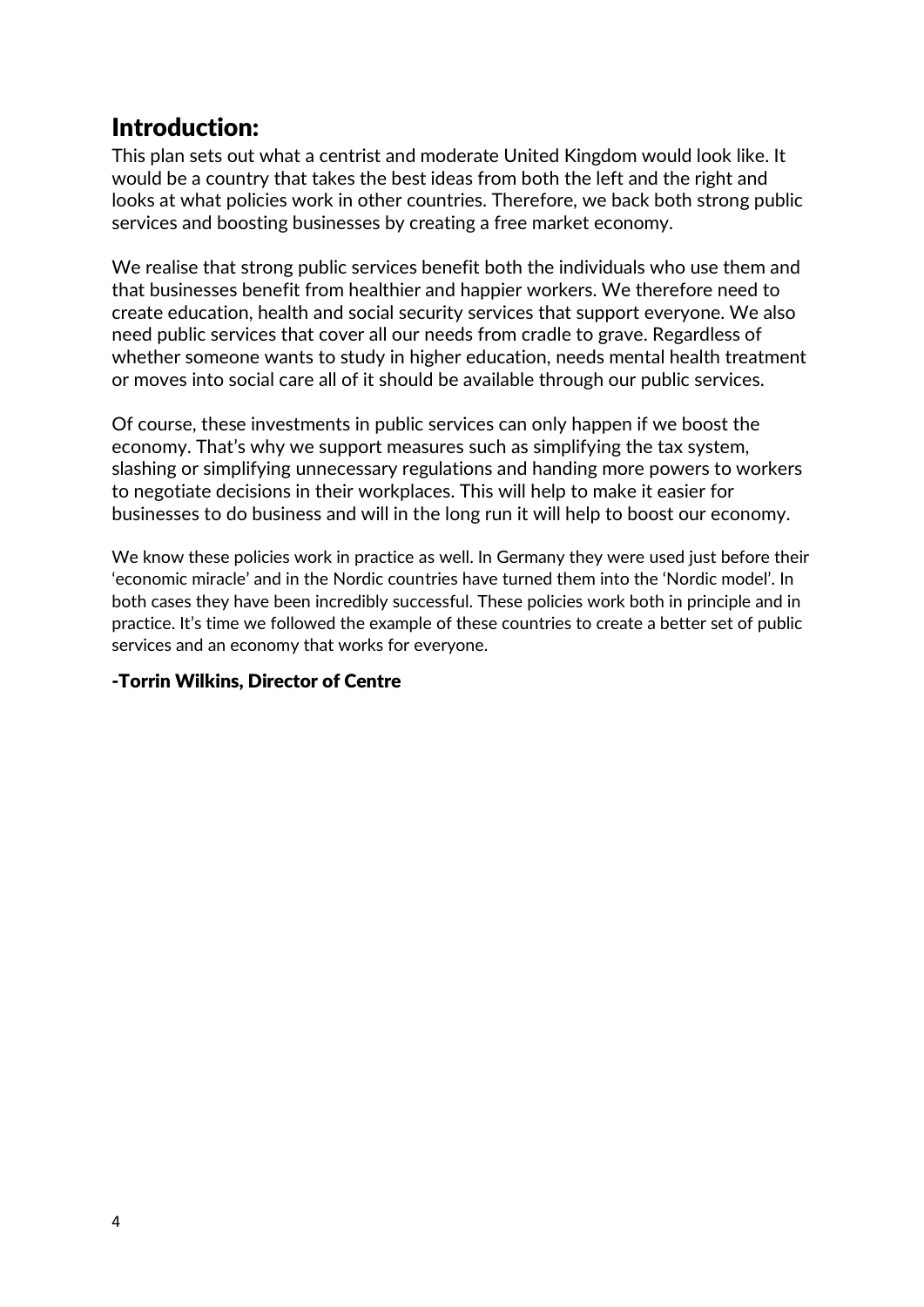#### <span id="page-4-0"></span>Summary:

Strong public services. We support strong public services which includes expanding the NHS, a comprehensive education system and a social security system that ensures no one falls through the gaps.

Free Markets. We think it should be easier for companies to do business. It's why we want to cut or simplify regulations, simplify the tax system and to give more power to workers.

More power for local areas. We support stronger regional and local layers of government. This will mean that power is held closer to individuals, and they have more say over local decisions.

Protecting our environment. We want to protect our environment by switching to renewable energy sources. We also want to encourage businesses to move towards more environmentally friendly forms of production.

Equality of opportunity. This means that everyone, regardless of their race, sex, gender, ethnicity, religion, age, disabilities or sexual orientation, should have equal opportunities in life.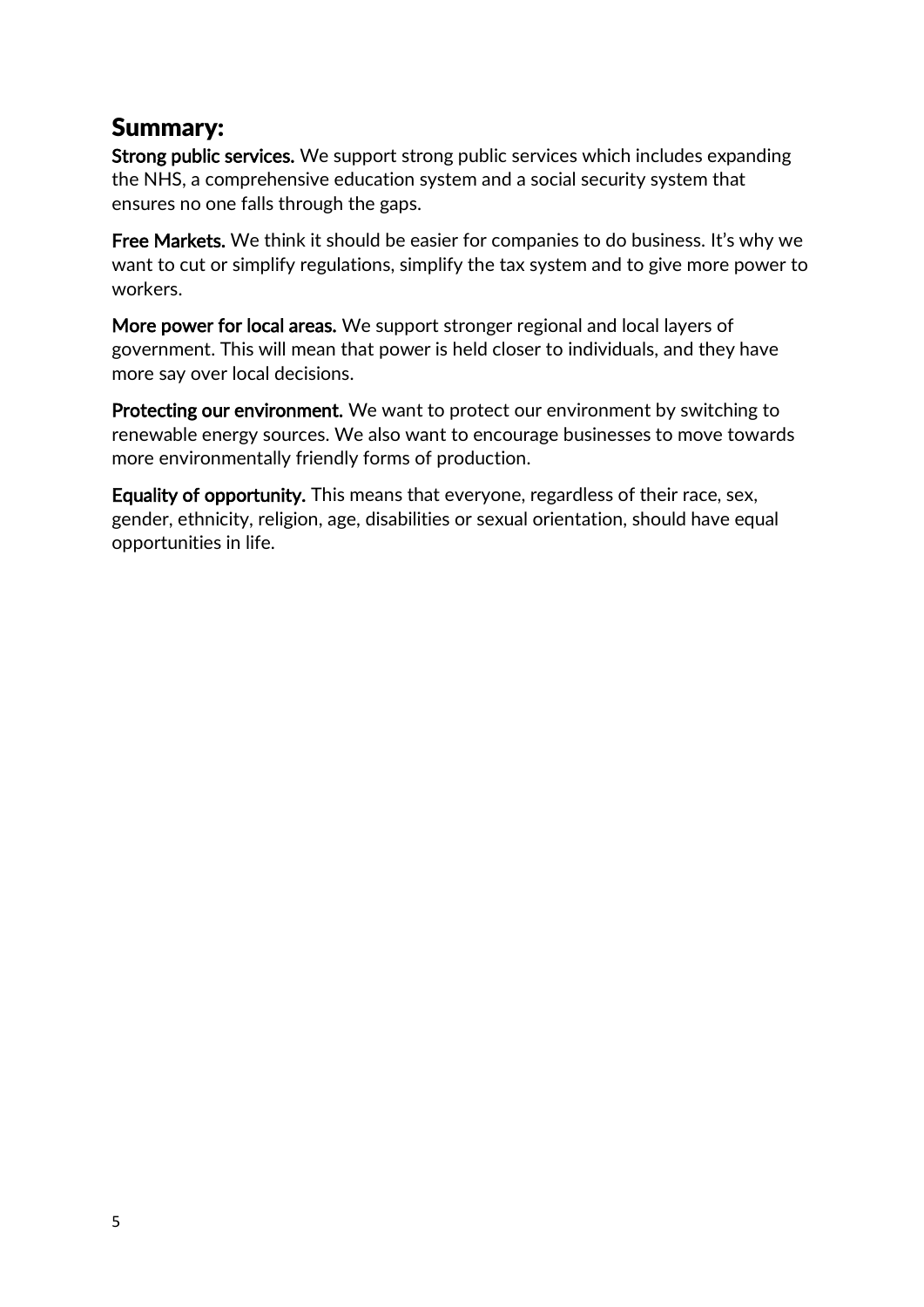### <span id="page-5-0"></span>Our principles:

The main principles of Centre are listed below which include centrism, evidencebased policy which is mostly inspired by the Nordic countries, a social market economy and building board coalitions across party and tribal lines for policies we support.

Centrism. This means we mix policies from the left and right of politics where they work. In general, we are left wing when it comes to the welfare state and more free market on the economy.

Evidence based policy. We believe that policy should be based on what works, rather than ideology. As a result, we looked at the Nordic countries which include Norway, Iceland, Finland, Sweden, and Denmark. We learnt from the strengths of each country in areas such as justice, foreign affairs, social security and the economy.

A Social Market Economy. On the economy we favour simple taxes, cutting regulation and more competition to create a free market economy. Alongside this, we support well-funded and comprehensive public services. Rather than being opposing forces, free markets and strong welfare states complement each other. Free markets help to fund better public services, whilst public services benefit the economy.

Building coalitions. We believe that to achieve change, we need to build broad coalitions with individuals and groups. Within Centre we have already started to do this by agreeing partnerships with other groups. This also means we want to reach out to all areas and to all communities within the UK to ensure our policies take onboard their concerns.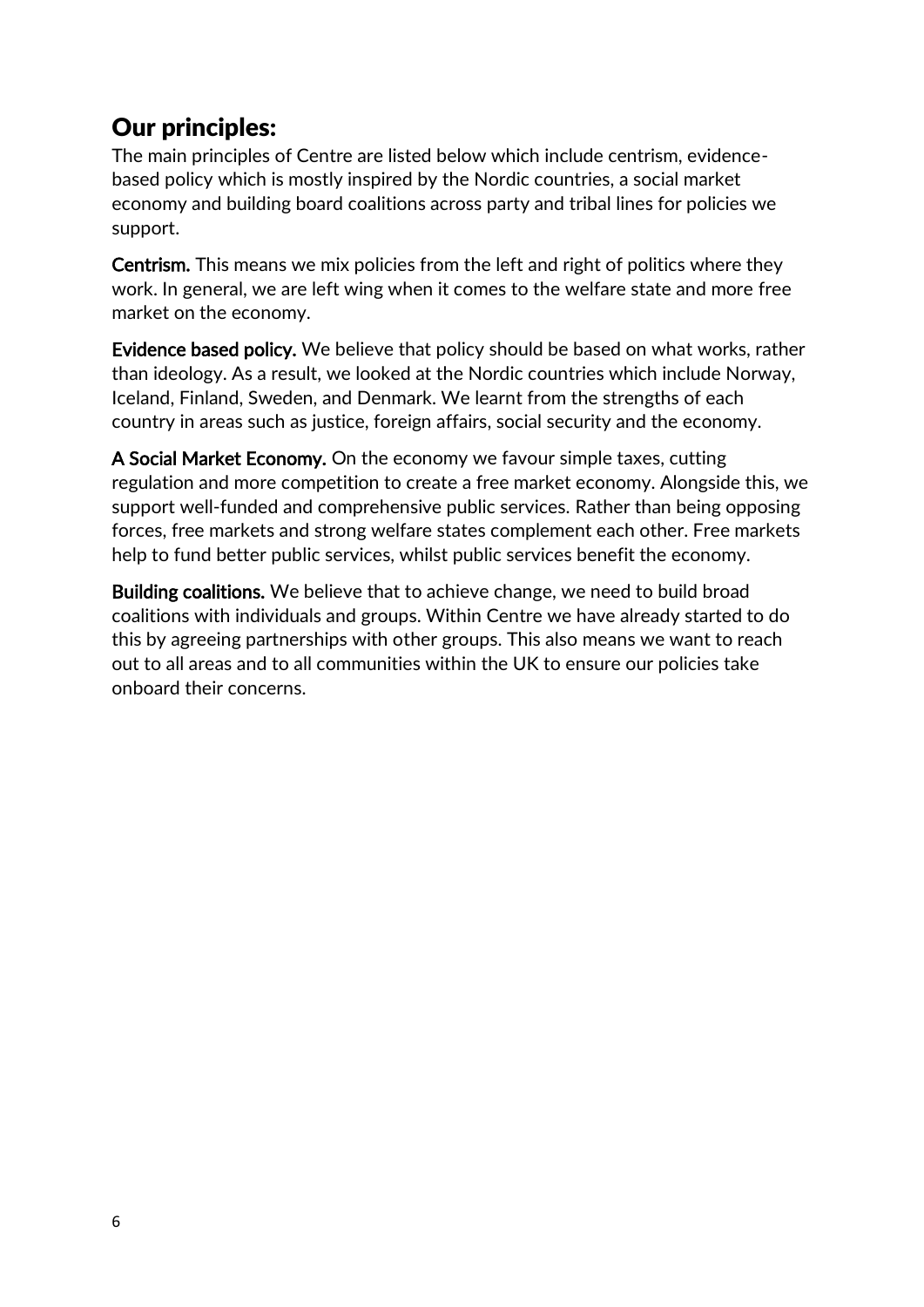# <span id="page-6-0"></span>Devolution:

Our policies also account for devolution within the UK. In areas where a policy is already implemented or is devolved, we simply won't mention that country. How each policy is devolved is mentioned above next to a bullet point.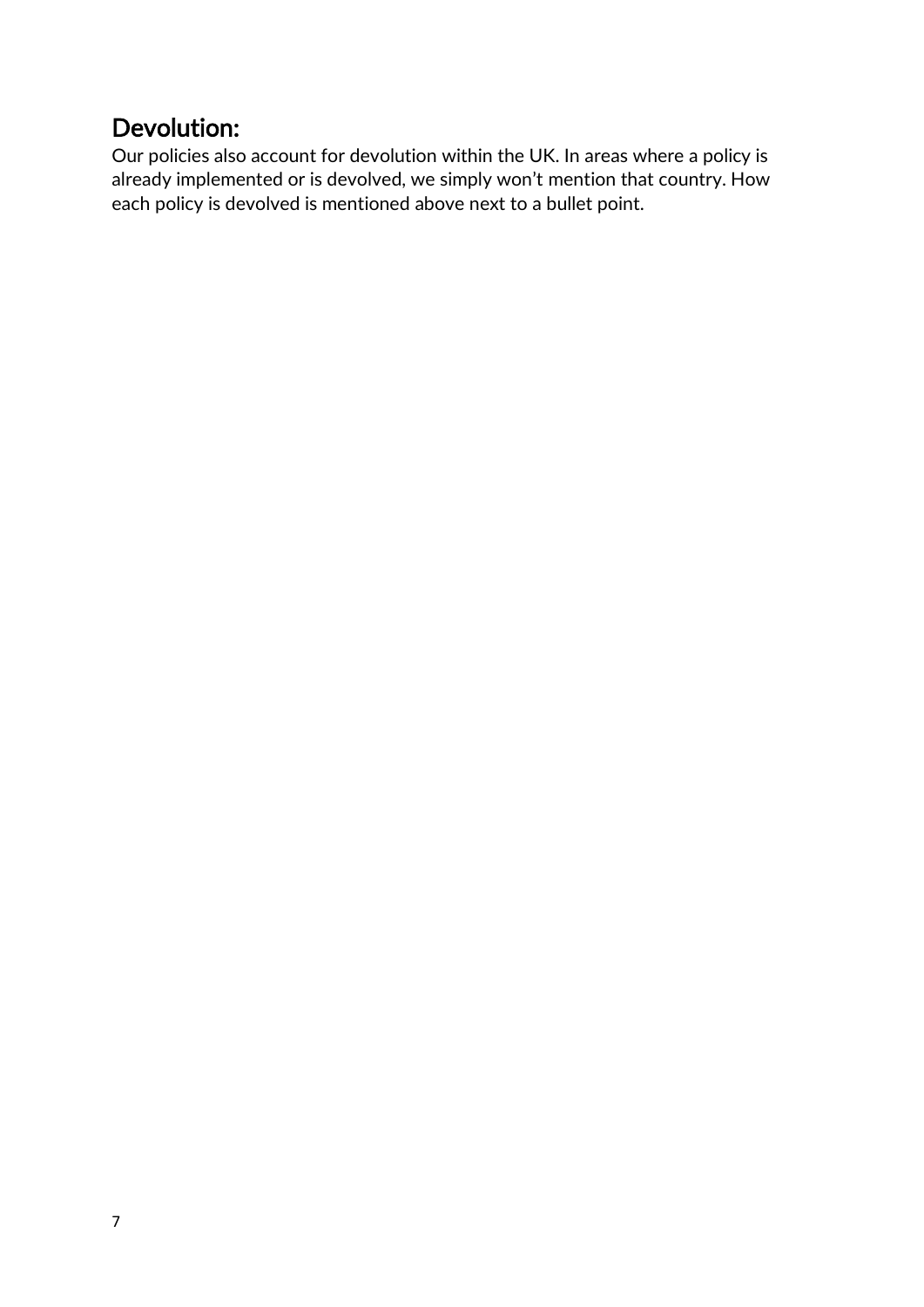### <span id="page-7-0"></span>Education:

Our top priority is improving our education which will improve both the life chances of students and our economy. Our model for education is based off of Finland which is one of the most successful countries in the world for education. We have also focused on equality and creativity which have both helped Finland improve its own system.

• Policies in this section only affect England unless specified

Increase the use of technology in education. Using technology in education will help to prepare students for the future and it will make education more personalised to individual student's interests. In education this can include apps to aid with the marking of work, apps that help to analyse the performance of student's, laptops or tablets to write with, subject based games, virtual fieldtrips using virtual reality and using 3D printers to create things. Investment in technology will save time for teachers and it will give them more time for individual help.

• All UK.

Apprenticeships and internships should receive a living wage. Unpaid internships allow businesses to receive work without having to pay staff for their time. This means they may not have to employ a new member of staff to work in the business reducing the number of people who are in employment.

An online education system. To ensure everyone can access education easily we want to create a new government website that will allow people to access all courses offered by schools and universities to students. This should include video tutorials, interactive lessons and an effort to make as many peer reviewed papers open to all as possible. This program should first be tested in a small number of regions to ensure it works before it is rolled out to the rest of the UK.

Use a committee to help plan better school meals. This would replace the decision on school meals being taken simply by governors and would allow for broader input. There should be a meeting each month to plan the meals students receive. It would include members of the local county council, the schools governing body, a dietician and staff at that school who deal with purchasing and serving food. This should look at where the food is sourced and the nutritional value each item has. It will also help students to pick up healthy eating habits at a younger age.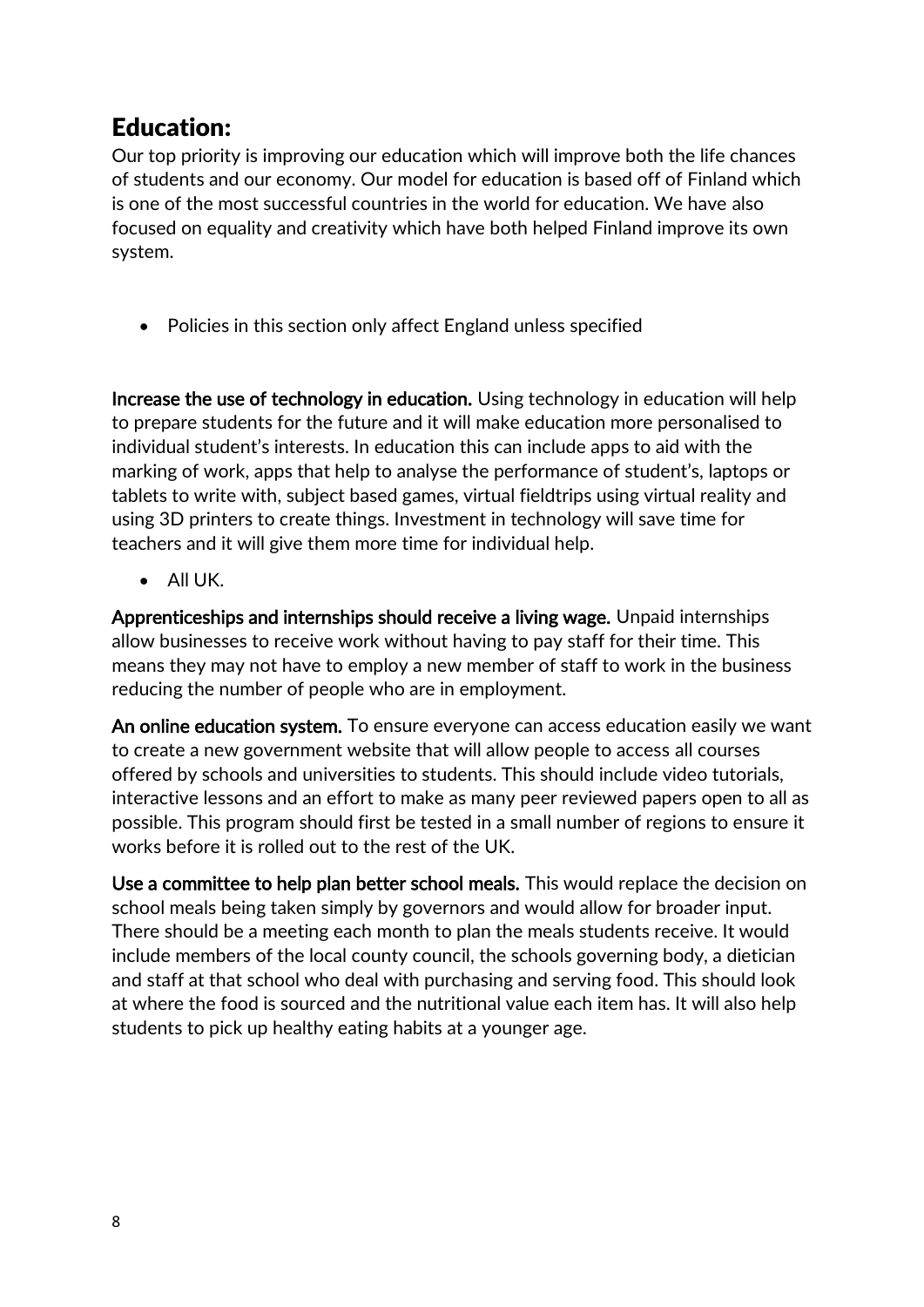• England and Wales.

Replace the Requirement for Collective Worship in Schools. This would involve replacing section 70 of the School Standards and Framework Act of 1998 which requires a collective act of worship in schools of a broadly Christian nature.

The replacement would mean schools should offer students the opportunity to take part in group worship or reflection. This should not need to be Christian in nature as it should depend on individual beliefs and students themselves must always have the right not to take part.

Ensure students have access to bathroom breaks during lessons. We would require teachers to allow students to use bathrooms during lessons. This is a result of multiple incidents involving students on their periods or with either bladder issues being unable to leave the classroom.

Gender neutral uniforms in schools. At the moment some schools make students wear certain uniforms depending on their gender. We believe schools should allow students to have a choice between wearing either skirts or trousers regardless of their gender. Wales already has mandatory guidelines for schools meaning they already have gender neutral uniforms.

Give teachers a master's degree when entering teaching. We support a Teach First style program that means all new teachers have a tuition free master's degree when entering teaching. This should also be alongside the opportunity for existing teachers to gain a master's degree if they don't already have one.

# Types of schools:

#### Academies and foundation schools:

Schools should not be forced to become Academies. With the mixed performances of academies, we don't believe that forcing other schools to become academies will help in improving school standards. The choice to become an academy should only be open to schools which are failing and even then the decision to become an academy must not be forced on a school. Parents should also have more say over whether schools become academies or whether there are other steps that can be taken by the local council.

Most existing Academies should be converted into Community schools. We believe that community schools are more accountable than academies, yet overall, there is little difference between the two in terms of the grade's pupils achieve. This would convert: Sponsored Academies, Converter Academies and Free Schools into community schools. However, this would only be done if their funding agreement or any land ownership is not a barrier to converting the school into a community school. Any land that can be purchased voluntarily should be.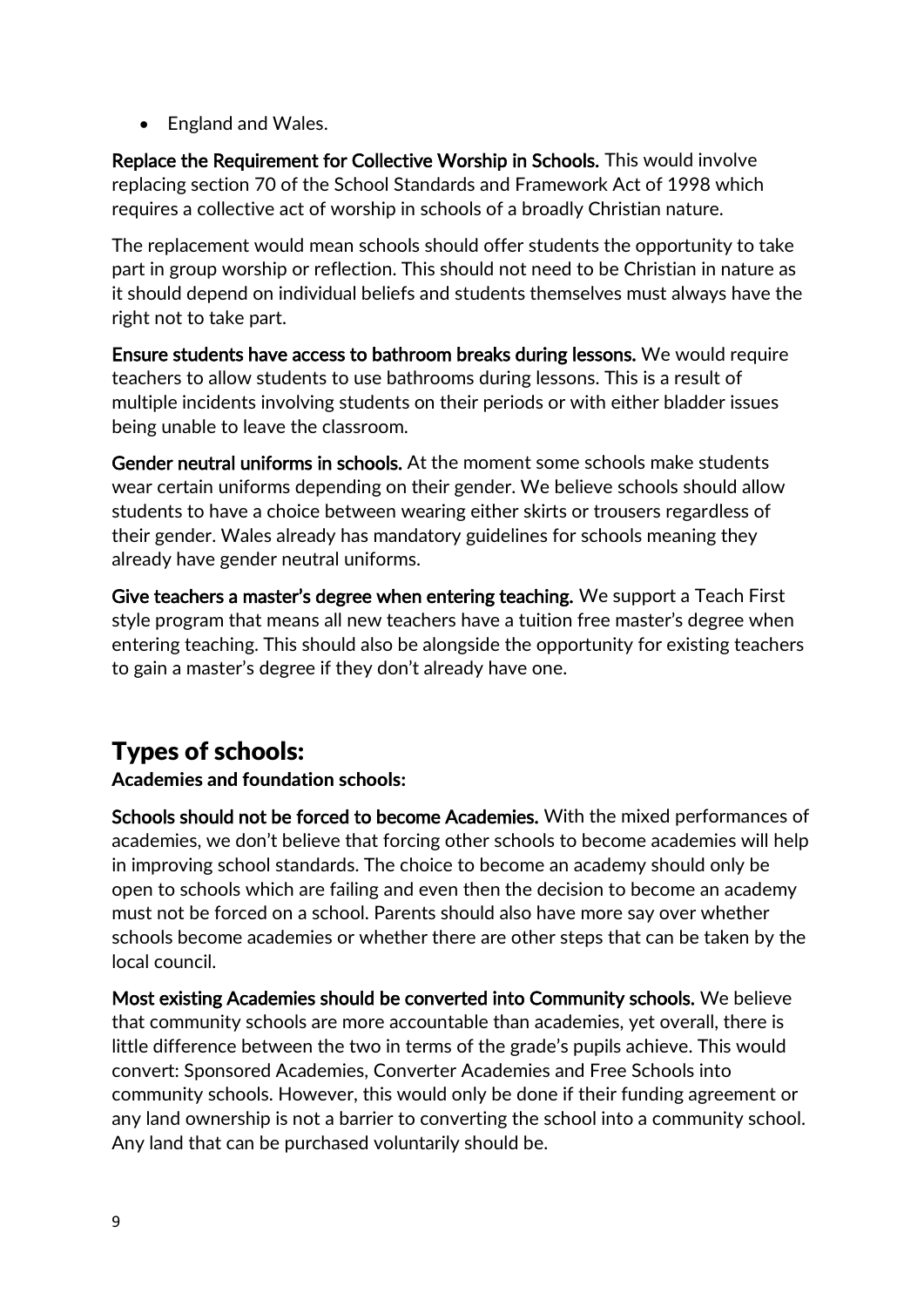Give Local Authorities more power over existing Academies. We believe that academies, foundation schools and free schools should only be used where they are working well and are improving school standards. Councils should have the ability to take schools back into the hands of the local council and to become a community school if they have not improved as an academy.

Replace Academy Trusts. Rather than trusts being related to groups of academy schools we wish to expand the practice of cooperation between schools. A trust would be where both a school working to a high standard and one working at a low standard can work together more by pooling resources, staff and good practices. To encourage good schools to enter these programs incentives such as grants should be used to ensure they don't see a negative impact on their finances.

Only allow non-profit organisations and groups to be involved in running schools. This would include academies, voluntary-aided, voluntary-controlled, foundation schools and free schools with interest groups such as businesses using academy schools to benefit themselves and pay either themselves or companies linked to them large amounts of money. Whilst businesses would still be allowed to donate money to these schools, they would not be allowed to take part in the running of the schools. We would also cap the salaries of those running these schools to ensure they don't overpay themselves.

#### Community Schools:

All new state schools should be Community Schools. This would stop the creation of new: academies, free, voluntary-aided, voluntary controlled, foundation and trust schools. This would be to return accountability to schools through local councils.

#### Selective Areas:

Phase out Grammar Schools and Secondary Moderns. Grammar schools are schools that select their intake, mostly using the 11+ test and they focus on academic subjects more. Secondary moderns are the remaining schools which focus more on practical subjects and are non-selective. We believe that 10 is too young to split children and that these systems further disadvantage already disadvantaged groups such as those on free school meals, those with disabilities and slow academic developers. We would phase out both grammar schools and secondary moderns which would be converted into comprehensive schools offering both academic and practical subjects. To do this grammar schools would be slowly integrated into the wider school system which will take place over the course of four years, slowly opening the system to all students regardless of ability. Over the same period, secondary moderns would be converted to comprehensives. After this a fairer funding project will be implemented to balance funding between ex-grammar and secondary modern schools.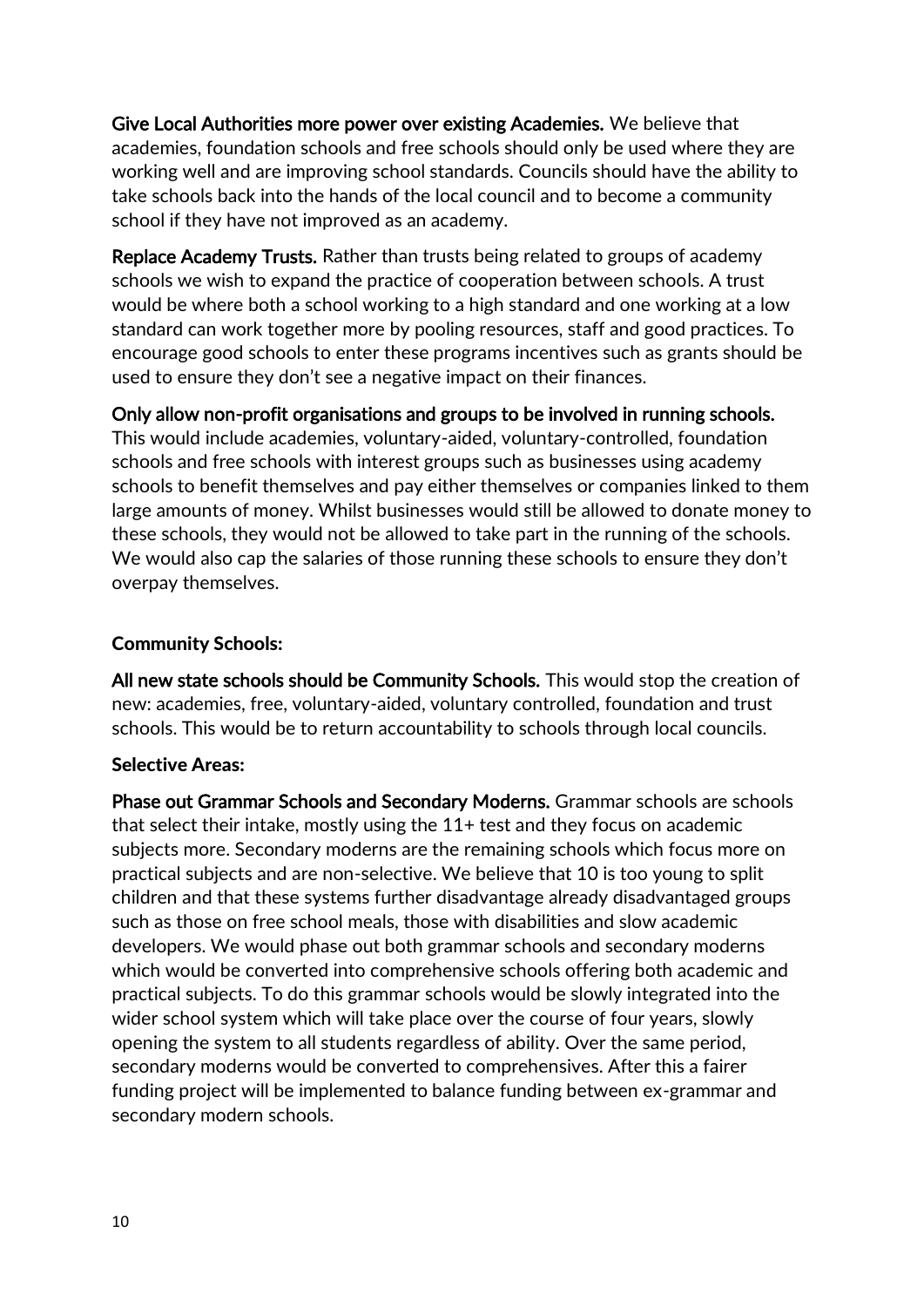#### Faith Schools:

Schools should not be allowed to discriminate based on religion. We do not believe that religion should be a factor in the recruitment of staff or whether children are given a place. To do this we would remove the exemptions from the Equality act of 2010 which allows religious schools to discriminate based on religion.

Faith schools should follow the curriculum in full, including for Religious Education (RE). We believe that all children should have a full education and that includes an education that teaches about all faiths and those of no faith. This only applies to Voluntary-Aided schools as Foundation Schools and Voluntary-Controlled schools already teach RE using the National Curriculum.

Offer to purchase the land and buildings owned by government funded faith Schools. As Foundation, Trust, voluntary aided and voluntary controlled schools often own the land and buildings we support offering to buy both the land and the buildings. The schools would then be converted into accountable community comprehensives.

Set standards for faith schools to continue to receive government funding. Faith schools are run by a faith group and they have a religious character. They must pass high safeguarding, equality & diversity standards if they are to carry on receiving state funding. This would apply to all state schools receiving state funding including faith academies, voluntary aided and voluntary controlled schools.

#### All schools:

Expand the number of schools using the national curriculum. This would mean introducing a slimmed down national curriculum that needs to be taught at all schools. This would also include bringing: academies (including faith academies), free schools, and independent schools; under the national curriculum. However, some independent schools such as university technical colleges and studio schools would be exempt as they are focusing on a single subject.

The inspections themselves would also change with as much focus on physical health and mental health support as on academic achievements. The physical and mental wellbeing of students would be the priority before academic achievements. The final change would be to set up an aspect of Ofsted focused on receiving and investigating complaints about schools or teachers both from parents and students.

Abolish all girls and all boys schools. We believe all schools should be mixed and the idea of single sex schools is outdated.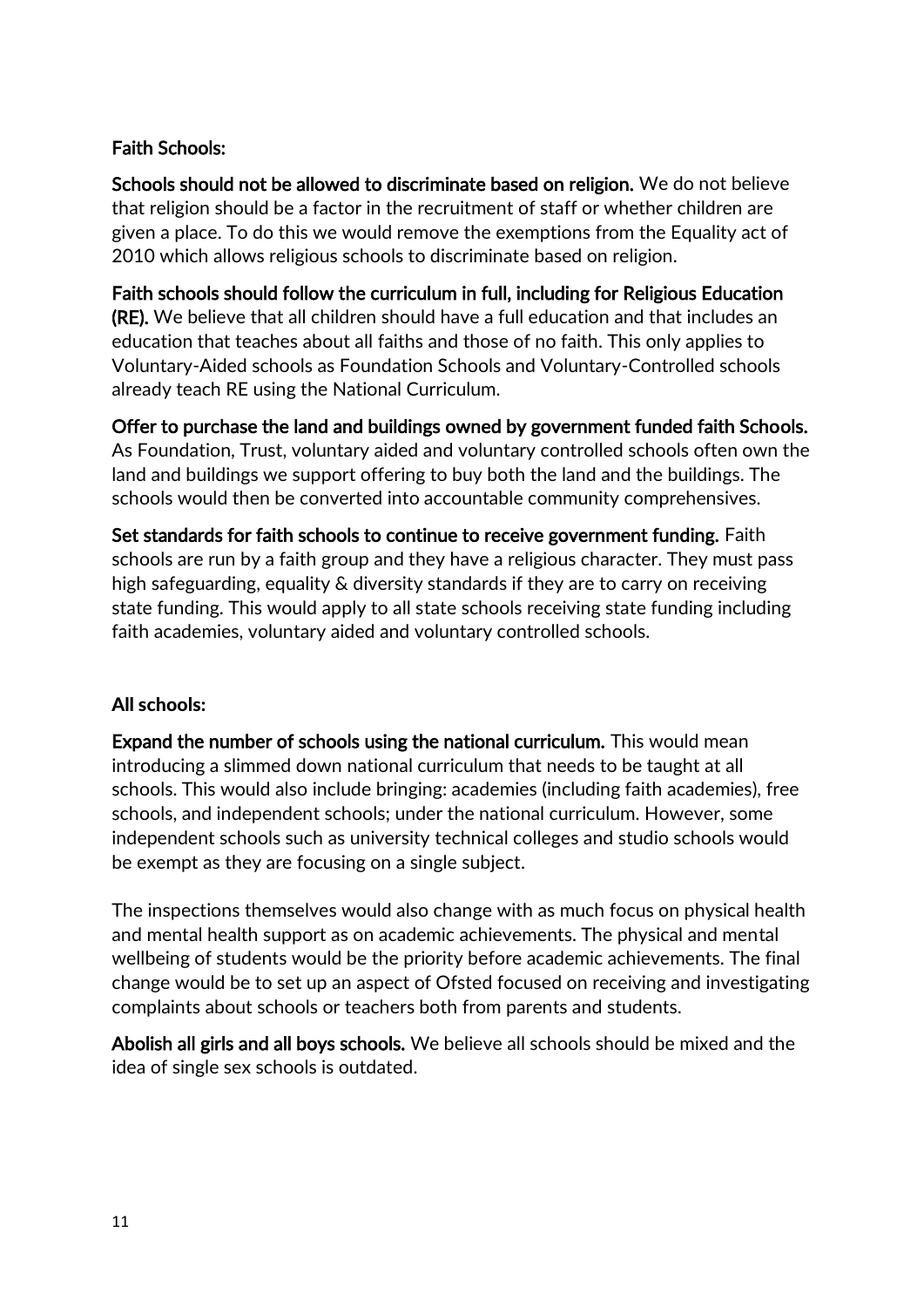An education watchdog. This watchdog would inspect schools and deal with complaints from or against staff, students, schools and parents. The watchdog would replace both OFSTED and Teaching Regulation Agency. It would also cover all independent schools replacing the 'Independent Schools Inspectorate' and the 'School Inspection Service'. When inspecting schools, the watchdog would ensure that it looks at the happiness and wellbeing of students, their mental health, grades and the life skills schools are teaching their students. It should also take into account the number of students on free school meals or with additional needs and record this on the report. To achieve minimum marks in these inspections schools need to first ensure their students have good mental health support and wellbeing, complaints will also be taken into account during these inspections. We would also support inspections being carried out each year regardless of the schools rating. If a school received a good rating one year this does not mean these standards will continue. A new anonymous complaints system should also from part of the ensuring students and parents can easily make a complaint to an independent body with clear guidance rather than schools dealing with serious complaints.

#### Early years education:

Increase the age at which children start education to 7. This gives children more time to be around adults when they are younger so they are more likely to be around people who are mature. This is the same starting age as they already use in Finland.

Make it easier for students to switch between school years. This will include a larger period in which any student that is among the youngest in their year group can choose whether to move into that year or the one below. After a student has started school this option should remain open to them until they begin studying for their GCSE's. This is to deal with the large difference that having a year between the youngest and the oldest students has.

Scrap Base Line Assessments. The proposed base line assessments are tests for reception students to measure progress in students. We do not support the introduction of this test as it risks teachers focusing their attention on the test rather than on improving students more broadly. This would also reduce stress on students along with the test itself being done when students are not old enough for tests to be useful.

Scrap SATs. SAT's (Standard Attainment Tests) are primary school tests which are used to try to understand student attainment. We however believe this is too young to test students accurately and that SATs risks teachers focusing their attention towards the test rather than on improving students more broadly. We also worry about the stress this places on students.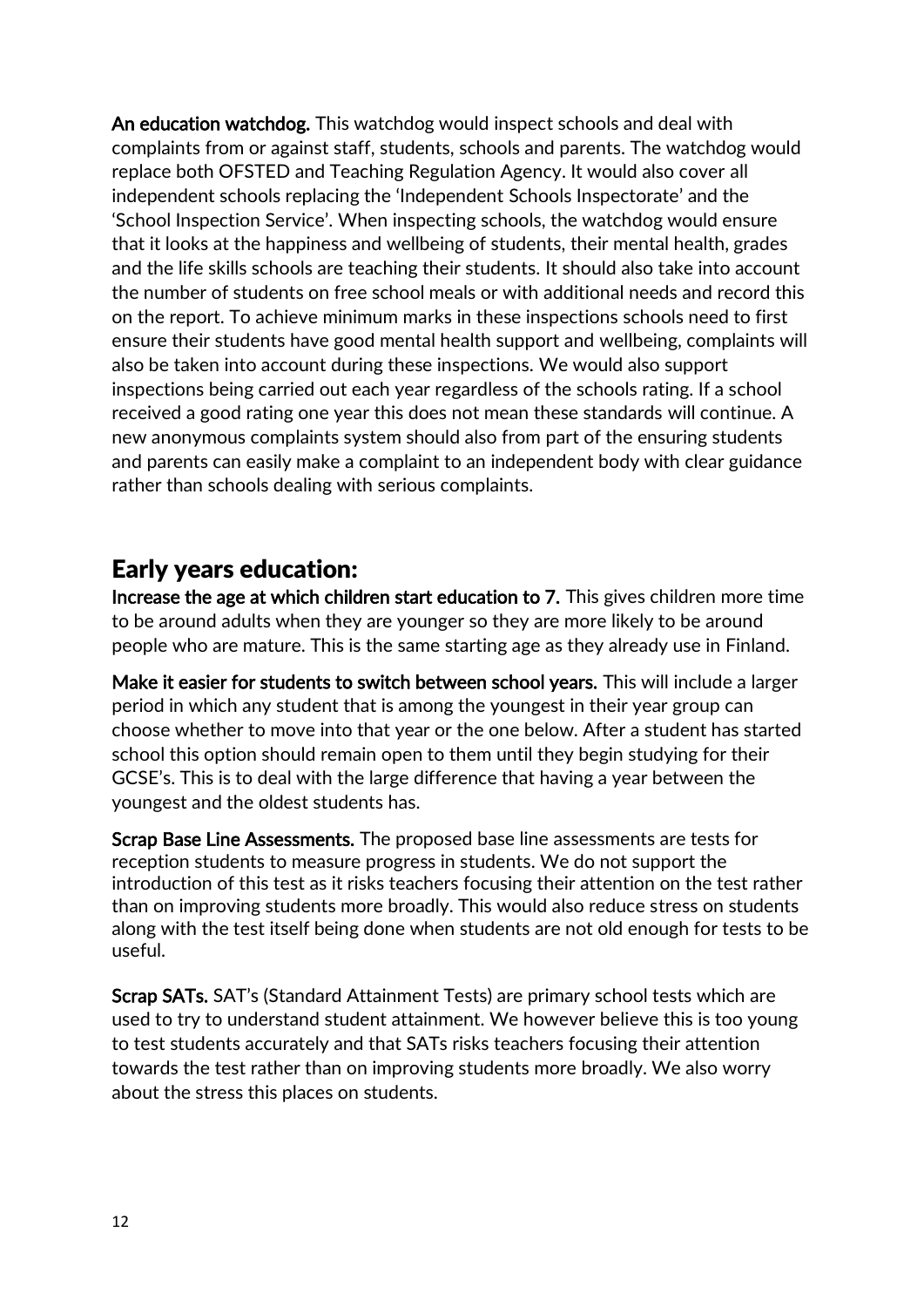#### Middle years education:

Change GCSE's to an easier baccalaureate style qualification. This would reform GCSEs, so they are; less stressful, include non-exam essays that account for 50% of the course and focus more on critical thinking.

Introduce TCSE's. If T-Levels are successful, then we feel this style of course should be expanded further. We would therefore support Level 2 BTEC's and National Vocational Qualifications being replaced by a Technical Certificate of Secondary Education with greater links between schools and businesses. This will involve partnering schools offering TCSE's with businesses to give students real world experience.

Grants for schools offering GCSE's on arts and technology subjects. Whilst subjects like maths and English are important, we also need to focus on other subjects that are very likely to be helpful in the future by increasing the amount of time students spend on them. We reject the idea that people who want to study these subjects should have any less chance than those who want to do core subjects.

Split (PSHE) into separate sections. PSHE (Personal, Social, Health and Economic Education) would be split into lessons on politics, business, finance, home economics, sexual health and relationships. These would all be allocated separate slots of time within PSHE lessons along with a curriculum for PSHE education. We would also support teaching about basic consent from an early age and for Sex Education to be taught in primary schools.

Teach topics rather than subjects. This would involve students looking at issues such as climate change or immigration rather than individual topics such as science of maths. Whilst the course content learnt by students would be similar, this would change how it is delivered. It should combine technology and interactive teaching to make education more personal along with individual projects for groups of students. The aim of this is to make learning more applicable to the wider world.

Increase the importance of practical and verbal skills in GCSE's and A-levels. This would include increased weight for speaking and listening within English and a focus on practical experiments within science. For Scotland this would apply to Highers and Advanced Highers.

College entrance exams for students that don't pass their English and Maths GCSE's. For students with learning disabilities we feel there should be an alternative way into college to study A-Levels or vocational courses at the same level run by the government. This should be through an exam in either one or multiple areas depending on the subjects they want to study. Whilst access to A-Level courses exist, they mainly focus on either making up for a lack of having the right grades or not having either English or maths GCSE's, this exam would be more specific to the subjects students want to study at A-level standard.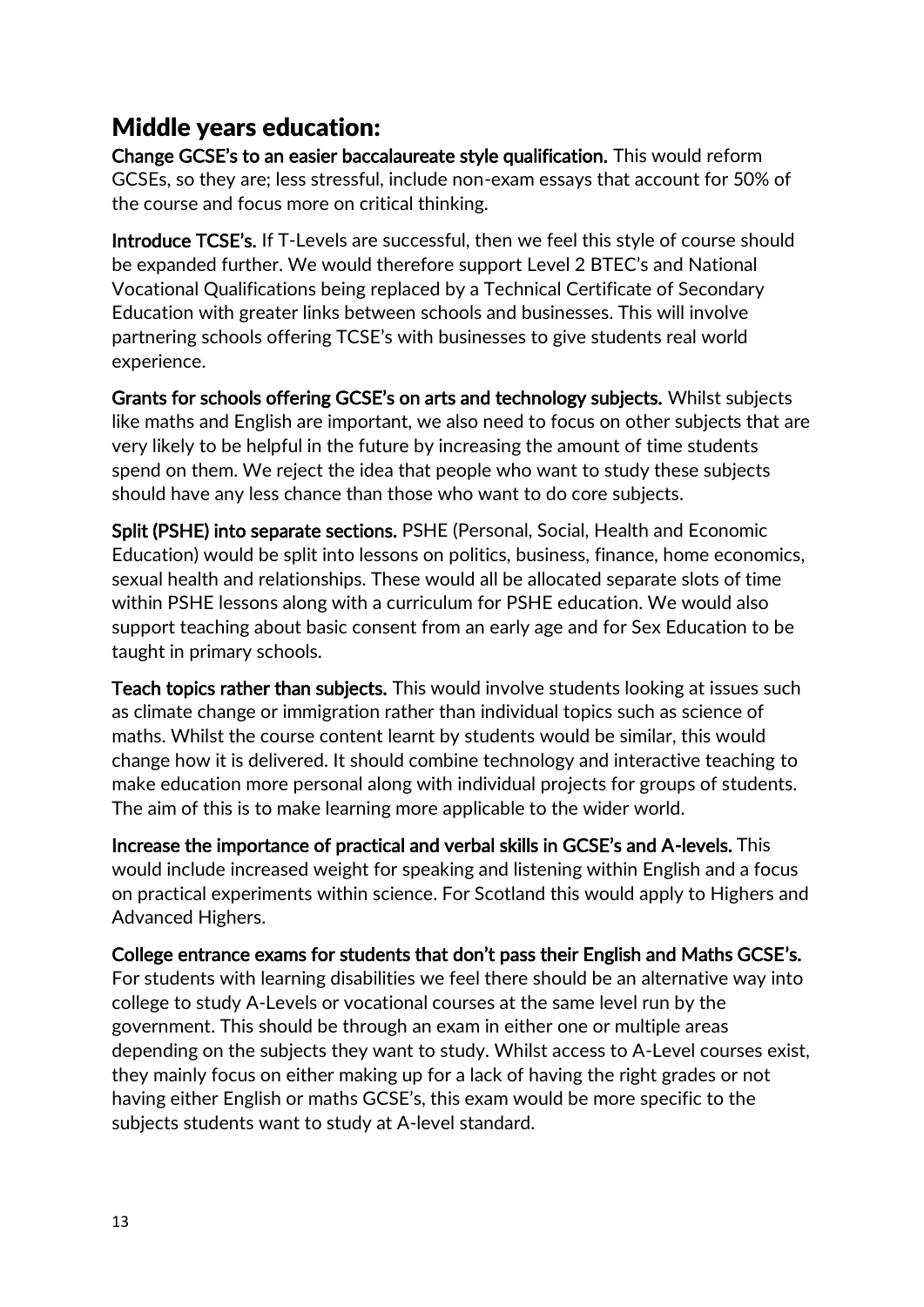Alter T-Levels for rural communities. We welcome the new T-Levels and we hope these improve vocational education within England. This qualification however needs to introduce more flexibility for rural schools allowing more time to be spent at the college where travelling to an employee is more difficult.

Less homework. We believe students should have more time to play, develop as people and make social connections. Students will also learn in other ways, especially when they are exploring their natural surroundings. This is vital if students are to be successful in school and will reduce the stress student's experience. This approach has already been used successfully in Finland.

Mixed ability classes for students. Alongside mixed ability schools, we also support mixed ability classes where students of all abilities are in classrooms together. This will require extra help for students with additional needs along with training for teachers to work with all ability classrooms. Mixed ability classes are already proven to work well in Finland.

A single GCSE and A-level exam board. At the moment, England has tests and exam results provided by charities and private companies. This means the exams students sit is different depending the on the exam body. We support a single government body to mark degree level exams and coursework. This would help to standardise the marks of students in different schools and colleges.

# Higher education:

Higher Education Grants. This would mean that 18-year-olds would receive a grant for higher education as a replacement for university tuition fees and maintenance loans. These would cover either the costs of university education, an apprenticeship, a vocational course or another higher education course. This would be available to anyone going into higher education and would therefore be paid through general taxation.

A single degree qualification exam board. Just as we support a single government exam board for GCSE's and A-levels, there should be a single body to mark degree level exams and coursework. This would help to reduce biases that may affect the marks of individual students and will also help to standardise the marks of students in different universities.

Support two-year degree schemes. We support universities offering degree schemes of two, rather than three, years. This would involve teaching during the summer break. This has benefits for students wanting to enter the world of work or for mature students wanting to take shorter periods of time off from work.

Increase funding for lifelong learning. This would make it easier to learn new skills during or after work. We believe that education should be accessible to those who want to learn at whatever age they may be.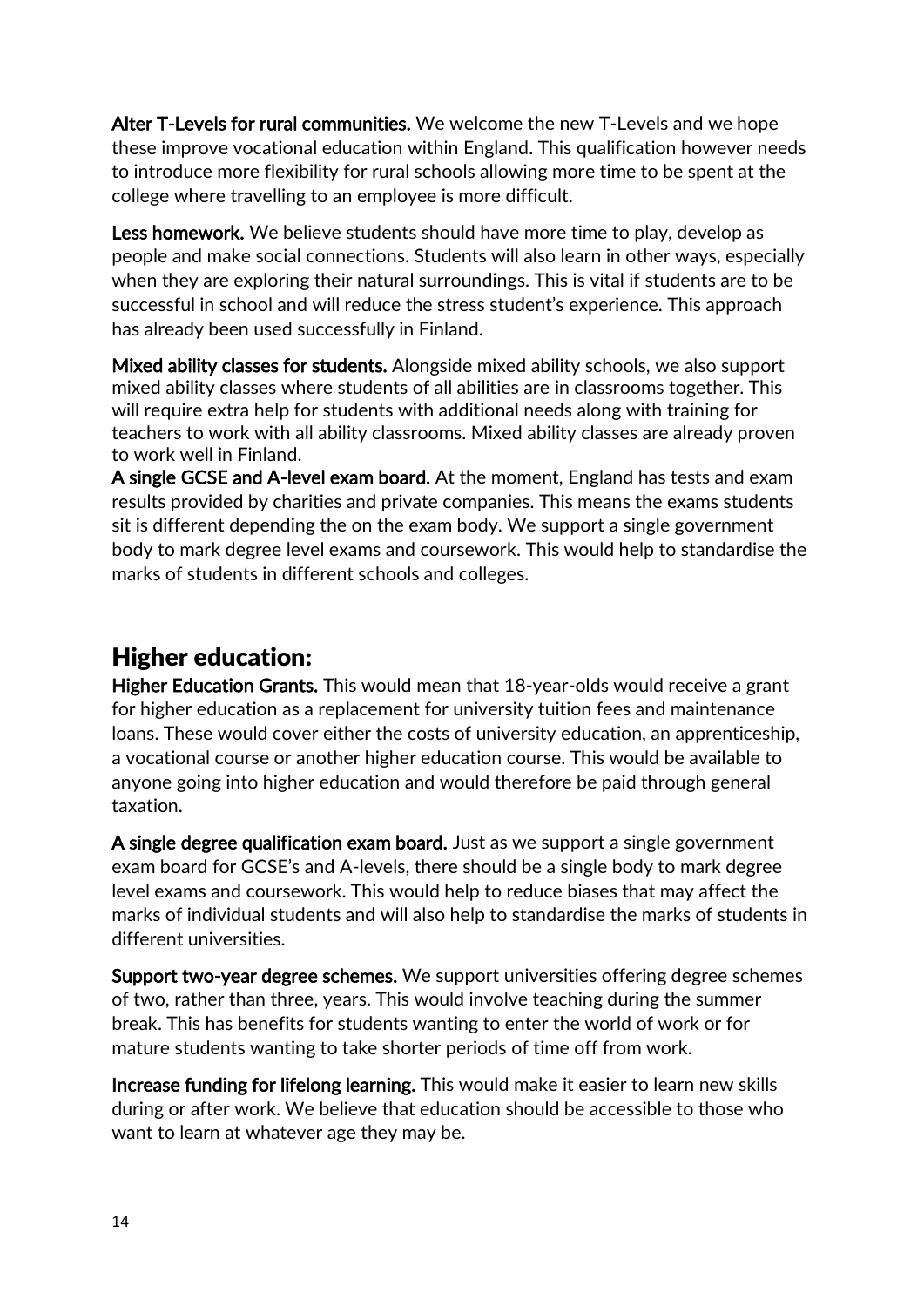Increase loans for master's students. We would increase the loans for master's students, so they cover the full cost of a master's degree.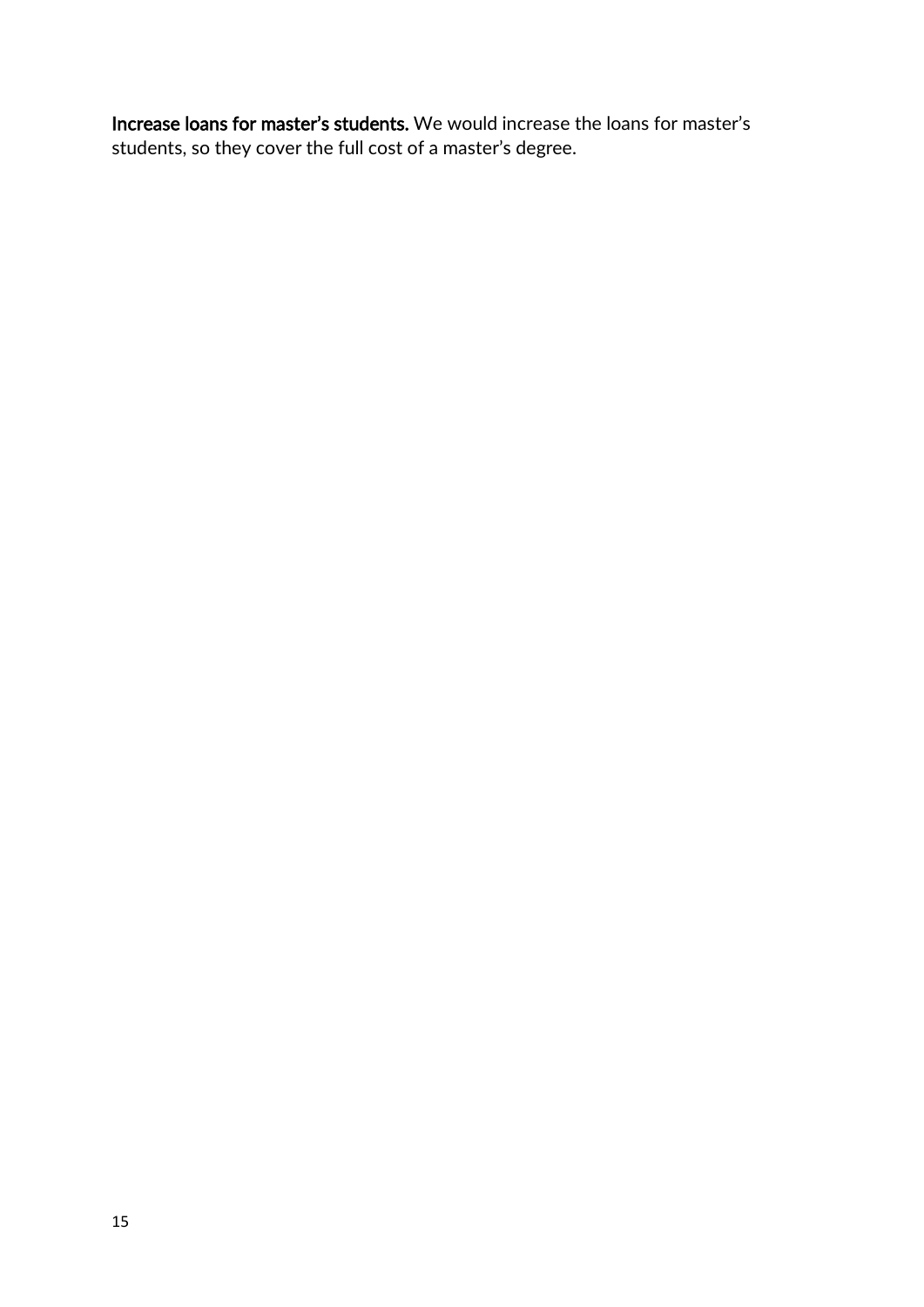#### <span id="page-15-0"></span>Economy:

We believe in a free-market economy where businesses are less constrained by government. This means reducing regulation, a simple taxation system and giving workers more power to negotiate how businesses are run.

• Policies in this section only affect the UK as a whole unless specified.

A better deal for self-employed workers, small businesses and freelancers. We support a range of measures to create a fairer system for self-employed workers and small businesses. This includes creating a new definition for both the self-employed and freelancers and acting to remove areas that have unnecessarily harmed individuals, move all three onto the PAYE system including to register dividends and using a disability top-up to ensure anyone who needs sick leave and can't afford it is able to receive support.

A private sector watchdog. This watchdog would focus on upholding regulations and workers' rights. This would include ensuring minimum wage requirements are met by employers, investigating mistreatment of unions and union members, suppression of unions being formed or operating, companies breaking regulations and protecting collective bargaining. To protect collective bargaining, the watchdog would be able to sanction companies that break the rules on collective bargaining. This includes breaking a collective bargaining agreement, not negotiating an agreement properly, firing and rehiring employees to renegotiate agreements.

Create a Minister for Competition. This minister would oversee the Competitions and Markets Authority ensuring the UK economy remains competitive.

Create an Office of Regulatory Simplification. This would be similar to the Office of Tax Simplification but instead it would have the task of identifying areas where regulation could be simplified or repealed and how this could be done. It would then report this to Her Majesty's Treasury and the Chancellor of the Exchequer with recommendations each year. It would also [review](https://www.regulation.org.uk/library/2005_less_is_more.pdf) new proposals for legislation looking at how burdensome they are for the economy. This would involve oversight of the Business impact target (BIT) assessments.

Strengthen the Competition and Markets Authority. Currently the UK has far too many monopolies and oligopolies in operation. To counter this, we feel the Competition and Markets Authority should be given more power to break up companies. Although no competition may seem initially beneficial to companies in the long term they stagnate and have less drive to make services better for their customers. A more competitive economy means more choice and lower prices for consumers.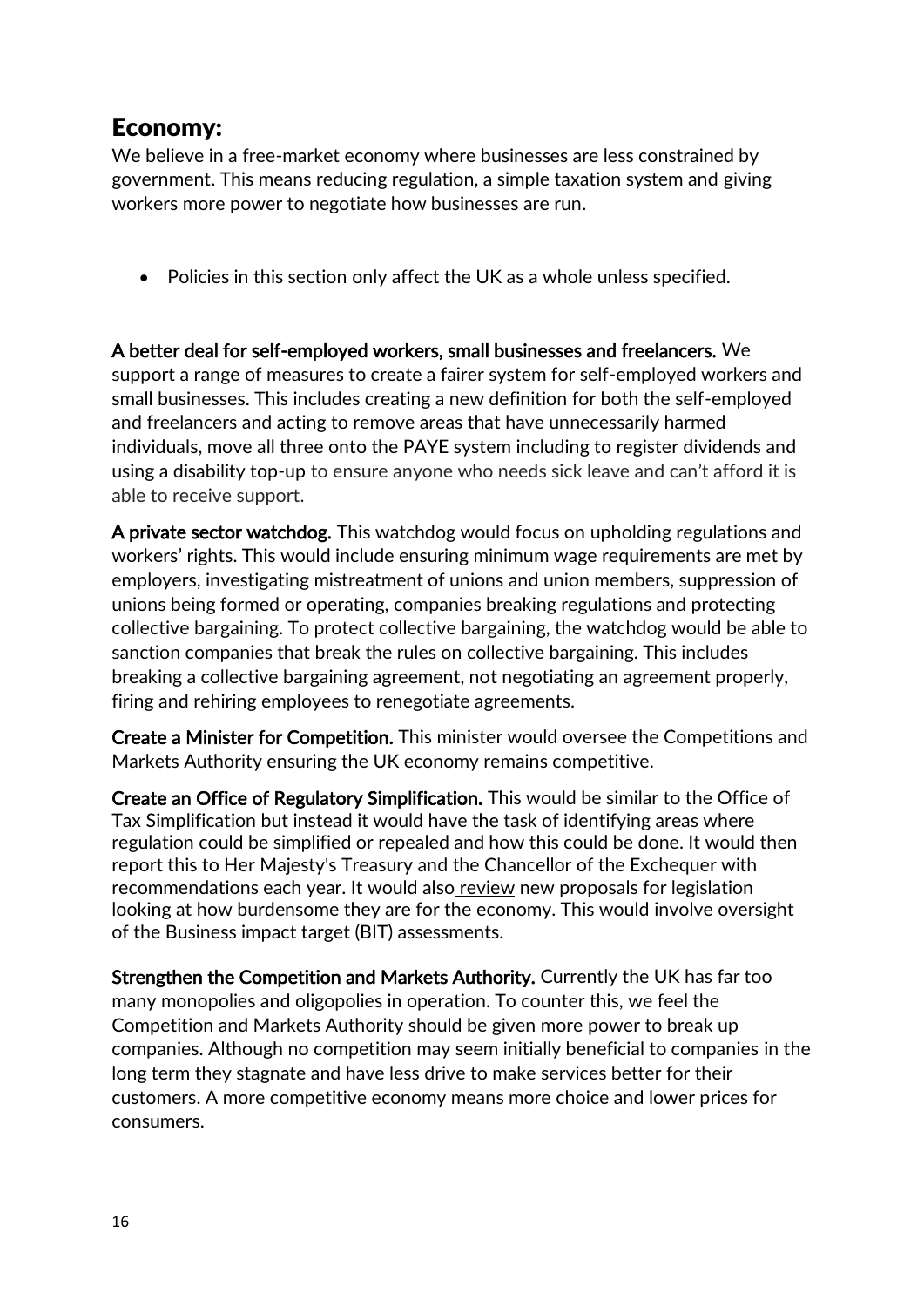A National Sovereign Wealth Fund. We propose that ringfenced areas of income tax revenue, which include a pensions and social care fund, should be placed within a wider sovereign wealth fund. This would be with the aim to keep these savings from falling below the rate of inflation.

### Workers rights:

Elected members on company boards. This would include the adoption of a dual board system as is used in Finland and Germany. It would have a management board which looks at the short-term operations of the company whilst the supervisory board would look at the long-term strategy of the company and will keep the management board in check. 50% of the supervisory board must be elected by all members of the company in a one person one vote secret ballot of everyone in the company that wishes to stand.

If companies don't do this, then they will face a levy from the government making it economically beneficial to allow workers on their company boards. It would also only apply to companies on the stock market as is the case in Germany.

This is moving towards a system where the workforce knows what is going on inside their place of work and it can lead to easier resolution of conflicts between management and the workers without needing trade union action. Workers will also add to the company board as they are more likely to look at the long term with a possible risk of unemployment whereas shareholders can sell their shares more easily.

A national framework for collective bargaining. This would involve the employer and a group of employees negotiating the conditions they are employed under. In order to ensure all employees can access this we propose a new national framework for collective bargaining which will ensure negotiations on both a sector by sector and business by business level. This will allow businesses to remain flexible whilst giving workers more say over their working conditions. The deals themselves would be negotiated by collections of workers and trade unions. This would however allow employees to negotiate on areas such as wages, employee benefits, types of employment contracts such as whether employees have zero-hour contracts and working conditions.

The right to flexible working must be guaranteed. Employees must be able to request flexible working conditions - such as working from home, compressed hours, parttime working - from day-one of a job and *unless this would obstruct the performance* of their duties the requests should be considered and either agreed to or negotiated. No employee can be denied a flexible working request without a reason, and employers must make all efforts to accommodate employee preferences when it comes to flexible working.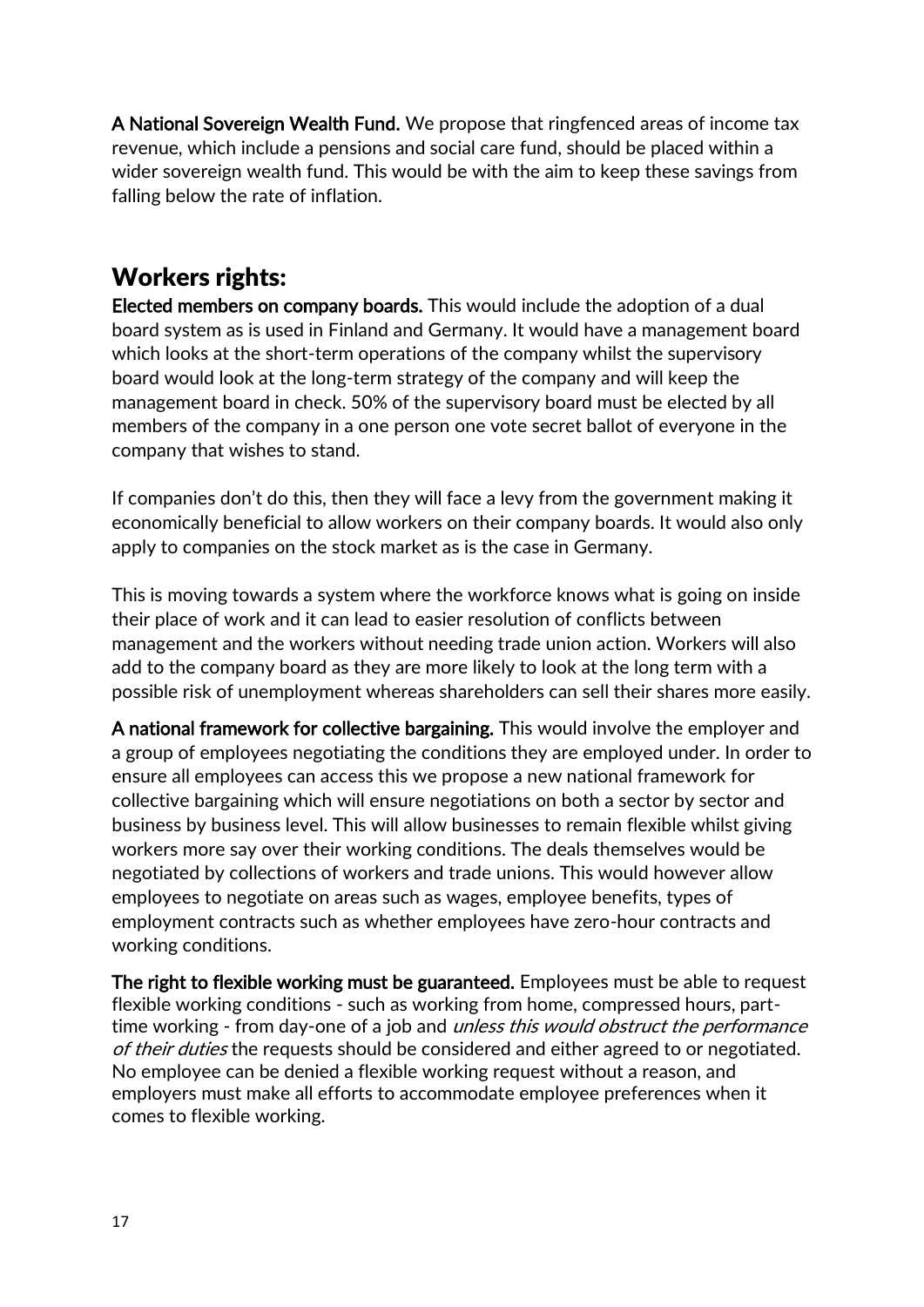Allow employees six months leave to start up a business. This would copy Sweden by allowing the employees of a business a six-month period of leave if they want to start up a new business. It would only be available if the new business is not in direct competition with the business they are currently in. In this time the position that person is in within the business can't change. Just as it works in Sweden, it would be available to employees after they have spent six months in a business, businesses can only reject this leave if the person is absolutely vital to the functioning of the business and it would only apply to business of over 250 people.

To be an independent contractor, a minimum standard of 'work freedom' must be met. This would prevent businesses from designating de facto employees as independent contractors or workers although employees themselves could class themselves as independent contractors. Any party who is obliged to follow a corporation or senior's day to day instructions in order to obtain and generate work cannot be classified as an independent contractor. Those obligated to a corporate entity for their shift patterns, hours and work are employees, regardless of whether they use their own equipment in the course of work. The only exception to this would be when a set number or pattern of shifts are agreed in advance between contractor and corporate entity and can be revoked by the contractor at any time.

Corporate entities will no longer be allowed to rely on employees to finance the running of vehicles and equipment to be used in the course of employment, unless that entity can prove to the private sector watchdog that it does not employ an individual or direct their working patterns.

Overtime must be compensated either with financial remuneration or with time off in lieu. No employee or worker should be carrying out duties for an employer without being compensated for it. Carrying out 'free' work is not in the essence of a free and fair society and nor does it bode well for employees across a workforce. Any employer enforcing unpaid overtime can be fined.

Enshrine a minimum living wage in law for everyone over the age of 16. This wage should be the same for all over 16s, so as to avoid age discrimination in employment decisions. The wage should be calculated in line with the living wage and there should be an increased minimum wage for London and other regions with a high cost of living. This will ensure that everyone who is earning is earning a fair minimum and is able to live a decent and comfortable life, while removing loopholes for employers to give out poverty pay to younger workers. The number of HMRC staff conducting investigations into the minimum wage must be increased in order to ensure that employers failing in their duty to pay a new minimum living wage are caught and know that they will be caught.

Enshrine a right to disconnect and a right to a personal life in law. No employee may be penalised in any way for failing to respond to work demands outside their contracted hours. This would exclude professions where this is required such as nurses on call.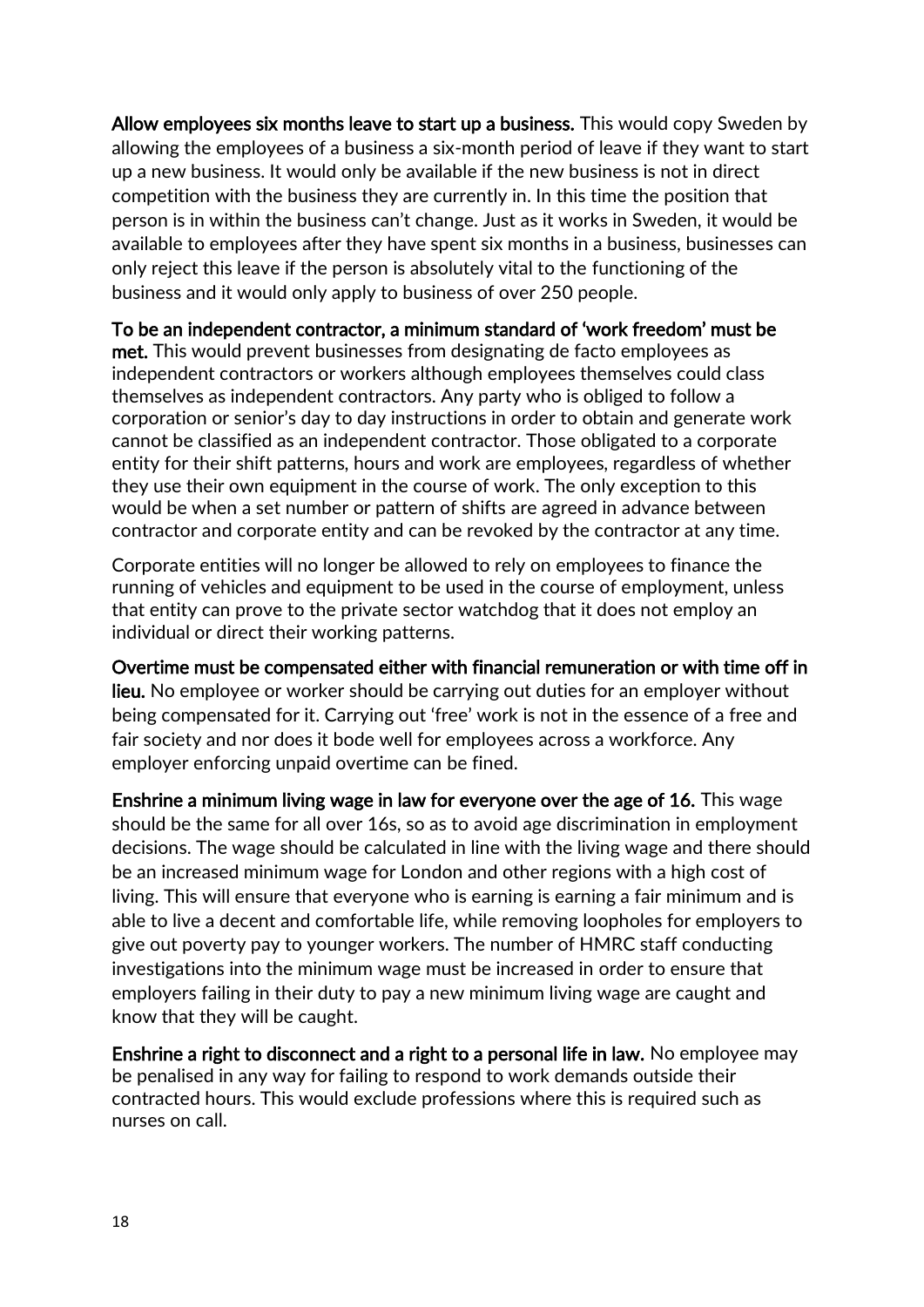# Taxation:

Unified Income Tax. We support merging National Insurance, capital gains tax and dividends taxes into the existing income rates. For the capital gains tax and dividends taxes these taxes would be paid at the same rate as other forms of income whilst National Insurance be combined with Income Tax. This would take gradually aligning the exemptions from each of these taxes and then eventually merging them completely. There would also be a review of certain investments that are currently untaxed capital gains.

Tax brackets would also be replaced with a 'formula-based' system as has been proposed by the [IPPR.](https://www.ippr.org/research/publications/tapering-over-the-tax) This would help to remove cliff edges between tax brackets and would vary depending on people's total earnings.

A Proportional Property Tax. Stamp duty, business rates and council tax should be replaced with a single flat tax on the value of a property, a proportional property tax. This would be the same rate that has proposed by Fairer Share of 0.48% and would only be paid by owners of properties rather than renters.

However, second homes, empty and non-resident owned homes will be charged a rate of 0.96%. This would allow a proportional property tax to be both revenue neutral and to provide an additional 595,000 new homes with second homes released onto the market, empty homes that would be occupied, more transactions with the abolition of stamp duty and houses being built that already have planning permission.

This would be neutral in terms of the revenue lost from council tax, stamp duty and business compared to the new revenue from a Proportional Property tax. To ensure this system is fair for all homes regardless of when they were built there will be annual revaluations each year.

In Scotland Stamp Duty was replaced by the Land and Buildings Transaction Tax and in Wales it was replaced by the Land Transaction Tax. These would all be replaced with a proportional property tax if supported by Scotland or Wales.

A proportional property tax can then be replaced by a Land Value Tax in the long term. As a result, it will replace a Proportional Property Tax and the Annual Tax on Enveloped Dwellings. This will be a 1% rate on all land and a Land Value Tax can also be used during recessions to increase spending without reducing productivity.

A fairer VAT system. Currently mobility aids and products to end smoking are given a reduced rate of VAT but we would either push from them to be exempt from VAT.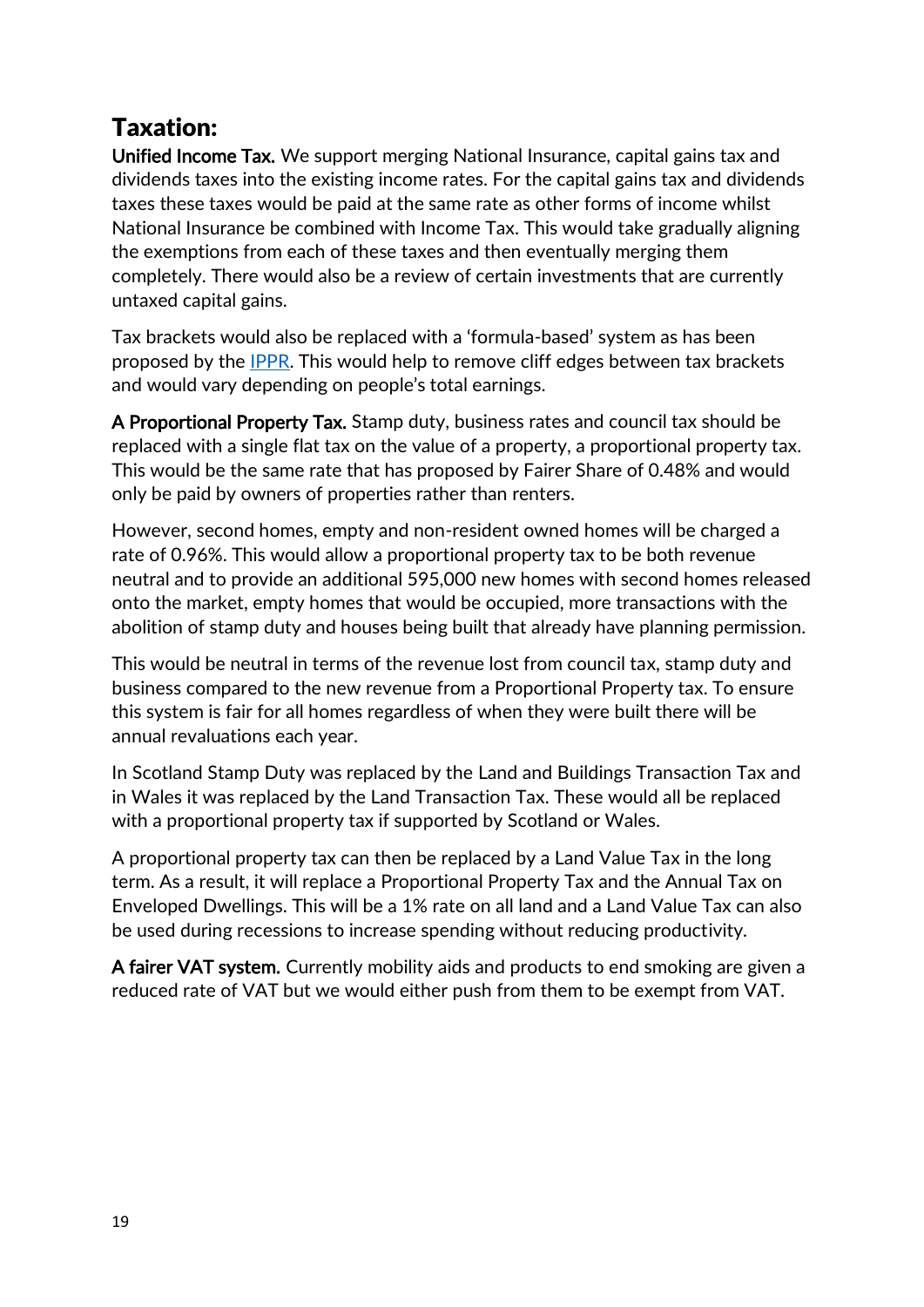#### The top level for inheritance tax should be 50% and the bottom rate should be 25%.

Inheritance tax is taxation paid on someone's estate (money, property and possessions) after they have died. Inheritance tax will be paid on any money over £200,000 regardless of the recipient unless it is a charity in which it would start at £300,000.

We would add in brackets: Exempt below: £200,000 25%: £200,000 - £500,000 50% above: £500,000

Progressive corporation tax rates. We would exempt small businesses from paying corporation tax rates whilst ensuring larger businesses pay their fair share. For smaller businesses this would involve a tax-free rate on corporation tax for small businesses. If this is prevented by the Global Minimum Corporation Tax then we would instead seek to exempt them from corporation tax all-together.

We would support brackets of:

Exempt below: £60,000

Lower rate: 20% between £60,001 and £250,000

Higher rate: 26%

• UK s a whole.

Tax Based Regulation. Tax based regulation is where the government places a tax on a harmful product and uses the revenue for one of the following: funding research into better alternatives, tax breaks for better products or treatment. This means that rather than a complete ban on something, it makes it more profitable to move to better alternatives. This will be used in several areas. The first is existing policy which includes areas such as product market regulations where we would use tax-based regulation rather than standard regulations. The second is to promote a switch away from environmentally harmful products and towards products that are less harmful. The revenue from this would be used for environmentally friendly alternatives and research into alternatives. There would be several existing taxes involved in this: the Vehicle Excise Duty would now fund tax breaks for cars running off of electric, hydrogen or long-range hybrids, Air Passenger Duty which would fund research into greener aviation fuels or hydrogen power and the Landfill Tax would all go towards making more easily recyclable products cheaper. For the Hydrocarbon Oil Duty where the money goes would depend on the type of fuel and its possible uses. We also support introducing new taxes such as a carbon tax which would go towards subsidising renewable energy sources. Finally, funding from alcohol and tobacco duties will go into NHS treatment whilst we would abolish gambling duties.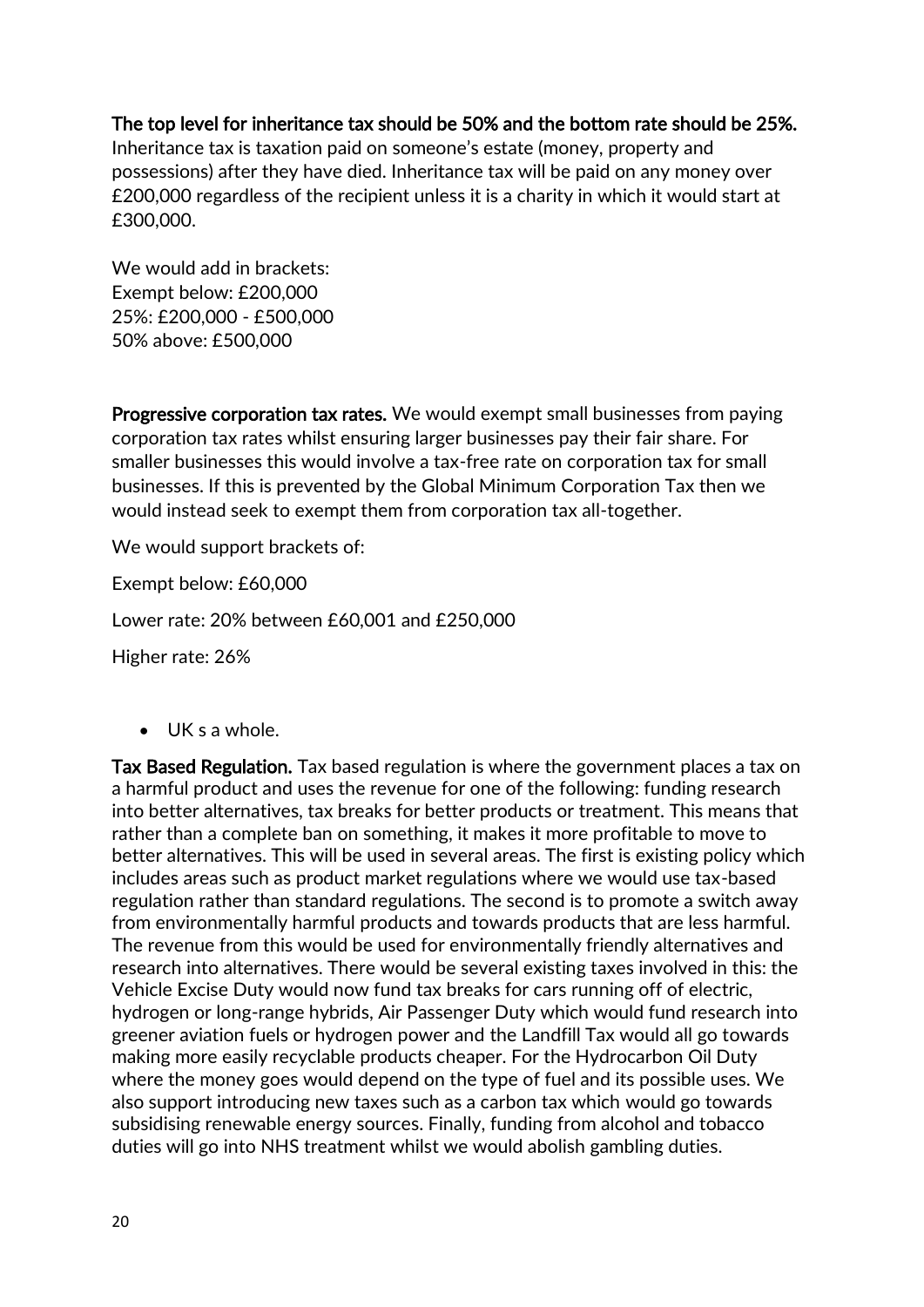• England only.

Tell people how their taxes are spent. This will be done using spreadsheets to show how the government spends taxes. It will be based off the system already used by some Nordic countries. England would have this system administered by the House of Commons.

End the backdated IR35 (loan charge) tax on individuals rather than businesses. The loan charge is being used to change tax on people who paid tax through another business rather than directly with their client. Whilst many of the businesses who have offered these loans have not been forced to pay money back, individuals have been. We disagree with backdated taxes and would end the loan charge on past taxation.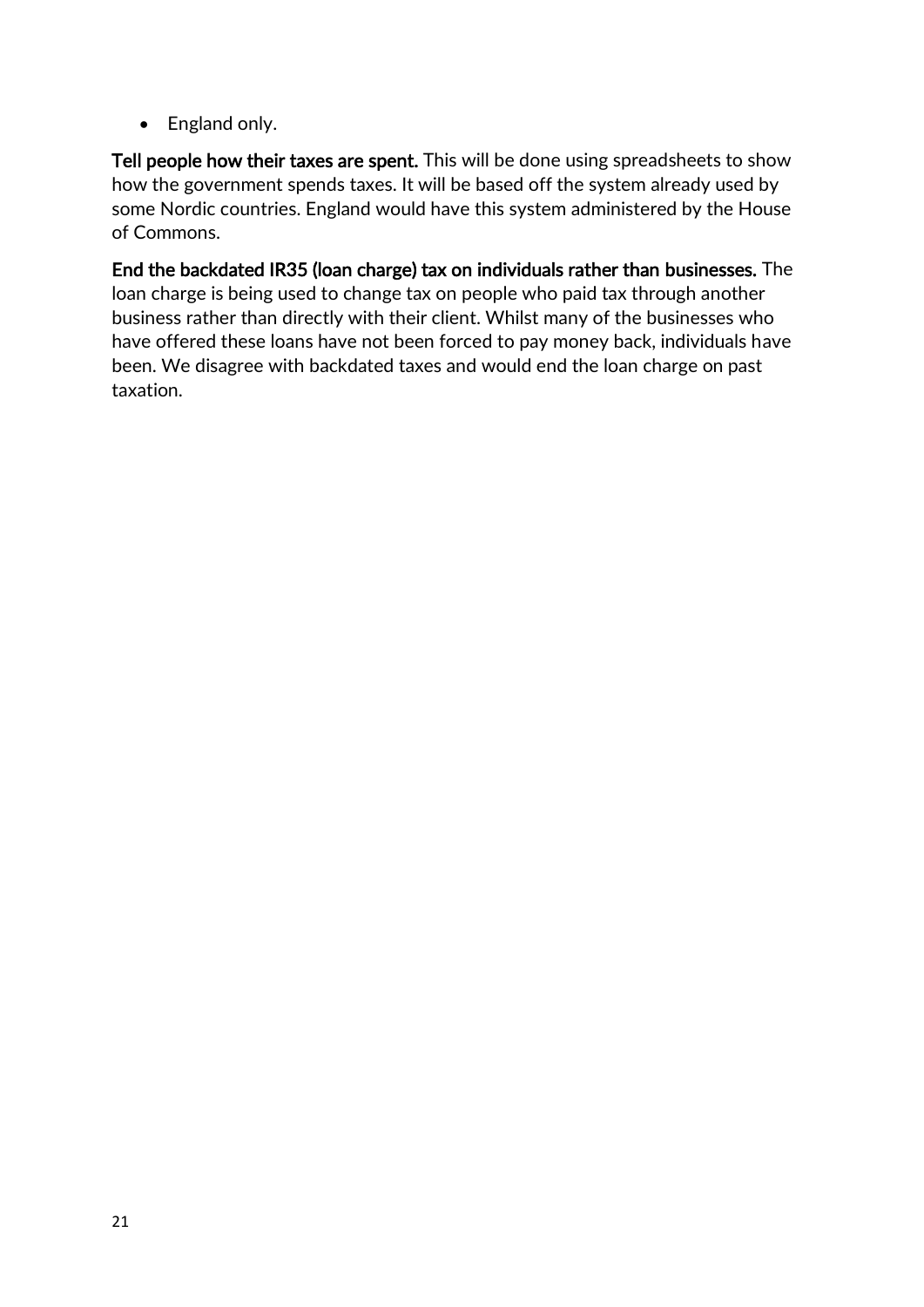#### <span id="page-21-0"></span>Democracy:

Our vision is for a more democratic and open system of government. We believe in a fairer voting system and devolving power across the UK. Our system also needs to ensure ordinary people have more access to the system by simplifying government, making it more accountable to the people and enabling individuals to be involved in the policy making process.

• Policies in this section only affect the UK as a whole unless specified.

Move to three tiers of government. This would mean single tiers for: local, regional/state and national government levels. These tiers would be the House of Commons, Devolved Parliaments and County Councils. This would also involve a large-scale overhaul of government in the UK with the scrapping of: Police and Crime Commissioners, Metro Mayors, Ceremonial mayors, District Councillors, Parish Councils, Town councils, Community councils, Borough Councils, The House of Lords and City Councils.

#### The House of Commons will be elected using Mixed-Member Proportional

representation. This is a proportional system which means that if a party receives 30% of the vote it would also receive 30% of the seats. It works so that a number of representatives are first elected through First Past the Post which is then topped up with members of a party list to ensure the system is proportional. This will also include levelling seats to ensure the result is proportional. If a party wins more seats than they were originally allocated, then extra seats are added on. For the House of Commons this means MPs are answerable to either the country as a whole or just to constituencies rather than trying to balance the two.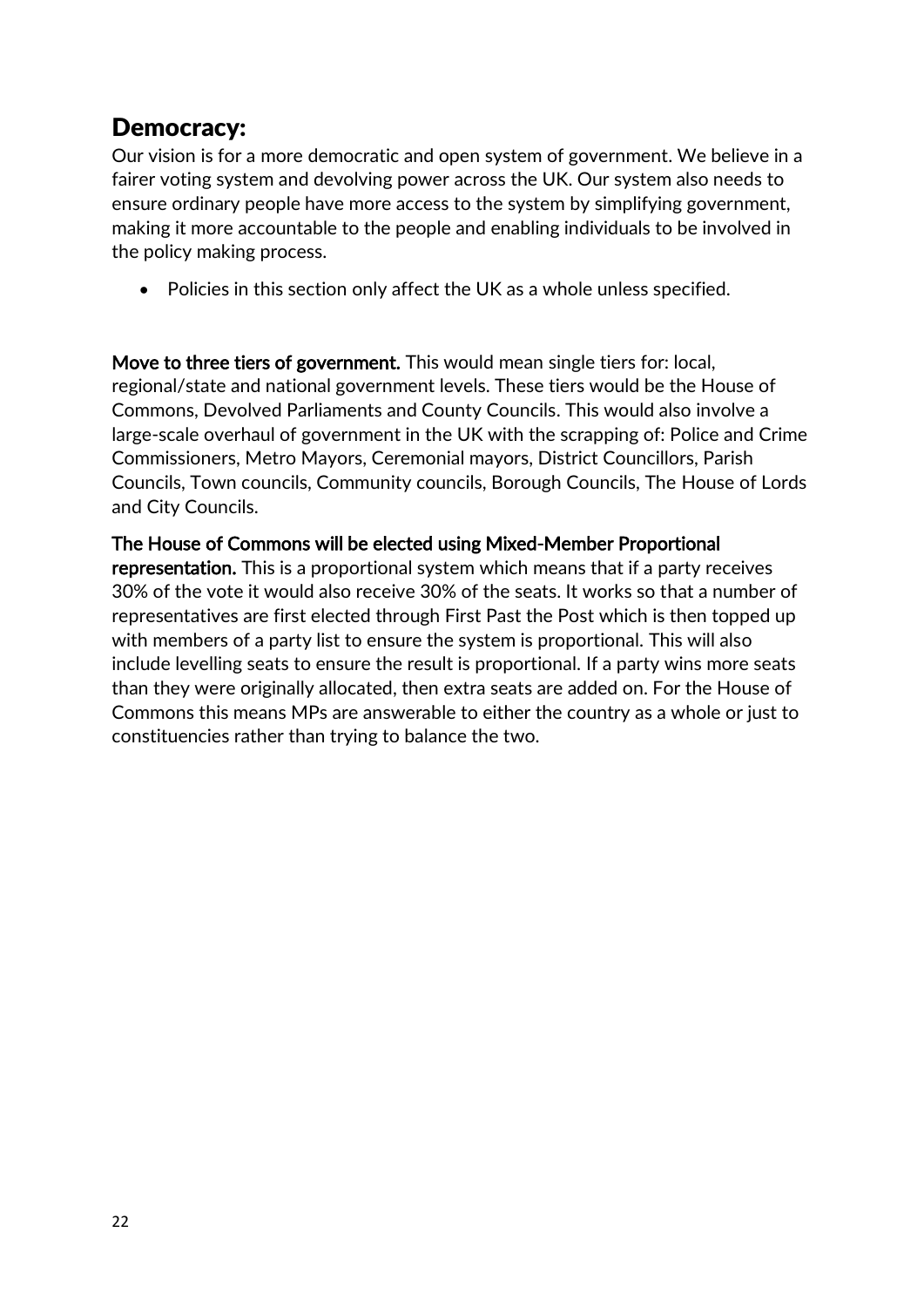A UK Federacy. This would consist of two levels of devolution, parliaments and assemblies. The powers of both would be written into a future constitution so the House of Commons couldn't remove powers from them without their consent.

The first level of devolution would be nine new assemblies covering all of England apart from Cornwall. These assemblies would have power over regional transport links, social security spending, sport, the arts, agriculture, forestry, fisheries and health and social services in that area.

They would also include the powers in the House of Lords including the power to review new Westminster laws, Police and Crime Commissioners whose powers would be held by the justice ministers in these assemblies and the powers of Metro Mayors.

The second layer of devolution will be for the existing Scottish and Welsh parliaments, the Northern Irish assembly and a new Cornish parliament. All of these parliaments and assemblies will have the power to call their own independence referendums and would be highly autonomous with full powers over areas other than foreign affairs, immigration taxation, defence and the constitution.

To establish these assemblies and parliaments, referendums would be held as it would involve the House of Commons giving away powers. For each English assembly or parliament, it would involve a referendum to create the new assembly or parliament.

They would be elected every five years using Mixed-Member Proportional Representation. Each English region would have 100 members whilst the number of members for existing devolved parliaments and assemblies would remain the same. Each parliament and assembly would receive half of the revenue from a Land Value Tax along with arrangements for income tax similar to what the Scottish parliament currently has.

• England only.

A single layer of local government. We support the creation of unitary authorities for all areas of England, where all local government powers would be held by county councils. County councils would have the powers of: Parish, Borough, City, Town, Community, District councils and all of the local council powers held by the City of London Corporation. The mayor and cabinet model along with the leader and cabinet model will both be replaced with a single system for council governance. This will be with the committee system which involves committees with a similar makeup to the council as a whole making the decisions. With this change the pay for councillors should also be increased if their responsibilities also increase.

We also support county councils connecting more with community sector organisations so they can act at a level that is closer to the individual. Councils should be funded through one quarter of the revenue from the Land Value Tax and will be elected using the Single Transferable Vote system to offer representation for both the area as a whole along with individual wards.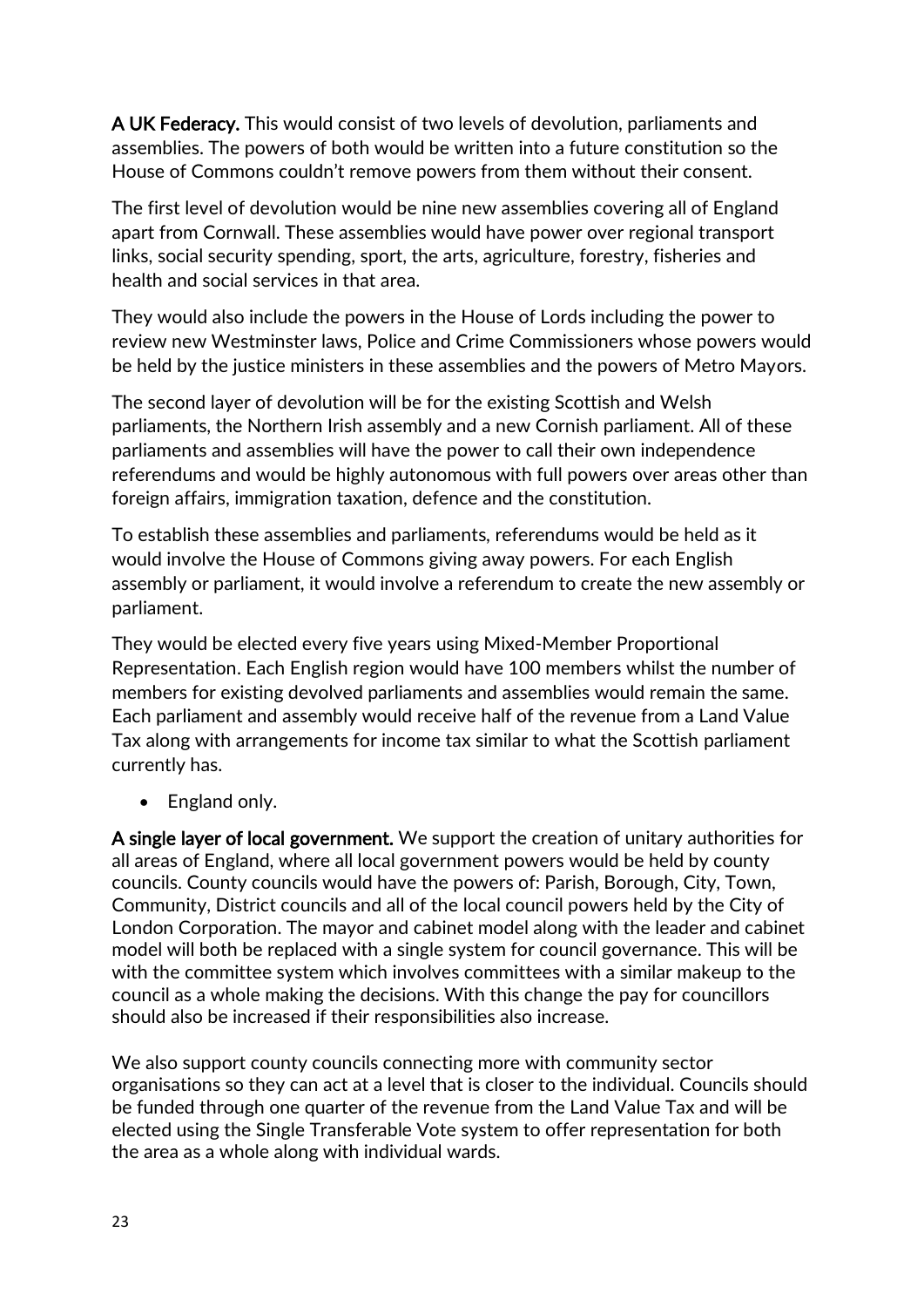If the Prime Minister resigns, then a new election must be held. The Prime Minister has the power to choose their own cabinet and has powers passed down from the monarch. The Prime Minister should therefore be accountable to the public. At the moment the Prime Minister can resign, and a new Prime Minister can take their place without an election. With the power the Prime Minister holds we feel that if they step down from their position there should be a new election called as a result to ensure they are more accountable to the public.

Abolish the need for the Speaker and Deputy Speakers to be elected as MP's. The people living in those constituencies don't get represented properly in Parliament by their MP. Instead of this, a member of the Supreme Court will be appointed to the position after each House of Commons election by any Members of the Supreme Court who decide not to stand for the position.

A system of recall for representatives. This means that if you think your local representative has done something wrong, you can start a petition to trigger a byelection. To be successful, the petition must be signed by at least 10% of the constituents who are registered to vote in that area for MP's and 30% for county council members.

Initiatives for the proposal of new laws. Initiatives are currently used in some US states. If a petition is set up and 5% of the UK electorate sign it then there will be a vote in the House of Commons on that particular proposal. This would allow people to continue being active in the political process even when there isn't an election and it would give people the right to propose new laws which would widen the field where new laws can come from. These can then be amended by MP's to improve the quality of the legislation and there will be a few dedicated slots for these votes depending on which petitions received the most votes. The same proposal can't be put to a vote more than once per year.

Lower the voting age to 16. We feel that 16-year olds should be able to vote in general elections. It is used in Scotland for some elections and was used successfully in the 2014 independence referendum.

Limit donations to political parties and candidates. We will limit the amount of money each individual can donate to a political party per election and restrict all donations to individuals. There will also be a ceiling on how much a candidate can take overall. It would be linked to inflation and we would only allow individuals to donate a maximum of £4,000 each to a political party per year. During election campaigns political parties would only be allowed to spend a maximum of eight million pounds each.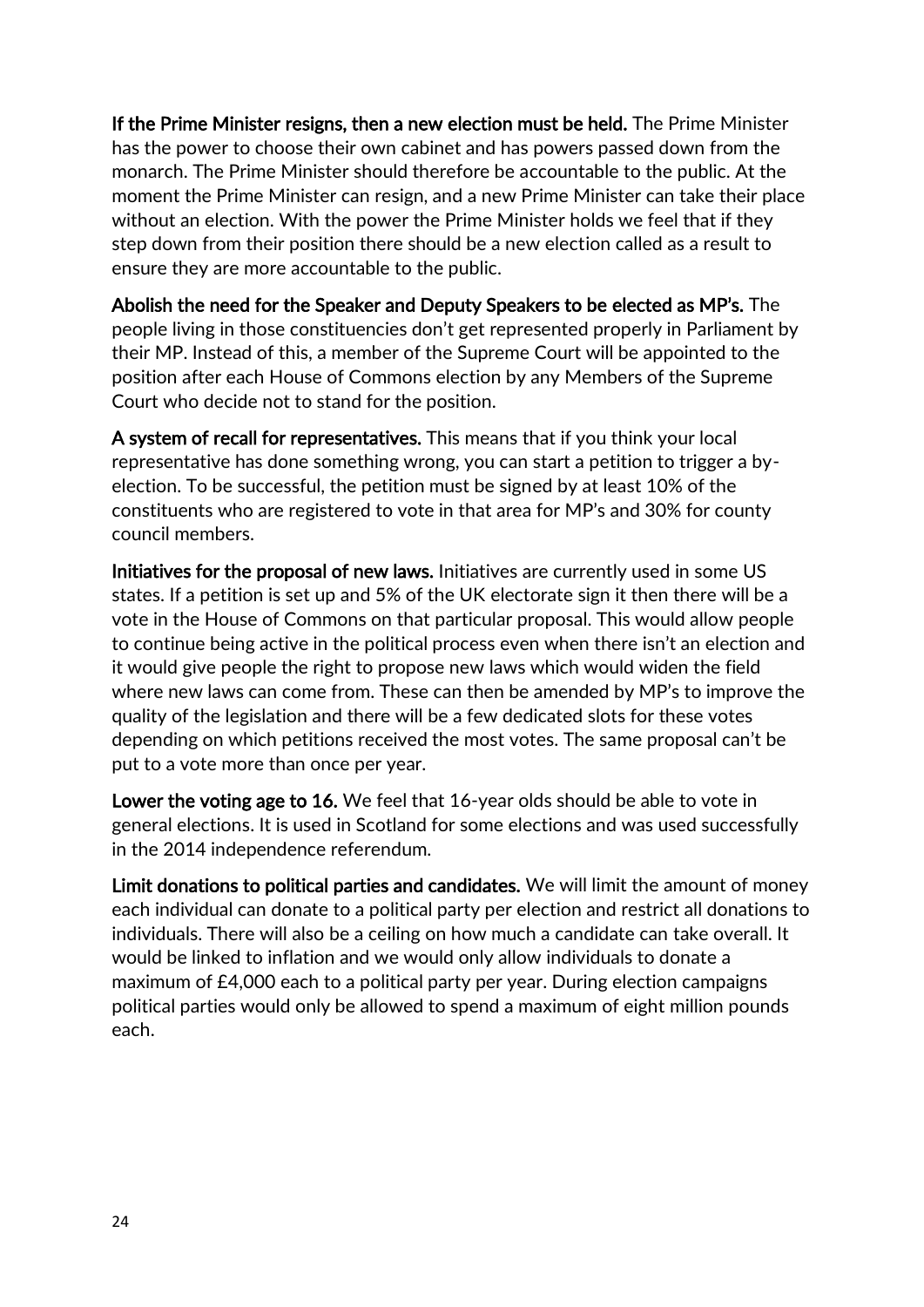• England only.

The monarch should be allowed choose whether they are head of the Church of England. The monarch should have the choice of leading the Church of England otherwise the church will be able to pick their own leader.

A written constitution for the UK. This would write up the current unwritten constitution of the UK into a single document. It would set out exactly how the UK should be governed and would make it far easier to find out what the constraints on the executive and parliament are. The document would be written up by parliament and would be voted on in a UK wide referendum. To change the constitution, it would require a majority of 65% within the House of Commons.

Remove the political powers of the monarch but retain the monarchy. The monarch has the power to appoint the Prime Minister, Ministers, dissolve parliament, summon parliament, declare war and peace, to issue passports, they are head of the UK's armed forces, they can create peers, appoint bishops and archbishops and they sign treaties. These should all be given to the Prime-Minister. The queen however owns large amounts of property that she would still own if she wasn't queen and she is also a large generator of income for the UK through tourism. We would therefore still like the monarchy to continue although it would run on a model similar to Japans where they have no political power.

Automatic voter registration. Everyone who is eligible should be automatically registered to vote. This will both make it easier for people to vote without having to worry about registering first and will ensure electoral boundaries are representative of the voting population within them. This system would register people at the same time as they receive their National Insurance Number which would then be stored on a central government database.

A democracy watchdog. This would absorb the electoral commission and would oversee elections. The powers of this watchdog would include to monitor spending and to ensure the campaigns aren't breaking electoral rules. It would be allowed to sanction campaigns or to refer matters to the police where there is evidence of criminal conduct.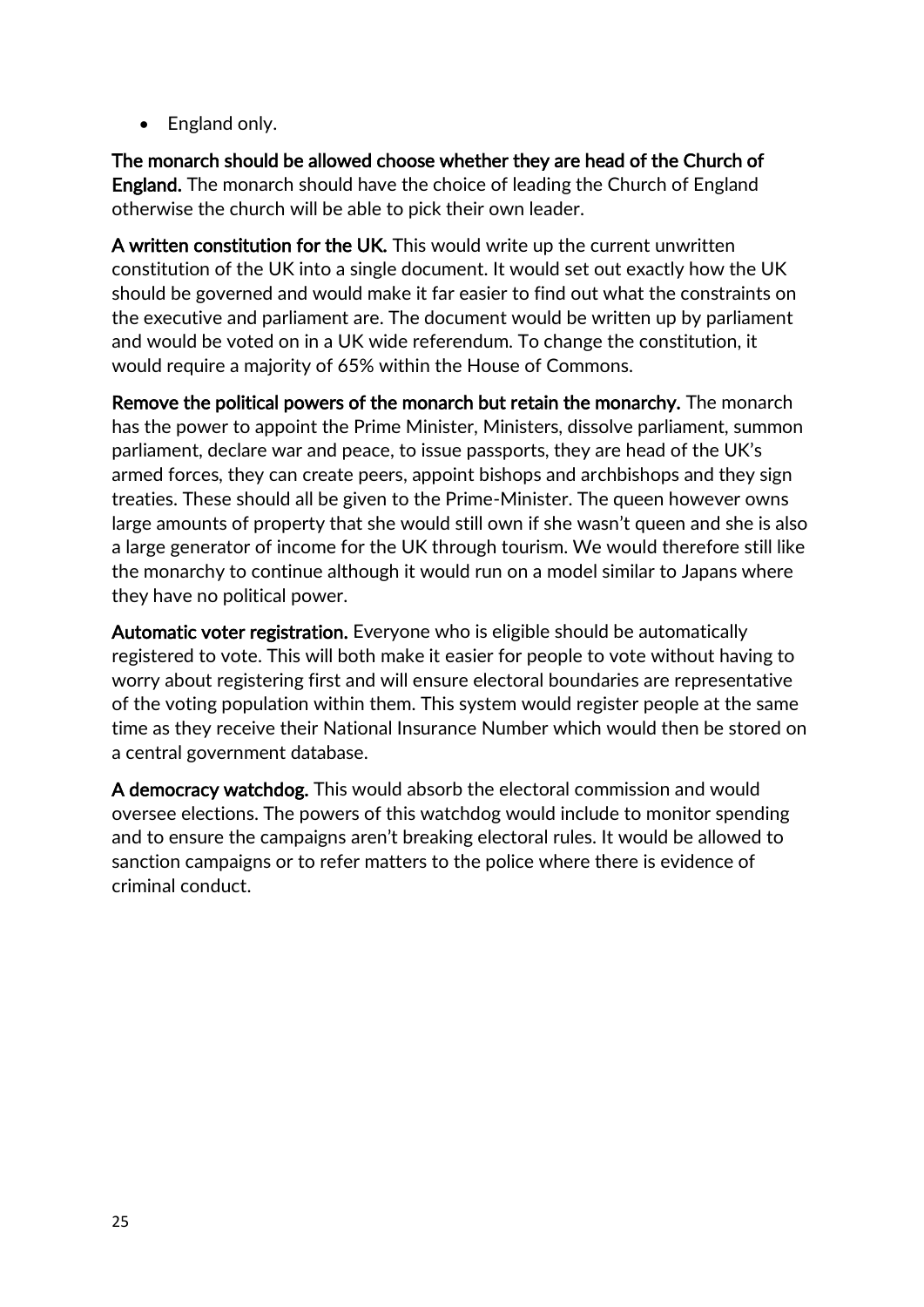# <span id="page-25-0"></span>Health:

The NHS needs to unify its services under one umbrella covering mental and physical health along with social care. This needs to be alongside modernisation to ensure the NHS is fit for the future.

• Policies in this section only affect England unless specified.

Involve doctors and nurses in management decisions. Just like we wish to involve workers more in decision making we want to do the same thing with the NHS. When decisions are being made around areas like funding and management there needs to be workers there to discuss the changes.

Care for the elderly and disabled needs to be delivered at home when possible. Rather than elderly people having to travel from their homes to see a doctor if they prefer or need to see a doctor, they should be able to arrange for someone to come and visit them.

Focus on illness prevention. If an illness is treated early on, then it will cost less, so the NHS should focus on giving people treatment to prevent illness where possible.

• UK as a whole.

Allow the right to die. We believe that people who are terminally ill or ill to the extent where they are unable to be independent should have the choice to end their own life. While we prefer that people write in advance what circumstances they would take that choice in, if the patient is still of sound mind and is able to communicate then it should be allowed. For each case that goes through we will require a judge to approve each case.

A new NHS watchdog. An NHS watchdog would receive and deal with complaints from patients and NHS staff alongside inspecting hospitals to ensure they are up to a good standard. It would also identify areas where there are unnecessary staff or contractors and report these to the NHS to act on. Finally, there would be an accountability board to investigate failings within the system. The watchdog would absorb the Care Quality Commission, Healthwatch England, assessments of operational performance and financial sustainability of providers which is undertaken by NHS England and NHS Improvement alongside overseeing information governance and data protection which is currently undertaken by NHS bodies and the Information Commissioner's Office (ICO).

All non-experimental treatments should be NICE-approved. The National Institute for health and Care Excellence or NICE should have a larger scope and budget so it can ensure that aside from experimental treatments offered under the cancer drugs fund/experimental drugs fund all NHS treatments are NICE approved.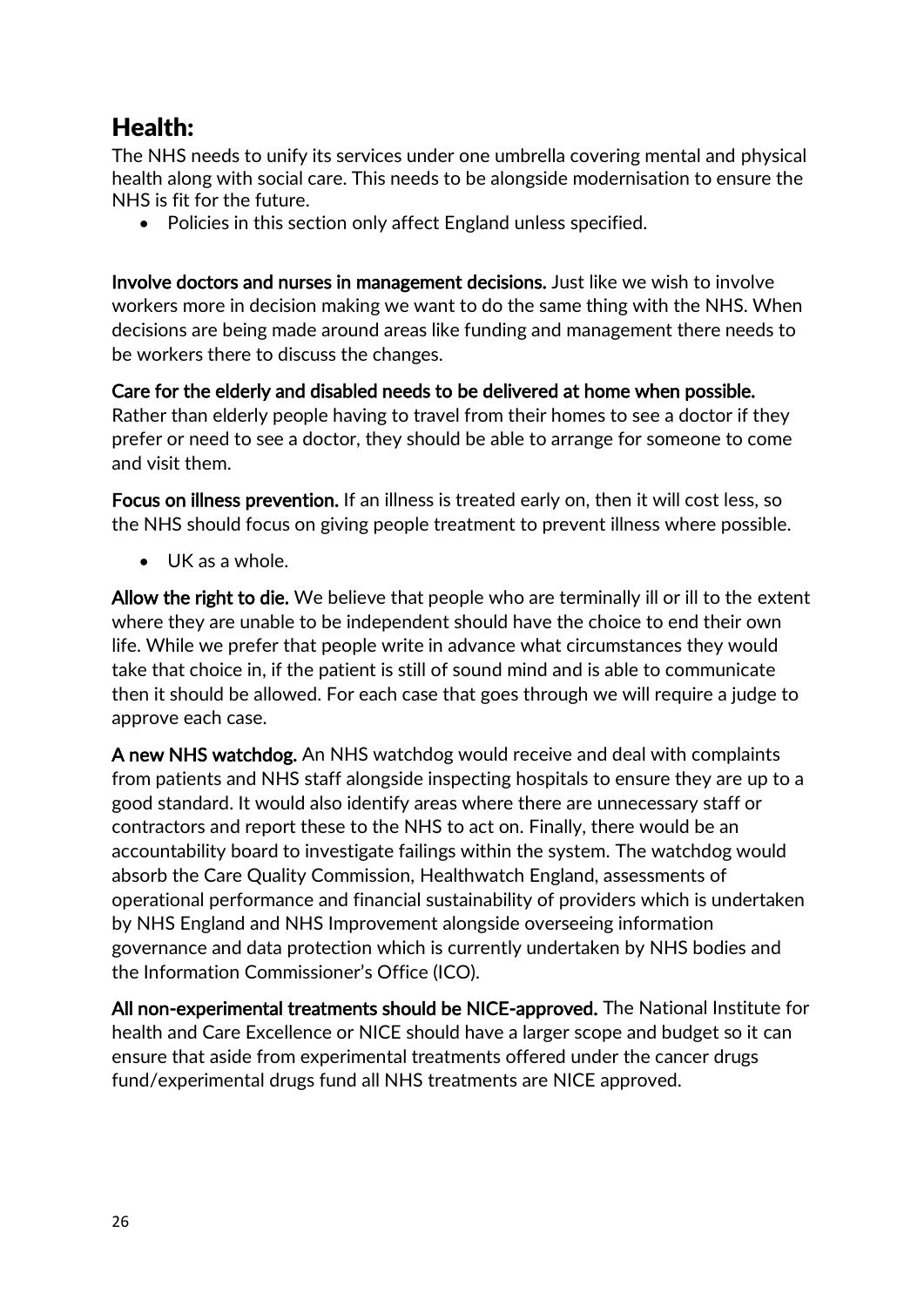• UK wide.

Update NHS patient record storage. The NHS uses the TPP System One, Microtest Evolution, EMIS Web and PS Vision for accessing patient data. This is a disjointed set of systems which need either cross compatibility or to be replaced by a single UK or England wide replacement. This would be through a fund for both NHS Digital and NHSX and could learn from how Scotland managed to move towards a single IT system and the Northern Ireland Electronic Care Record (NIECR).

• UK wide.

Legalise all drugs for medical use. All drugs would also be legal for prescribed medical use and medical research. We also support greater availability of prescriptions for medical cannabis.

Increase the availability of virtual NHS appointments. Virtual appointment should be available for hospital or GP appointments via a phone or video call. This was part of the NHS Long Term Plan but needs to be extended further with the option of an online appointment for wherever its practical to do so.

# An NHS umbrella:

Social care should be brought under the NHS umbrella. The UK's social care system is currently disjointed, and we feel over time these services should be incorporated into the NHS umbrella. Services are currently provided by a mixture of local authorities such as councils, charities and the NHS. For existing services, we believe they should have the opportunity to become part of the NHS and the NHS should also cover any gaps with its own services. As part of this they would be under NHS pay scales.

There are a number of services we believe should eventually be under the NHS umbrella including; carers helping out at home with day to day issues, Social care which can also be care that enables you to remain active and can include things like transport, day centres which help people to meet up and sometimes gives people meals, adaptations for your home due to a condition you have and end of life care.

Care home costs also fall under social care. These can sometimes cost huge amounts of money and spaces are often in short supply so we will not only pay for care home costs but we will set up a government run care home service rather than relying on charities, businesses and local authorities to provide the service.

We believe that the focus of social care should be on long term happiness. Therefore, we support using dementia villages, music therapy, animal therapy, Meet and eats and Intergenerational care.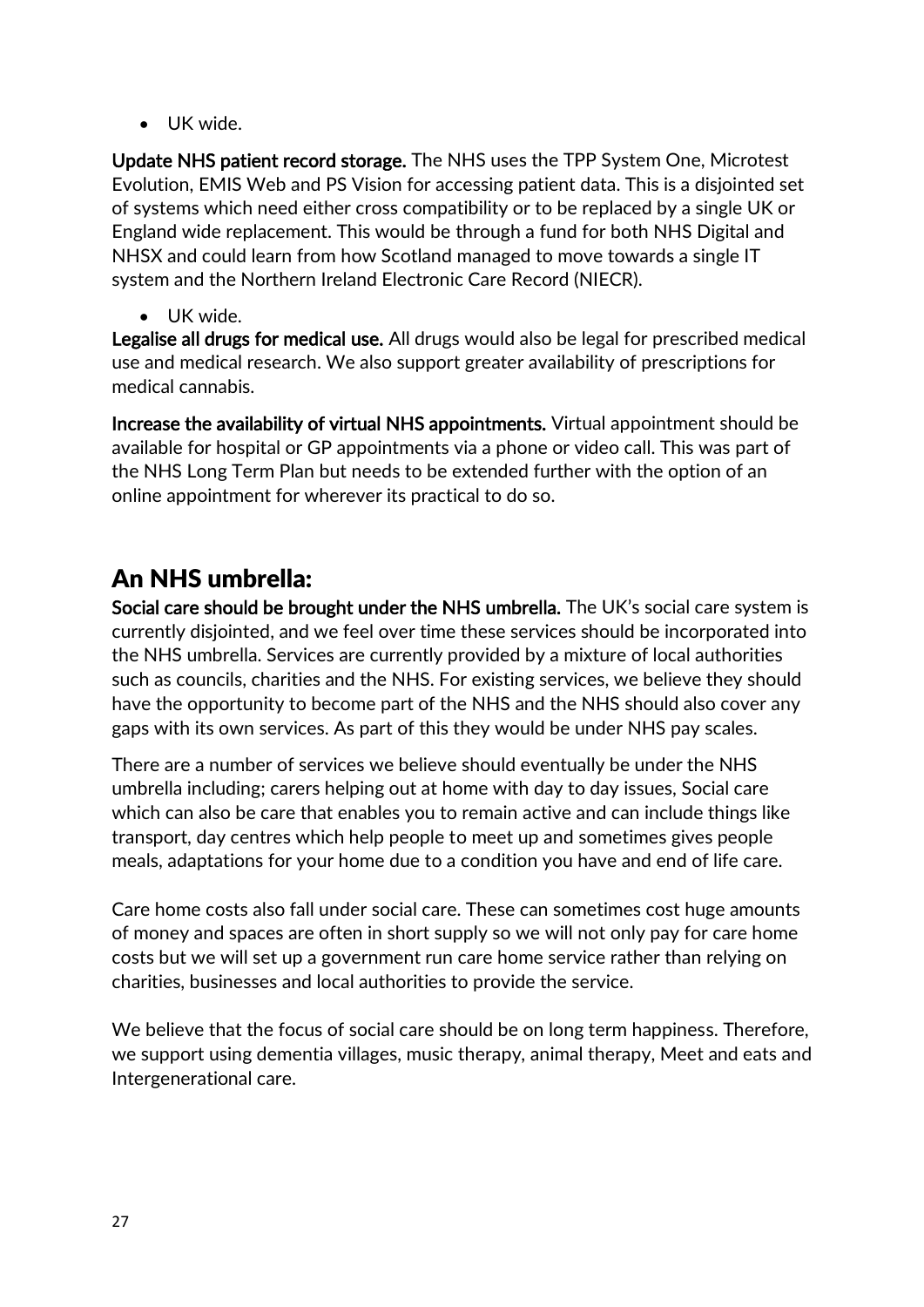Mental health care should be brought under the NHS umbrella. This will place existing mental health care under the NHS umbrella and pay scales. This would both unify the services more and would allow mental health care to work better alongside other forms of health care.

Integrate CAMHS into the education system. We believe we must integrate mental health referral into state schools and universities. This would involve at least trained individual within each school or university campus. Integration should also be offered to private universities and schools. This will ensure schools and CAMHS can work closely together to ensure solutions for every child can be adapted into their educational environment.

Referral units for mental health within workplaces. Referral units will be implemented within workplaces of over 250 employees. This will be a structured system with a workplace mental health professional who is able to refer employees to appropriate support. These referral units would also include ordinary workers who are trained as pastoral care officers who will ensure individual plans for each worker is kept to and fitted to their work life. Finally, there would be a safeguarding officer to deal with breaches or issues in relation to treatment of employees.

Smaller businesses of less than 250 will have access to free government training for one staff member to act as a a referral officer, another to be safeguarding officer and a final safeguarding officer. As businesses increase in the number of employees, the amount of training the government will pay for will decrease until the business has 250 employees.

For businesses with less than three people the process would instead involve advice on how they can refer themselves to mental health services although this training should be of the same quality as larger businesses receive.

These services should be available to those contracting with the company or those who are on internships, apprenticeships or work experience.

Link st John Ambulance to the NHS more closely. We believe that groups like st John ambulance should be used to give people pre-NHS employment courses so it can be used as a way into working for the NHS. These will count when applying to work within the NHS or to do a health-related course in a college.

Create an NHS Air Ambulance. Just as there is a publicly funded air ambulance service in Scotland, we would create a new publicly funded air ambulance service in England and support one in Wales. This would incorporate any air ambulance services running through charitable donations that would like to be part of the program. This new program would work closely with the NHS ambulance service.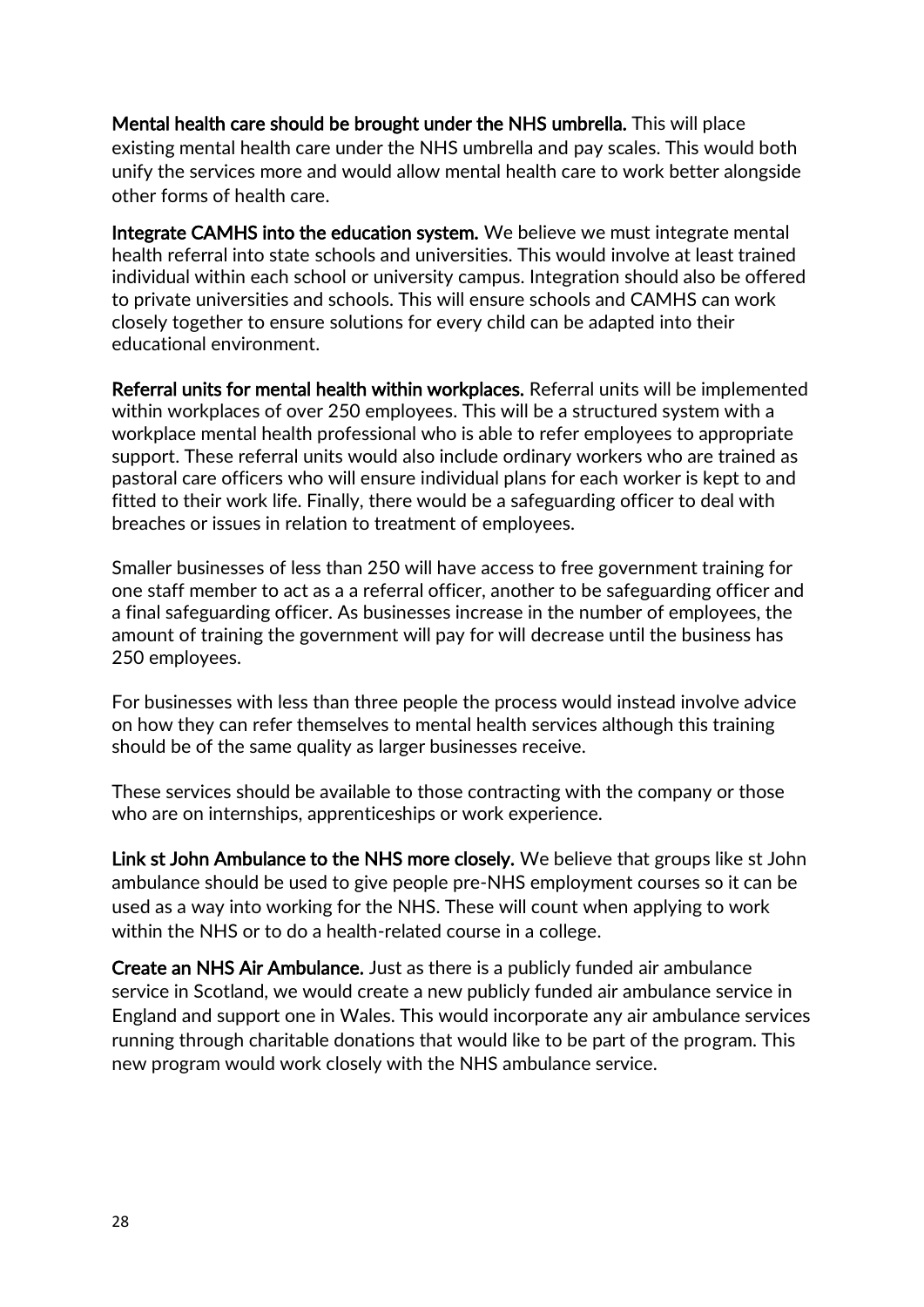# NHS spending:

Increase funding for 'back to nursing' courses. While on the course, ex-nurses will be paid a full nurse's salary and this will be used to encourage people to return to nursing. To receive full pay, nurses will need to sign up to work in the NHS for at least 6 months afterwards unless there are exceptional circumstances.

Increase pay by 5% for all NHS staff. We believe that all NHS staff should have their pay increased by 5% to improve both their living standards and retainment of staff. We also support NHS pay incentives being based fully on outcomes rather than activity as proposed by the IPPR.

Abolish all prescription charges. These are charges on prescription drugs that are given to patients. We believe that health care should be free in the UK and charging for prescriptions goes against this. These charges have already been dropped in Wales, Scotland and Northern Ireland.

Improve hospital food to meet higher nutritional standards. This will be achieved by giving out fresh food when feasible and ensuring that hospitals meet food standards by providing them with the money to do so. Not only will this make hospital stays more pleasant but it's likely to help patients to recover faster.

### New funding sources:

Offer non-essential operations within the NHS. This would mean allowing surgeries the NHS would not normally do to be done via the NHS for a payment as an alternative to private hospitals.

• United Kingdom.

A long-term social-care fund. To cover the costs of social care, we propose a ringfenced fund which will be paid for with general taxation. This fund will be offset the effects of population changes on our social care system.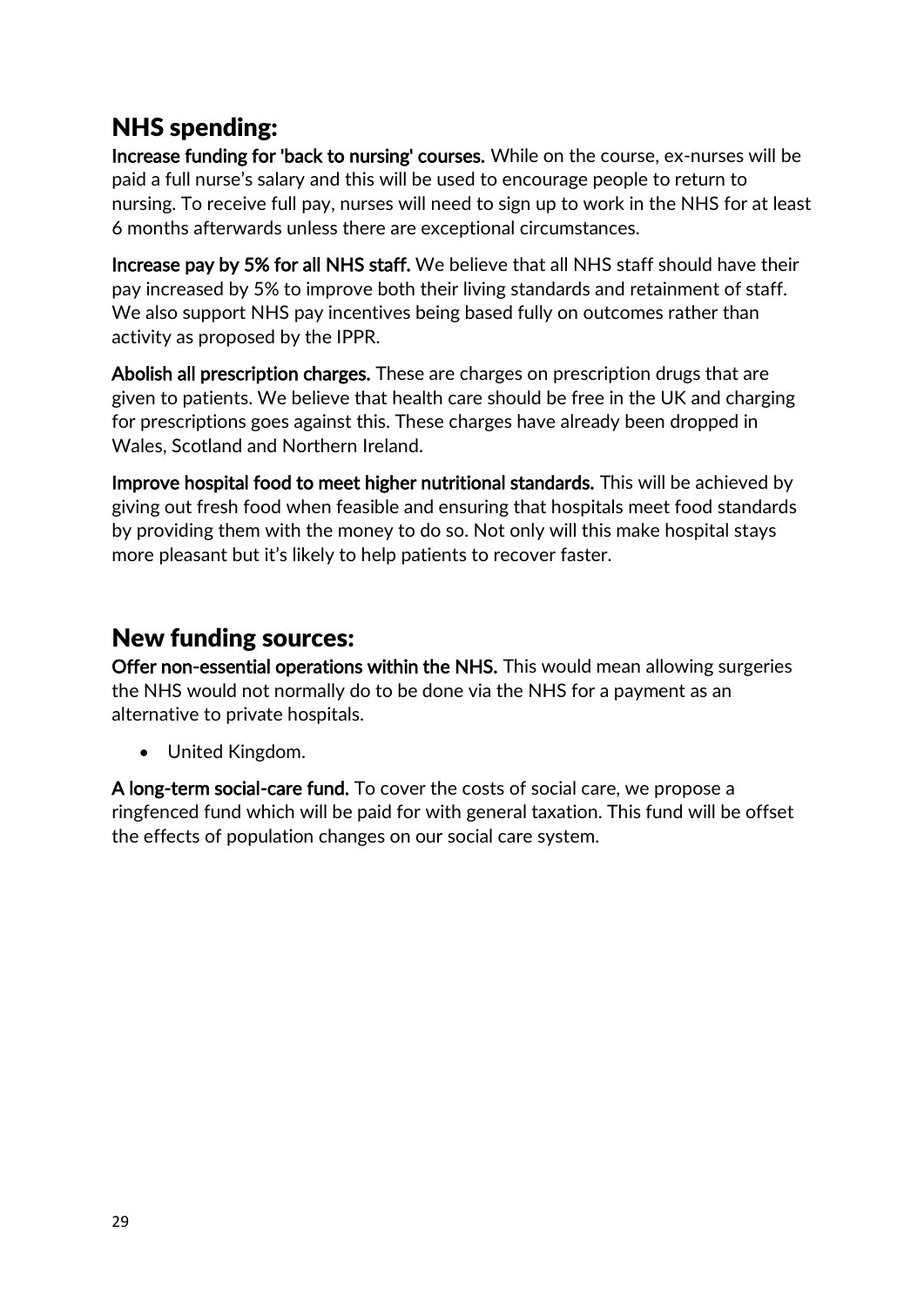# <span id="page-29-0"></span>Environment:

We want to save our environment. Rather than looking fully to state intervention, we want to harness the power of free markets and to make it advantageous for businesses to be environmentally friendly.

• Policies in this section only affect the UK as a whole unless specified.

Renewable energy should be subsidised and given tax reductions. This would include wind turbines, tidal power, solar power, hydroelectric power and hydrogen energy. These forms of power don't result in nuclear waste; harmful emissions like coal power produces and they won't run out. They will also help the UK to combat global warming. We also believe that where possible wind turbines should on land rather than offshore as a result of the difficulty with the maintenance of offshore wind turbines.

We have an overall aim for the UK to build up its renewable energy base enough to provide all the UK's power. One way to increase the use of renewable energy is to make it more affordable. This can be achieved in two ways, subsidies and tax breaks. Subsidising renewable energy will make it more affordable to buy renewable energy sources. Tax based regulation not only makes it cheaper to buy renewable energy, but it also makes it more costly to use more harmful types of energy.

To overcome the issues arising from the varying levels of power produced by renewable energy there are two solutions. First is grid technology which saves electricity and allows people to feed power into and out of the grid more efficiently. Second is large batteries to store power in times of high electricity production such as the one built in South Australia by Tesla in 2017.

Invest in renewable energy research. Whilst investing in renewable energy is important, we also need to invest in research too. This will apply to the capture, storage and usage of renewable energy. There are two areas we feel need urgent research. First is carbon capture as this could reverse climate change by bringing CO2 levels down. The main sources of carbon such as factories and areas with higher levels of carbon pollution need to be targeted. Further research is also needed on storing carbon once it has been captured. Second is hydrogen power as a replacement for fossil fuel burning cars. The capture of this needs extensive research as the current methods of capture make it too costly for general use. Finally, whilst grid technology is already widely used, improving it can reduce energy waste and consumption.

The UK should cooperate with Euratom. Whether the UK is inside or outside the EU we should aim to cooperate as much as possible with Euratom. Euratom means that the UK can cooperate with the EU on nuclear power more easily and leaving it may also disrupt the transportation of nuclear fuel.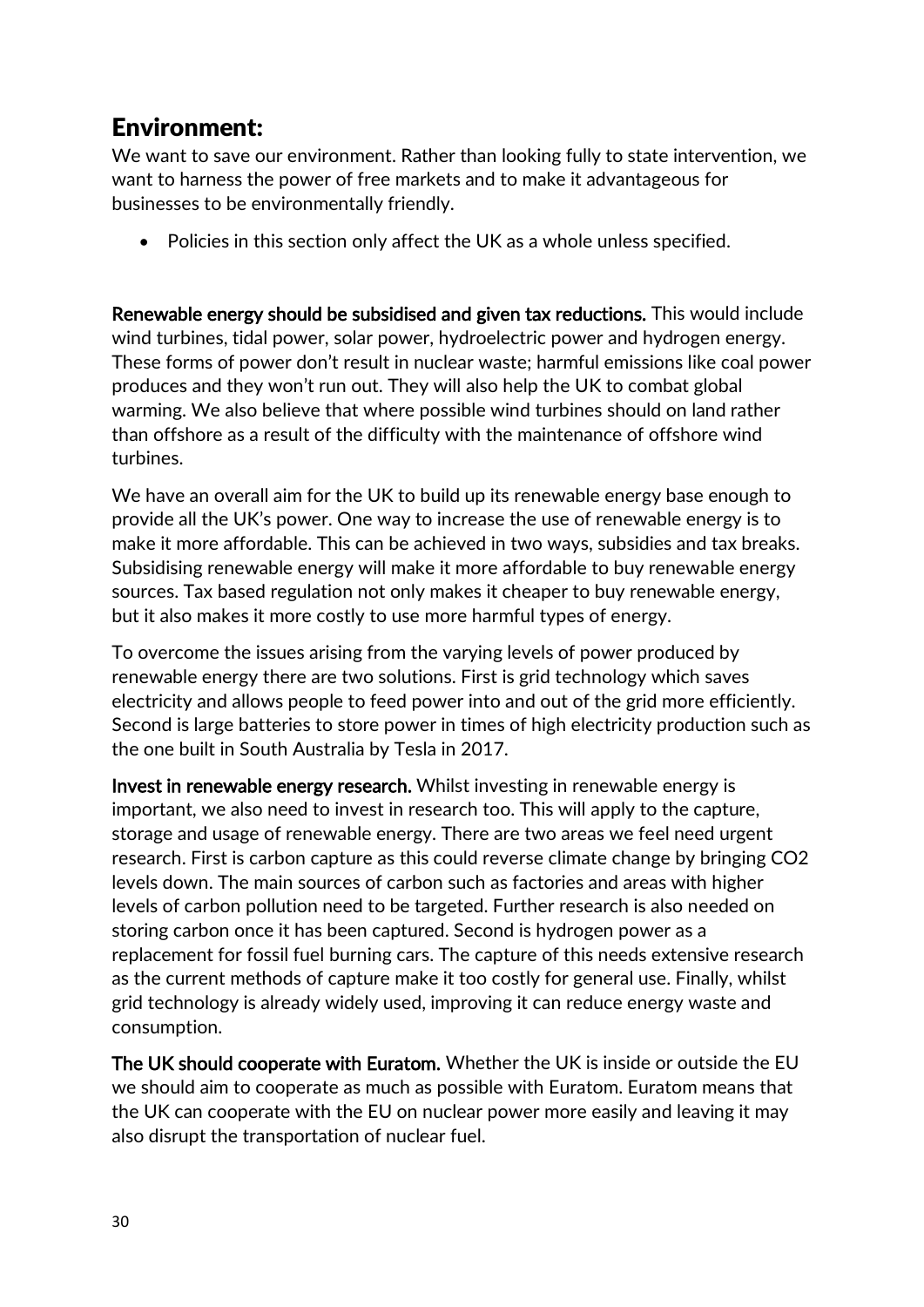Tax products that use excessive amounts of plastic. This would push consumers to buy products that don't contain as much plastic and would push producers to reduce their use of plastics. The proceeds from this tax could be used to reduce the existing taxes on products that don't use plastic or could go towards research to find more environmentally friendly alternatives.

Gradually phase out the UK's use of nuclear power. We support moving away from nuclear power and towards renewable energy once the UK has reached a net carbon energy supply. To do this we would replace the power generated with other renewable energy sources and battery storage. In the meantime, any new nuclear power stations will only be allowed if they plan to use fuel that would have been otherwise stored as waste either from old reactors or from decommissioned nuclear weapons.

Reward people for recycling plastic bottles. Just like in Norway, we want an extra charge added to the price of plastic bottles which will be refunded when bottles are recycled in machines that will be inside stores. This will be 5p extra for plastic bottles.

A gradual ban on non-electric cars. We would ban the sale of all cars that run using fossil fuels aside from ranger extender hybrid cars by 2030. This would include bans on the sale of petrol, diesel, parallel hybrid cars which have both electric and fossil fuel engines and plug-in hybrids. This would not affect old petrol and diesel cars leaving a market for second-hand petrol cars as working-class families may not be able to afford a blanket ban on all non-electric cars. This also leaves enough time for a second-hand market for electric cars to form.

This would remain in place until it is replaced by a ban on all cars that run using fossil fuels by 2045. This would now include ranger extender hybrid cars, second-hand petrol cars, second-hand diesel cars, second-hand hybrid cars and vintage cars. These cars will either need to be converted to electric cars or taken off the road.

Incentivise electric cars. This would include tax increases on cars with a combustion engine and the revenue from this would be used to pay for tax cuts to electric vehicles. These tax cuts could include tax cuts to reduce the price of purchasing new electric vehicles, subsidised changing, lower fees for parking spaces, reduced registration fees for electric cars and it may also be possible to invest in charging cars using electrified roads. A scrappage scheme for fossil fuel reliant cars is also an option for people moving to electric and range extender hybrid cars.

Work within International Organisations on climate change. Whilst we believe actions to tackle climate change and research taken by the UK alone can help to solve the issue we also need to work at a global level. Unless the levels of pollution drop globally, we can't fight climate change. We support further agreements such as the Paris Climate Agreement to move forward global action on climate change.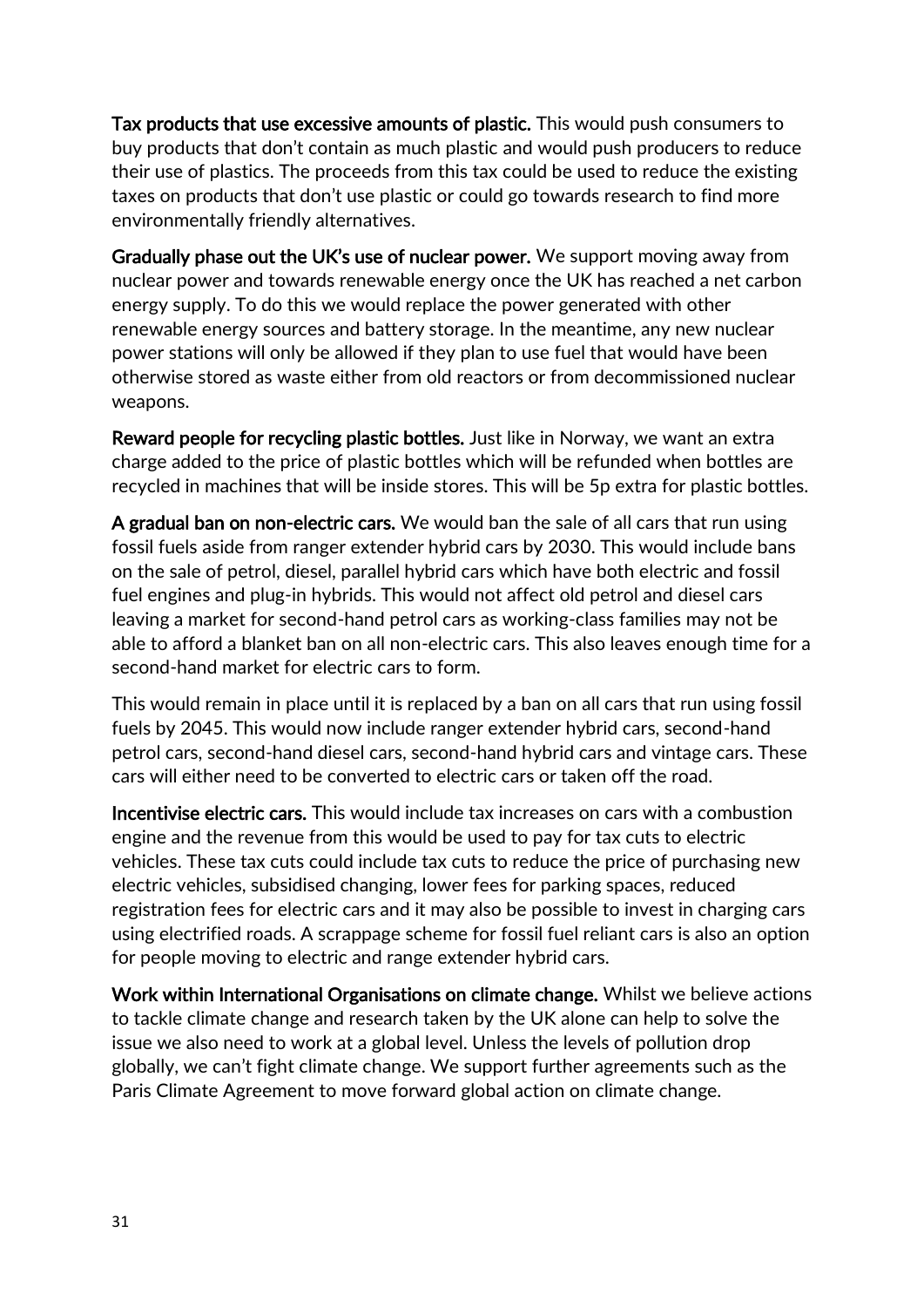Ban fracking. Fracking both uses up a large amount of water, causes earth tremors and may contaminate water reserves with chemicals. For fracking to be a possible energy source in the future, there needs to be more evidence that water will not be contaminated by fracking and that this operation can be done without large earth tremors. It also still involves investment in burning and removing fossil fuels from the ground when we should be moving towards renewable energy. This would involve changing the Infrastructure Act 2015 to ban fracking totally rather than simply placing limitations on its use.

#### Wildlife:

• England and Wales.

Ban all Hunting with Dogs. This should include the hunting of rabbits, hares, deer, foxes, mice and rats. We want to strengthen the 2004 ban on hunting with dogs by increasing the sentences for breaking this law to a prison sentence, by removing the exemption that allows for "Use of dogs below ground to protect birds for shooting" and removing the exemption for "research and observation". Drag hunting will however remain legal because it does not involve the killing of animals. Instead, the focus should be on reducing the numbers of animals that foxes live off such as excess mice, rats, voles and shrews.

• England only.

Ban badger culling. Rather than badger culling, which has mixed evidence around its effectiveness, we would support a focus on vaccinations. This would also help in the fight to eradicate tuberculosis. Wales has already moved away from culling to vaccinations.

• England, Wales and Northern Ireland.

Include crustaceans and cephalopods in the definition of animals. This would include crustaceans such as lobsters, krill, barnacles, woodlice, crabs, shrimps, crayfish and prawns. It would also include cephalopods which include squid, cuttlefish, octopus and nautilus. it would also ban practices such as boiling lobsters alive. This would involve updating the Animal Welfare Act of 2006.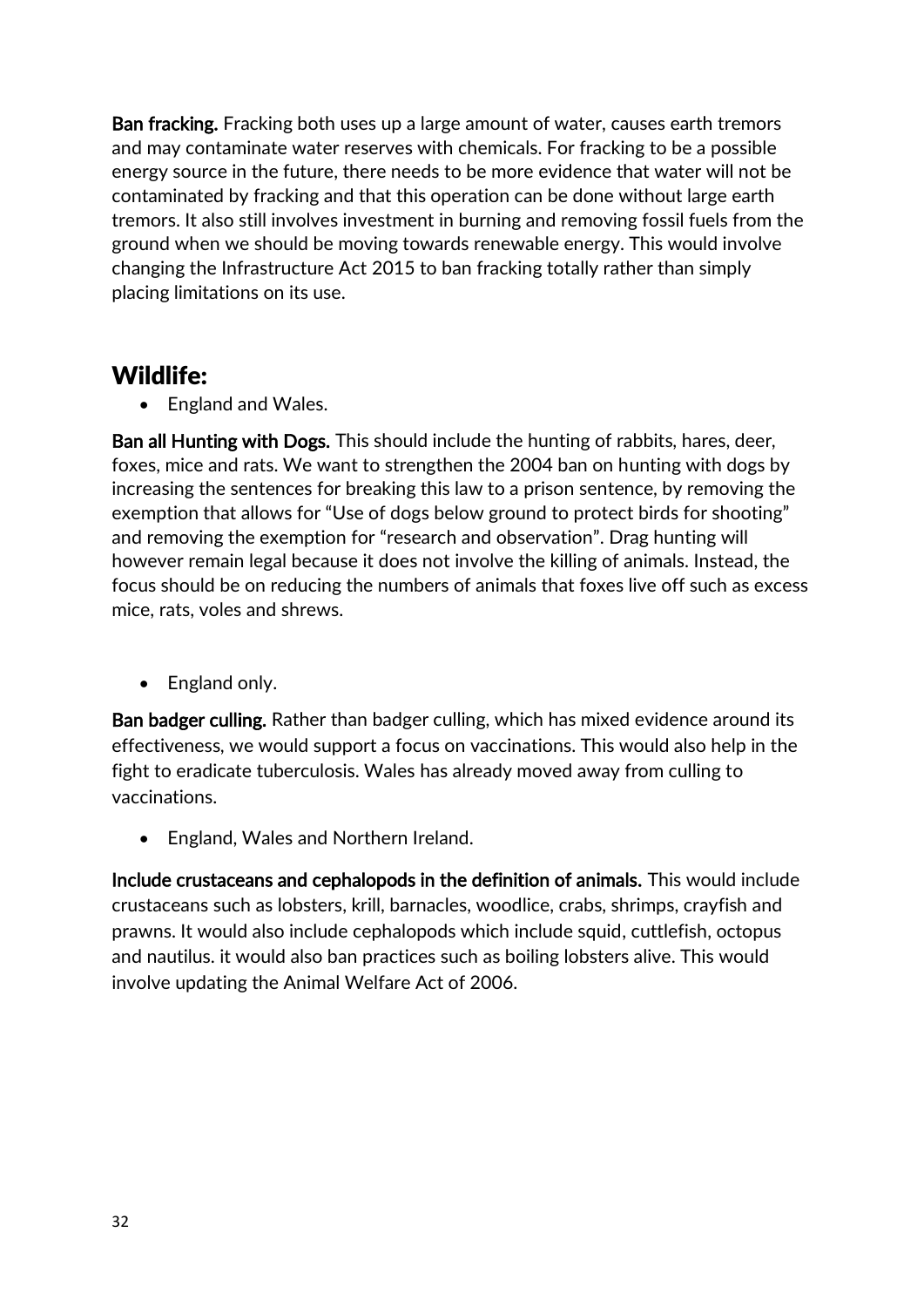• England and Wales.

Ban the sale and use of snares and glue traps. Both would be banned as they cause animals amounts of pain and suffering tapped for long periods of time by glue or snares before they die. Instead, the focus should be on removing household food sources from these animals along with re-introducing animals to the UK that eat mice and rats which these traps are often used for. This would involve amending the Wildlife and Countryside Act 1981.

• England only.

Ban cage farming by 2035. Instead, barns and free-range animals should be used with cage faming eventually banned. This would involve changing The Welfare of Farmed Animals (England) Regulations 2007.

Ban imports of fur. Apart for vintage fur, we would support a ban on importing fur adding to the ban on domestic production of fur. This is based on our concern for how these animals are kept and any action such as this should be alongside action internationally to ban the practice internationally.

• England and Wales.

Ban the breeding of pheasants where they are used simply for shooting. This is due to the damage it causes to surrounding wildlife and that the birds shot are not always eaten afterwards. To do this, pheasants would be moved from the Game Act 1831 to the "Protection of birds and prevention of poaching" section in the Wildlife and Countryside Act 1981.

• England only.

A large-scale reintroduction program of animals into the UK. To keep populations of rats, mice, voles, rabbits and foxes away from overpopulation, we support the reintroduction of certain animals to the UK. This would include reintroducing or increasing the populations of wildcats, birds of prey and wolves.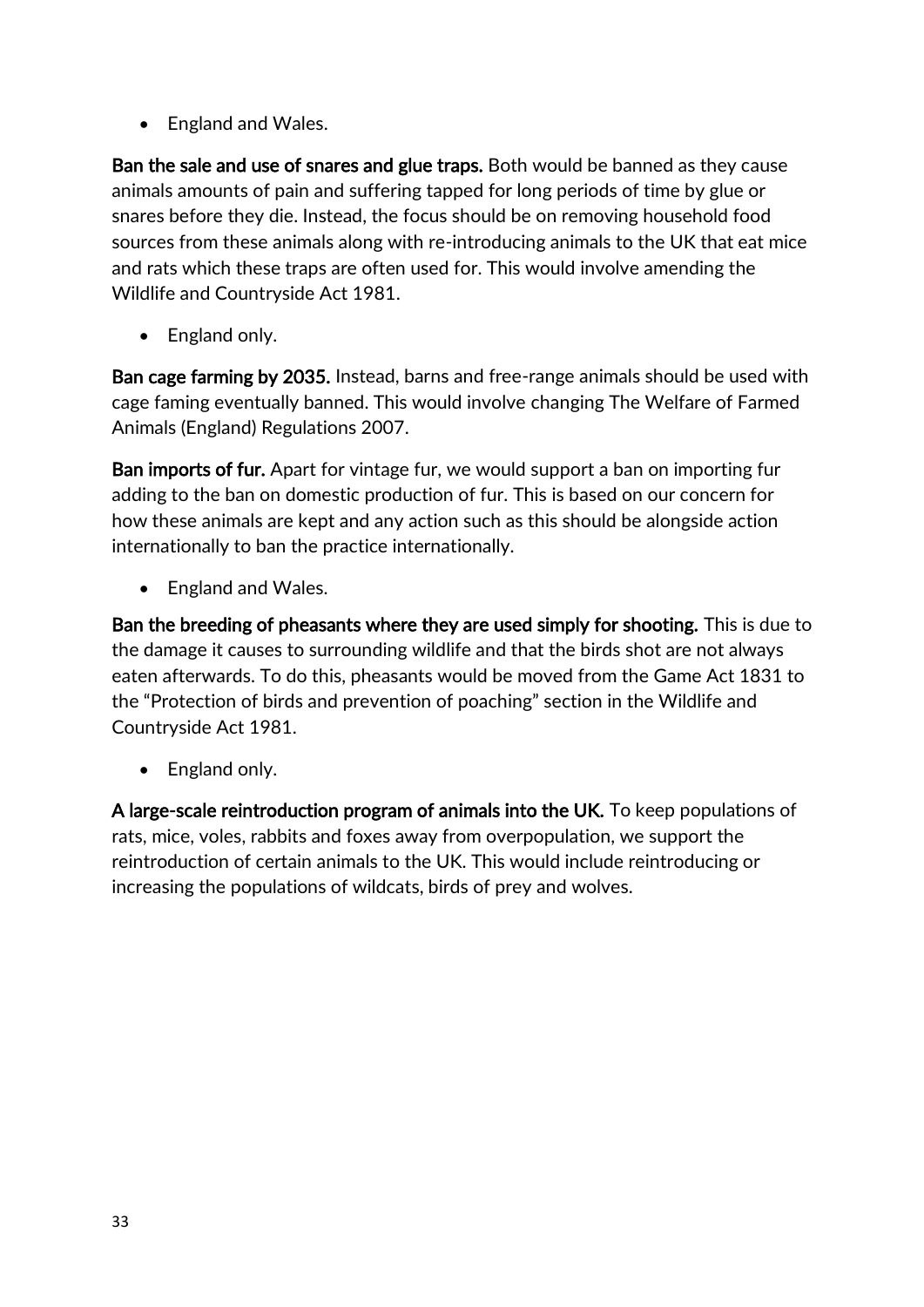# <span id="page-33-0"></span>Equality:

We believe that everyone should have an equal opportunity to succeed in life and that we can tackle these inequalities with real change. This will involve removing barriers for these groups and ensuring both government support, our economy and society work for everyone.

• Policies in this section only affect the UK as a whole unless specified.

Ban shortlists for the House of Commons. We are against all shortlists for candidates regardless of whether they are based on gender, disability or any other characteristic. We are firmly against discrimination of all types and whilst shortlists are known as positive discrimination, they are still a type of discrimination. There are huge improvements needed to ensure everyone has equality of opportunity however shortlists create a system where some groups are excluded from running for certain seats making a system with shortlists unfair.

Official status for the native languages of the UK. We support recognising, and giving co-official status, to the UK's native languages. These include English, Scots, Scottish Gaelic, Welsh, Cornish, Irish Gaelic, Shelta, Angloromani, British sign language and Irish sign language. For many of these languages just being given official status will help them and this is the first step to recovering many of the native languages within the UK.

Nameless recruitment. This would stop employers from seeing the name of people they are looking to potentially employ during the application process. Discrimination as a result of a person's name can often be through the employer believing a certain name may mean the person they are employing is from a certain place, country or culture. This may then mean prejudices against that area could reduce the chances of candidates with names from certain origins or even those that sound like they are from a certain origin. It makes it more likely the people selected will be selected based on their skills rather than their background.

• England and Wales.

Take the definition of marriage out of the legal framework. We believe that marriage is a personal choice and the government should not try to influence people in making that choice. Therefore, we would take the definition of marriage out of the legal framework so governments wouldn't be allowed to benefit, or disadvantage people based on whether they are married.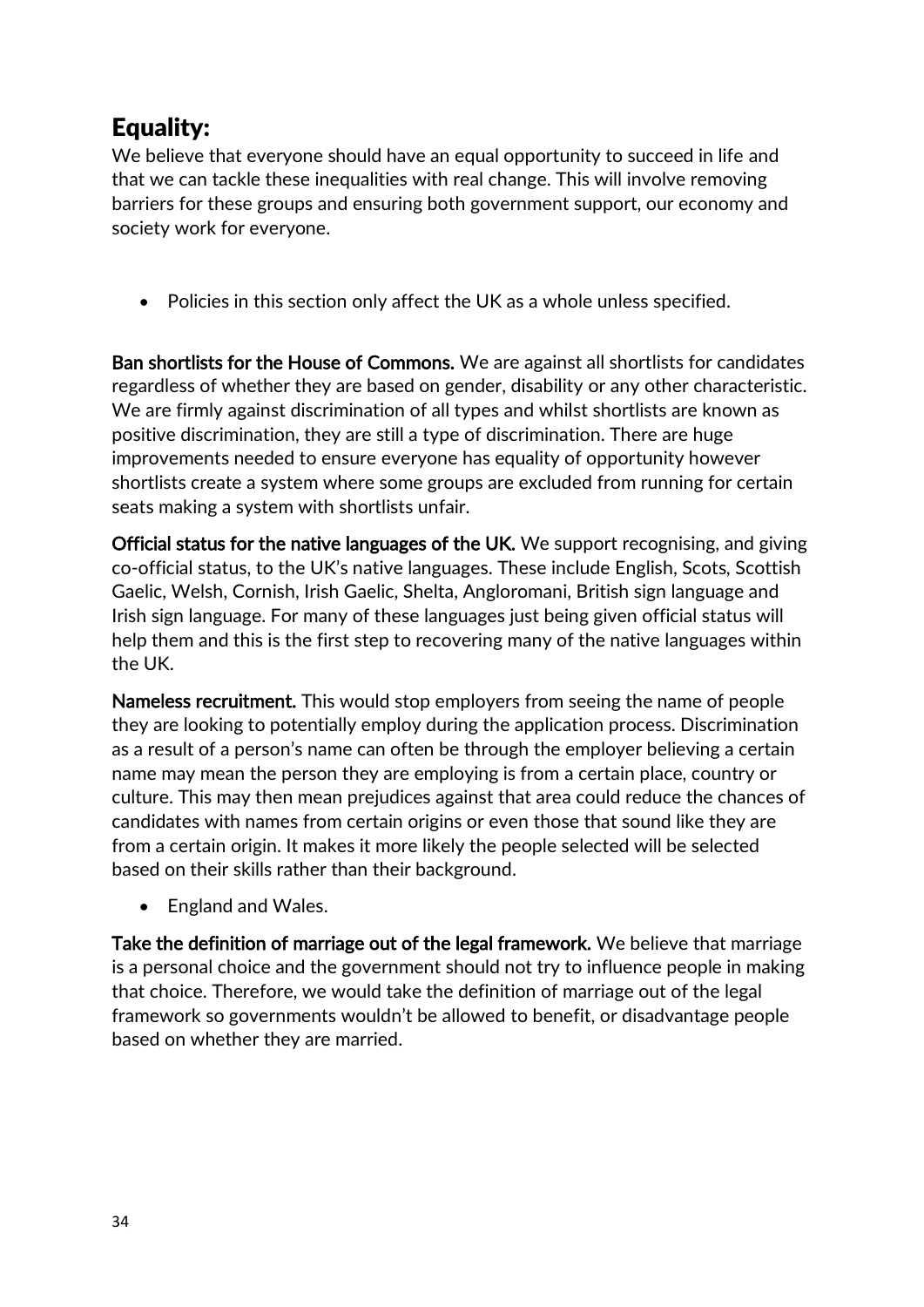• England and Wales.

Recognise humanist weddings in law. This would only apply to England and Wales as Scotland and Northern Ireland already recognise them. All weddings should be viewed equally, and this should include those that are not religious. Recognising them in law would mean allowing couples to just have a humanist wedding, rather than just a humanist celebration and a civil ceremony to be married in law.

• England and Scotland.

England should not have a state religion. England's current state religion is the Christian Church of England. This would be removed as state church as the UK is both religiously diverse and includes those without religion at all. Therefore, no religion should be placed above all others by the state.

• England only.

Provide free sanitary products and contraceptives. It is extremely concerning that issues such as period poverty still exists within the UK today. Therefore, we propose that condoms, femidoms, tampons, the pill, sanitary towels and menstrual cups should be provided free of charge. For distribution providing them through; schools, universities, food banks, toilets, homeless shelters, women's refuges, workplaces and through the NHS GP surgeries will be a priority.

• England only.

Cap the Cost of Child Care. Childcare costs in the UK are far too high and this affects women who end up quitting their jobs to stay at home. Childcare includes both child minders looking after children at home and nurseries. Childcare is extremely beneficial to parents, society and the economy. It means parents have more money to spend on other things and can work with the peace of mind that their child is being cared for. This means more people in work growing the economy and it will reduce the number of people moving away from the UK due to unfavourable childcare policies. This policy would cap the cost of childcare at £140 per month and poorer families will get it for free, a policy currently used in Sweden. This would be available until children start education, under our plans this would be at age 7.

• England and Wales.

Decriminalise sex work. Whilst prostitution itself is legal in the UK, many of the activities related to it are illegal. A new law should be based off of New Zealand's 2003 Prostitution reform act which decriminalised prostitution. The new law would aim to protect sex workers from violence, abuse, allow for the enforcement of safer practices and it would also try to reduce discrimination against prostitutes. The primary focus would be on protecting those who take part in prostitution from harm. Management of brothels would be decriminalised, and strict rules would be placed on their management practices. It would also further ensure no one under 18 is able to buy prostitution or become a prostitute.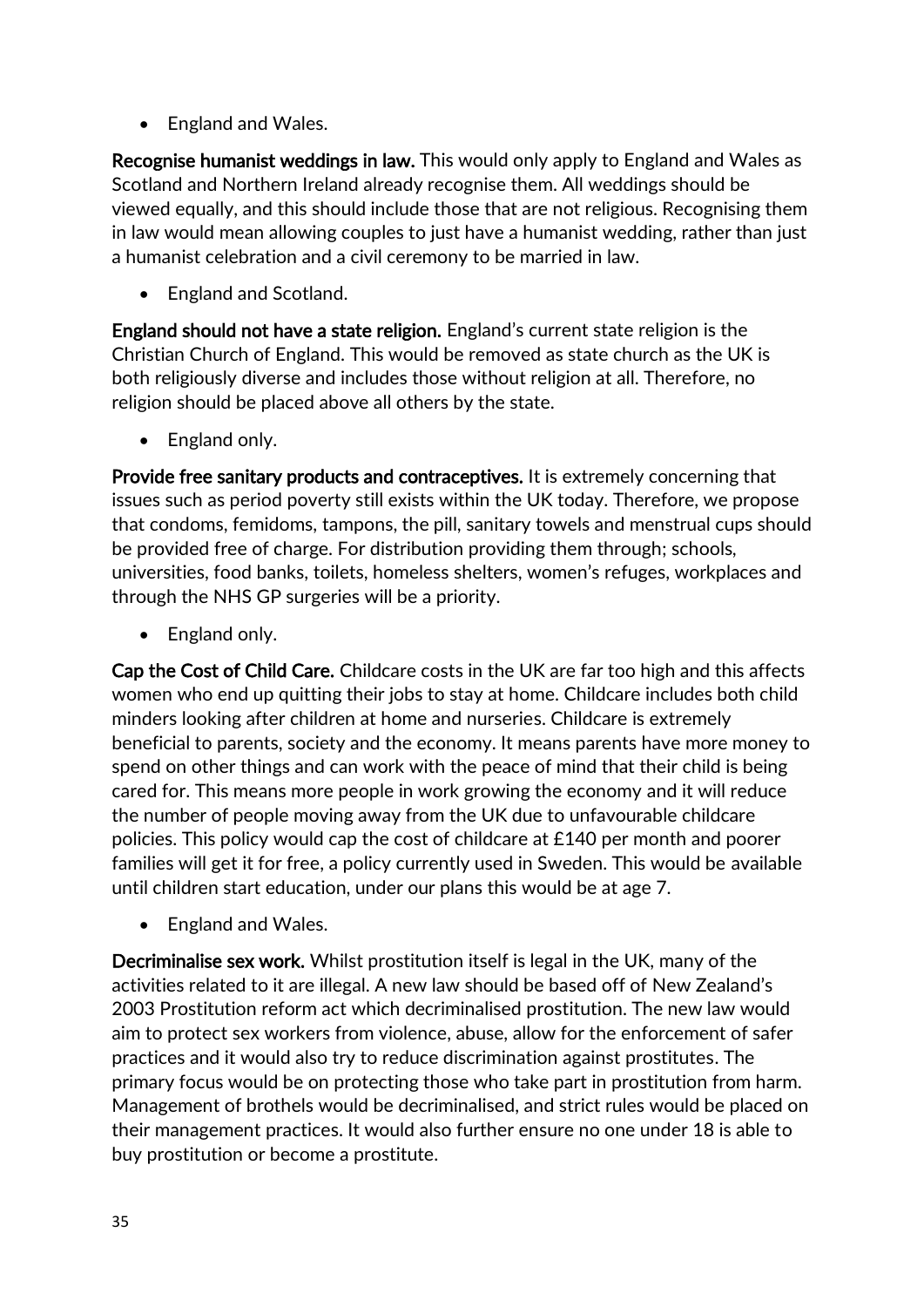• England, Scotland and Wales.

Remove the two doctors' rule on abortions before 20 weeks pregnancy. We believe that women should have control over their bodies and their own private medical decisions. Whilst the 1967 abortion act means women who want an abortion must have the approval of two doctors, we would make abortions available simply on request within the NHS before 20 weeks into a pregnancy. After this time, they should be available with the approval of two doctors as is currently the case.

• England, Scotland and Wales.

Ban protests of medical decisions outside hospitals and clinics. This would be a onemile exclusion zone and protesters would not be allowed to approach those going to clinics or hospitals regardless of how far away the clinic or hospital is. This would also ban the protest of abortions outside clinics by introducing buffer zones around all clinics.

Remove sanctions for those receiving abortions from criminal law. Those receiving abortions should only be regulated under medical regulations rather than under criminal law as it currently is under the Abortion Act of 1967.

• England, Wales and Northern Ireland.

Ban non-consensual and unnecessary intersex operations. We would ban operations on intersex people if they are both not medically necessary and are done at an age where consent cannot be asked of the person who is having that operation.

• England only.

Ban parents from smacking their children. Whilst this is already the law in Scotland and Wales, we support extending the ban on smacking to England and Northern Ireland. This is because children should be protected from physical punishment in the same way adults are protected.

# LGBTQ+ rights:

• England only.

Relationship and sex education (RSE) that ensures all students learn about LGBTQ+ issues. RSE in schools must include students learning about the LGBTQ+ community, including teaching about different identities, different prejudices that members of the community may encounter, different types of sex and promoting awareness of past and current LGBTQ+ movements. We are pushing for the rest of the UK to adopt a RSE curriculum like Scotland's, which does all of these things. As well as this, it does not let parents 'opt-out' their children from partaking in any part of this curriculum.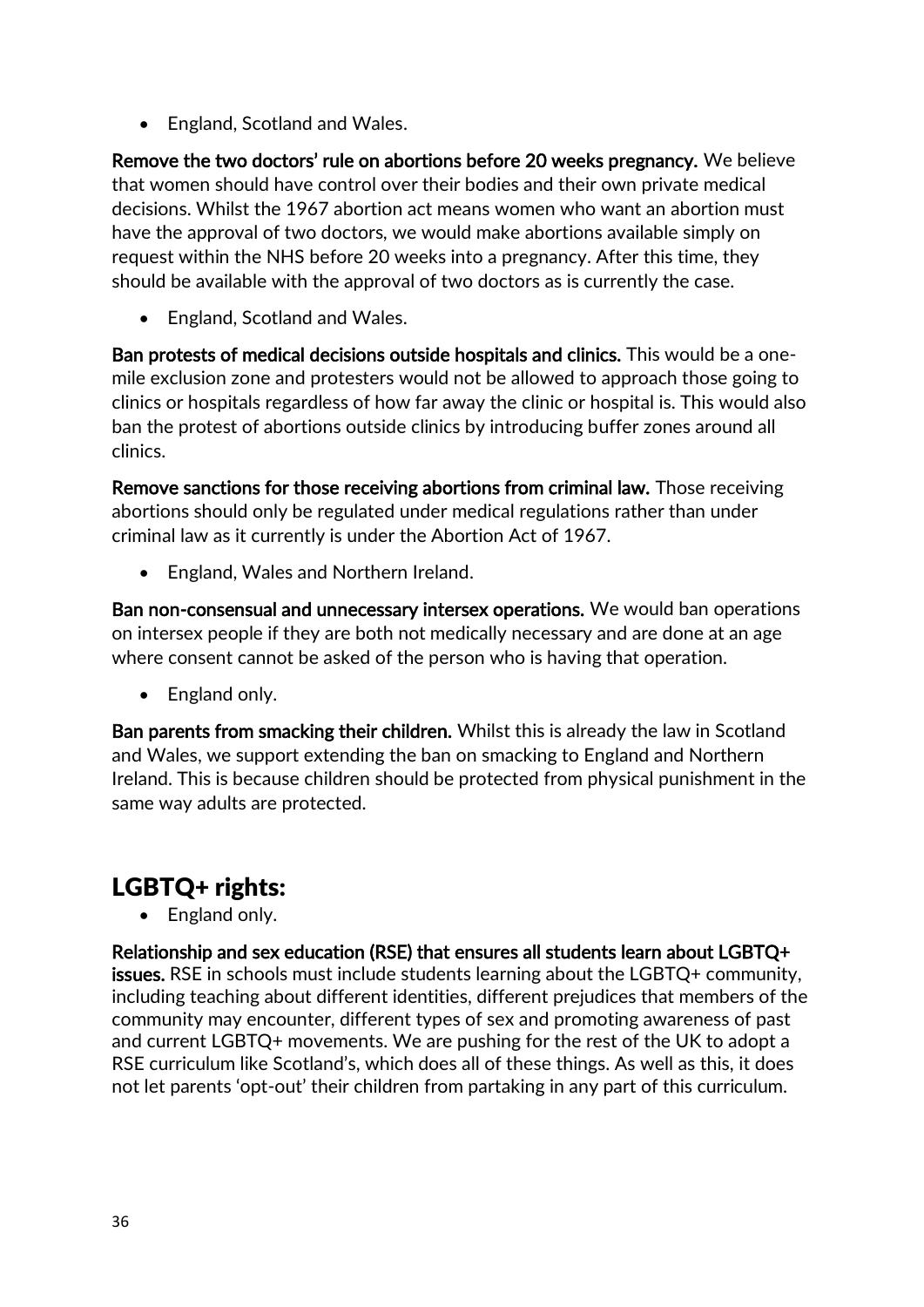• England, Wales and Northern Ireland.

Reform the GRA to allow self-determination. We would simplify the process for someone to change their gender. The current system is lengthy and difficult requiring people to provide evidence they have lived in their new gender for two years, a medical diagnosis of gender dysphoria, details of medical treatment they have had, legally declaring they will live in that gender until death and finally to pay a small fee.

To replace this, we are advocating for self-determination where, rather than it being left up to other people to decide whether someone is the gender they say they are, the person themselves gets to decide. This has already been successfully used in multiple European countries such as Portugal and the Republic of Ireland. The Equality Act will also still be in place which allows single-gender services to exclude transgender people in limited circumstances and other protections will also still exist such as protections against indecency.

• England, Wales and Northern Ireland.

Remove gender markers on legal documents. There is currently no non-binary or intersex option on legal documents, meaning that often people are forced to identify themselves using a gender that they are not. We therefore support removing gender markers on legal documents, including passports. Whilst an alternative solution would be to use a statutory declaration system where people could choose between male, female and an 'X' marker, we have concerns about creating a list of people who identify as neither male or female.

• England, Scotland and Wales.

End the spousal veto. Divorce and annulment legislation already exists. Couples should be free to make the decision of whether to continue the marriage, yet this should not be tied to one of their gender. It is open to abuse and instead leaves the person who is legally changing their gender at a huge disadvantage- with them often having to wait a long period of time. This has already been abolished in Scotland.

Ban Conversion Therapy. This has not been done, even though it has been widely condemned, even by healthcare professionals. Conversion therapy refers to "any form of treatment or psychotherapy which aims to change a person's sexual orientation or to suppress a person's gender identity." It should be noted that this was written in the Conservatives LGBT+ action plan from 2018, yet still hasn't been implemented.

Separate prison units for transgender inmates to provide specialised support. Separate prison units will allow the staff for these units to be specifically trained in dealing with transgender prisoners. They would be trained both in how to be sensitive to trans issues and how to give them support if needed.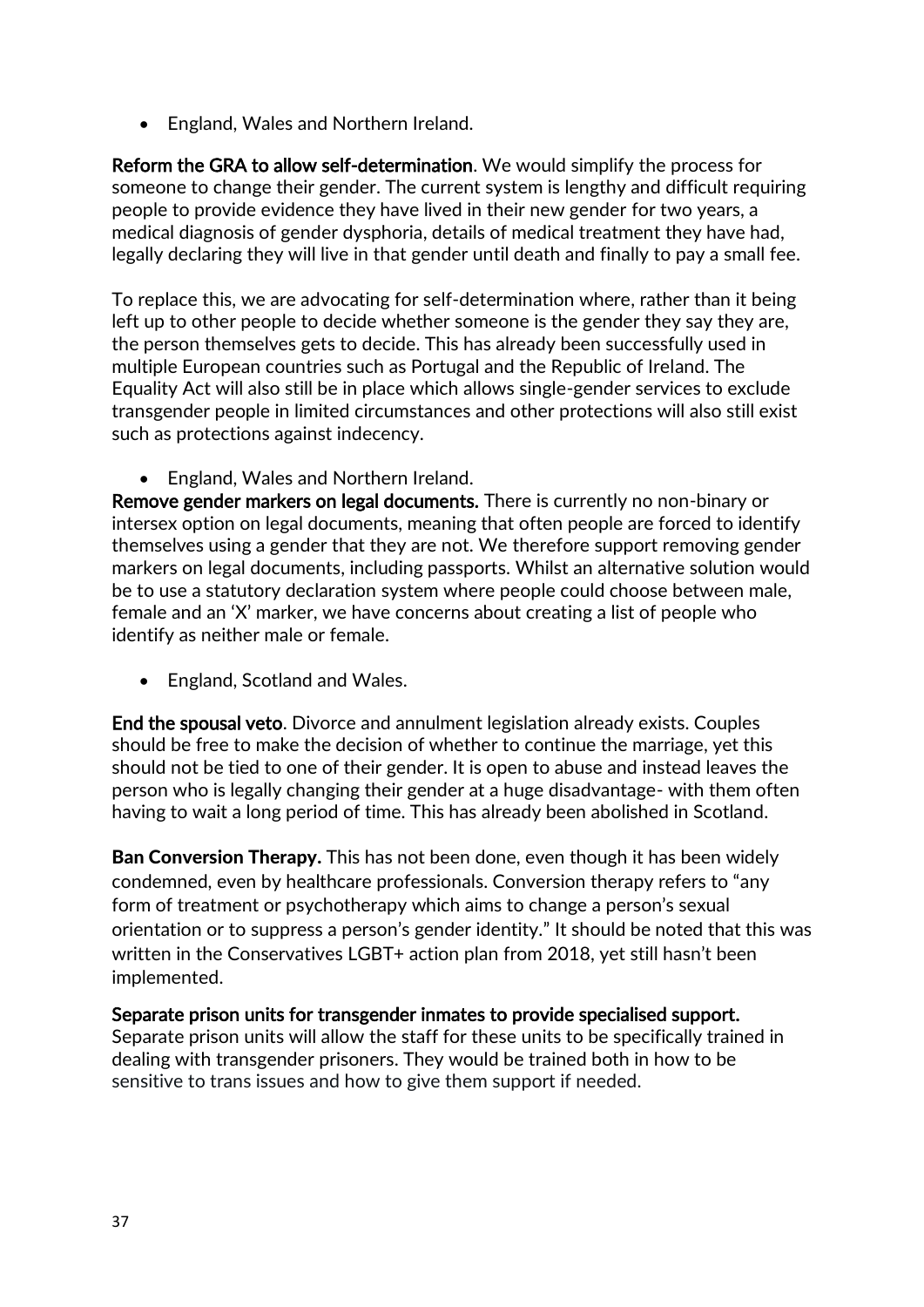Participation in competitive sports at a for Transgender athletes will be up to individual sporting bodies. As each sport is different in most cases it should be left down to individual sporting bodies to decide whether transgender athletes are able to compete in the sport as is already the cause under the Equality Act. However, this must have clear evidence behind it and the government may step in if it believes Transgender athletes have been wrongly denied participation in certain sports.

• England only.

Increase the quality and number of gender identity clinics. The current state of gender identity clinics within the UK has led to enormous wait times which is why the system needs to be drastically improved. There should be three key goals in improving gender identity clinics. Firstly, to increase both the number of gender identity clinics and the number of staff within them. This increase the number of staff will be achieved both with a general increase in pay and clinics but also by a one-time payment for those that move to a gender identity clinic. The second is to ensure that GPs are aware that they both can and should diagnose gender dysphoria and handle Hormone Replacement Therapy prescriptions. Finally, we should abandon the gatekeeping method used now in favour of informed consent as a model for healthcare provision much like used by indigo has been using in Manchester. This will reduce wait times and increase the quality of care delivered.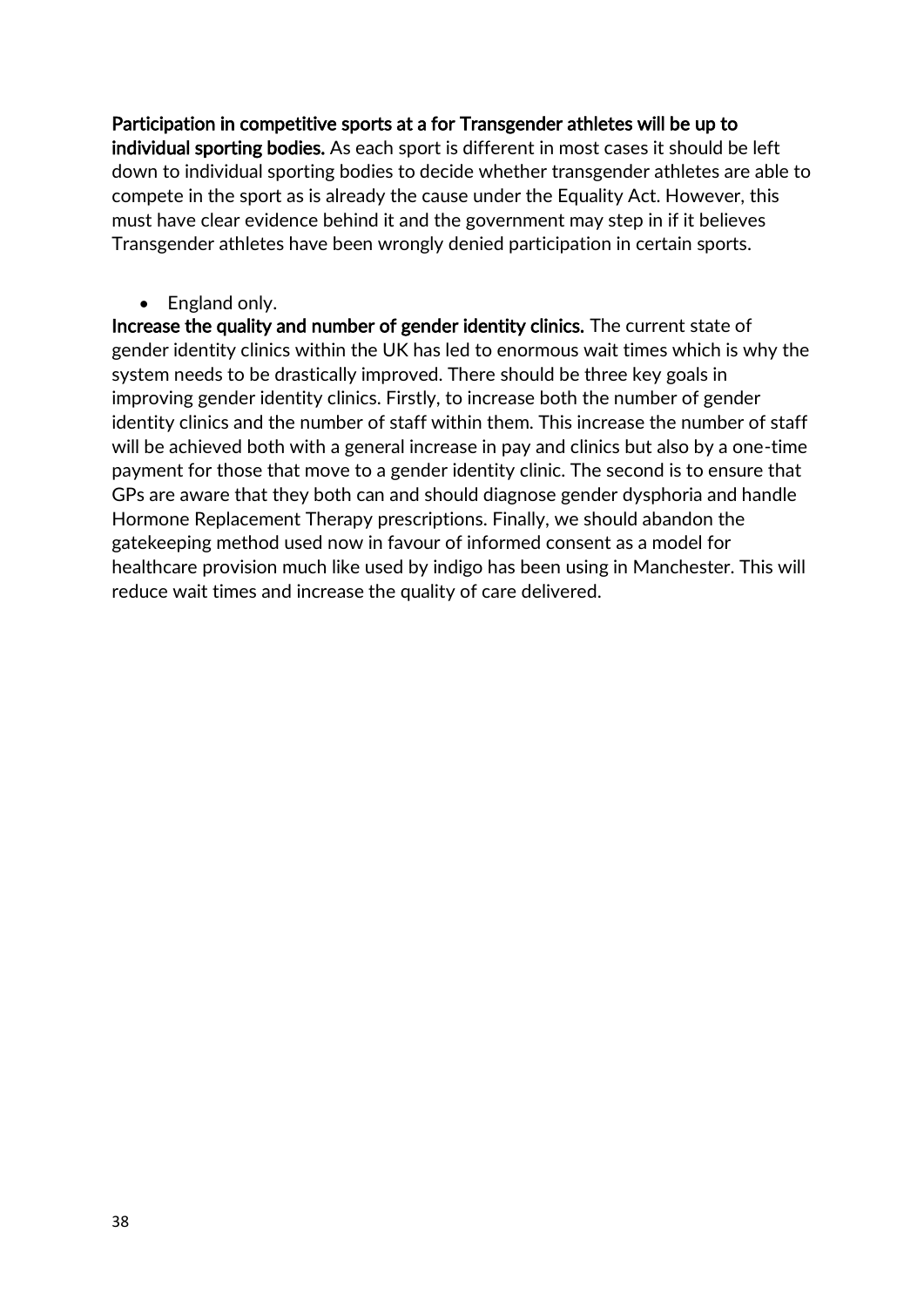### <span id="page-38-0"></span>Transport:

We need significant upgrades to both our rail and road infrastructure so traveling long distances is easier. This will both help with moving towards greener transport and connecting up businesses.

• Policies in this section only affect England unless specified.

#### Railways:

• UK.

Invest in rail infrastructure across the UK. Railways in the UK are already owned by the government through Network Rail which deals with improvements for railways. They should receive extra funds to increase rail electrification, reopening stations that have been closed due to previous railway cutbacks where the routes aren't better served by buses or other forms of public transport and increased capacity on overcrowded routes.

Whilst large investments in the railways will mean increased taxation in the short term, they may actually be outweighed by increased trade in the long term. It helps businesses transport goods and will have particular benefit for businesses in rural areas.

Publicly owned railways. Whilst the tracks and the railway infrastructure are currently owned by Network rail the trains are franchised out to different companies. With the introduction of Great British Railways timetables and fares will also be placed into public hands with only the operation of the trains themselves in private hands. We believe that the trains, tracks and railway infrastructure should all be run by the government. To do this as franchises end the government will take over running the trains for each company.

• UK (network rail).

A review into the trains used by HS2 and Northern Powerhouse Rail. The HS2 and Northern Powerhouse Rail lines should be completed as they are too far into development to cancel them. To potentially improve these lines, we support a review into whether faster trains can be used on the lines including maglev trains as are being built within Japan.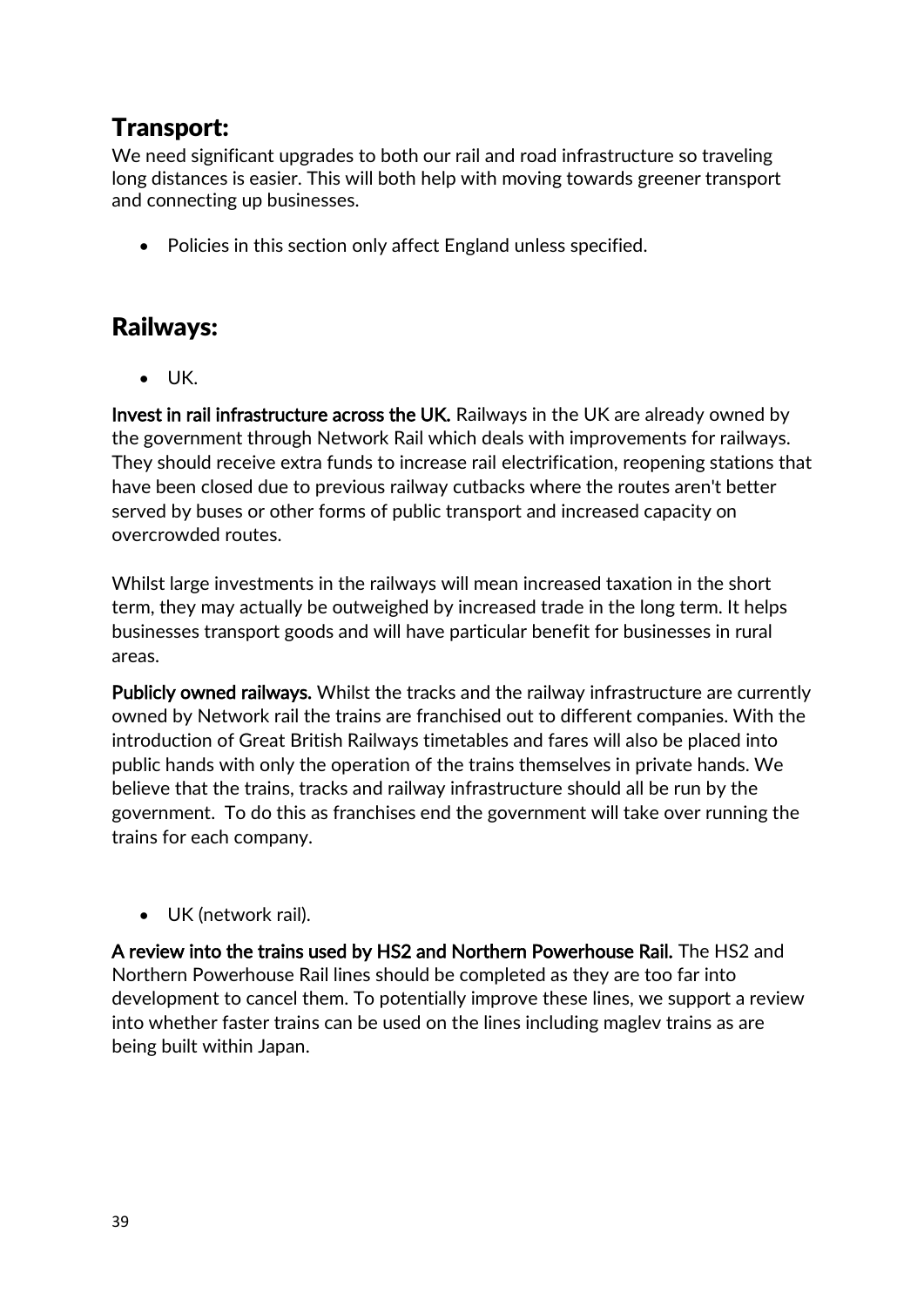A transport watchdog. This watchdog would deal with train delays and whether train companies should repay tickets. It could then compel train companies to repay tickets where it thinks a repayment is clearly due or the service was below standard.

# Roads:

Invest in roads. Extra investment in roads means the government allocating more money for highways England. This funding should be targeted at rural areas. It may also be possible for new roads to be white to reflect more heat and to cool the surface temperature during hot weather.

• UK wide.

Support self-driving vehicles. These have several benefits which include reducing mistakes resulting from human error and making longer journeys easier for drivers. This can be alongside the switch in the future to electric cars. Google is already testing self-driving cars and Tesla uses autopilot features in its cars.

• UK wide.

Allow local councils to run either private or public bus services. Local councils should have more powers over their local bus services including not just to regulate bus services but also to set up council owned bus services. This would involve changing The Bus Services Act to allow local councils to own bus services in the local area.UK wide, London (Transport for London),

Support autonomous buses. Self-driving buses are more efficient, allow for people to request specific stops and the switch can be alongside a switch to electric buses. This technology is still in early stages although the technology is already being tested in the UK.

Focus on building new roads rather than smart motorways. Smart motorways sometimes use the hard shoulder for traffic which can cause accidents if cars need to use the hard shoulder in the event of an accident. This would include both 'all lane running' systems where the hard shoulder is removed permanently and 'dynamic hard shoulder' systems where it is removed when there is heavy traffic. However, this does not apply to 'controlled motorway' schemes which do not use the hard shoulder.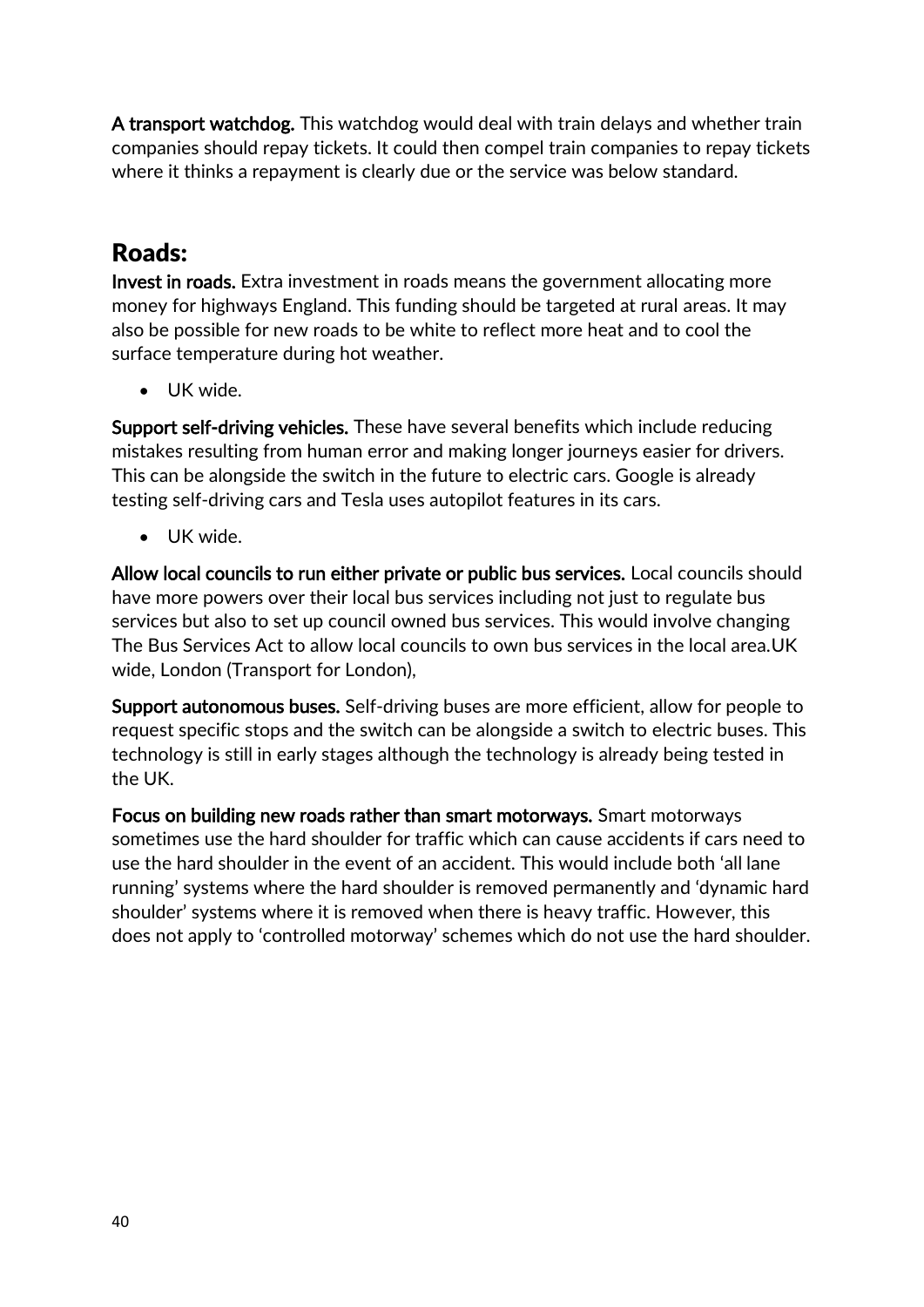#### <span id="page-40-0"></span>Social security:

We believe that the main issue with the UK's social security system is its complexity. Therefore, this plan seeks to simplify the system to ensure more people who need help from the government receive it. It creates a level below which no one can fall whilst also reducing the costs the existing system spends on administration.

• Policies in this section only affect the UK as a whole unless specified.

A Guaranteed Minimum Income. A Guaranteed Minimum Income ensures that anyone out of work or on a low income will receive enough money to live above the poverty line. If you start to earn money from a part time job or one that pays below a living wage, the Guaranteed Minimum Income will decrease until you are earning a living wage. This means work will always pay more than being on benefits unless you are receiving extra support. The payment itself would be made once per week and would increase during periods of cold weather to pay for heating bills. If possible, we support these payments being decided on a regional level, so payments keep up with the living costs in different areas.

This will be available to anyone earning below a living wage, who is over 18 years of age and has below a certain amount in savings. The payments will increase with inflation and there are several circumstances in which the payments will be larger. They need to cover any training, job interviews or travel for NHS treatment people need.

A Guaranteed Minimum Income is a simple system that would streamline social security. It would replace Universal Credit system, housing benefits, jobseekers' allowance, Income Support, the Cold Weather Payment, the Warm Home Discount Scheme and the Winter Fuel Payment.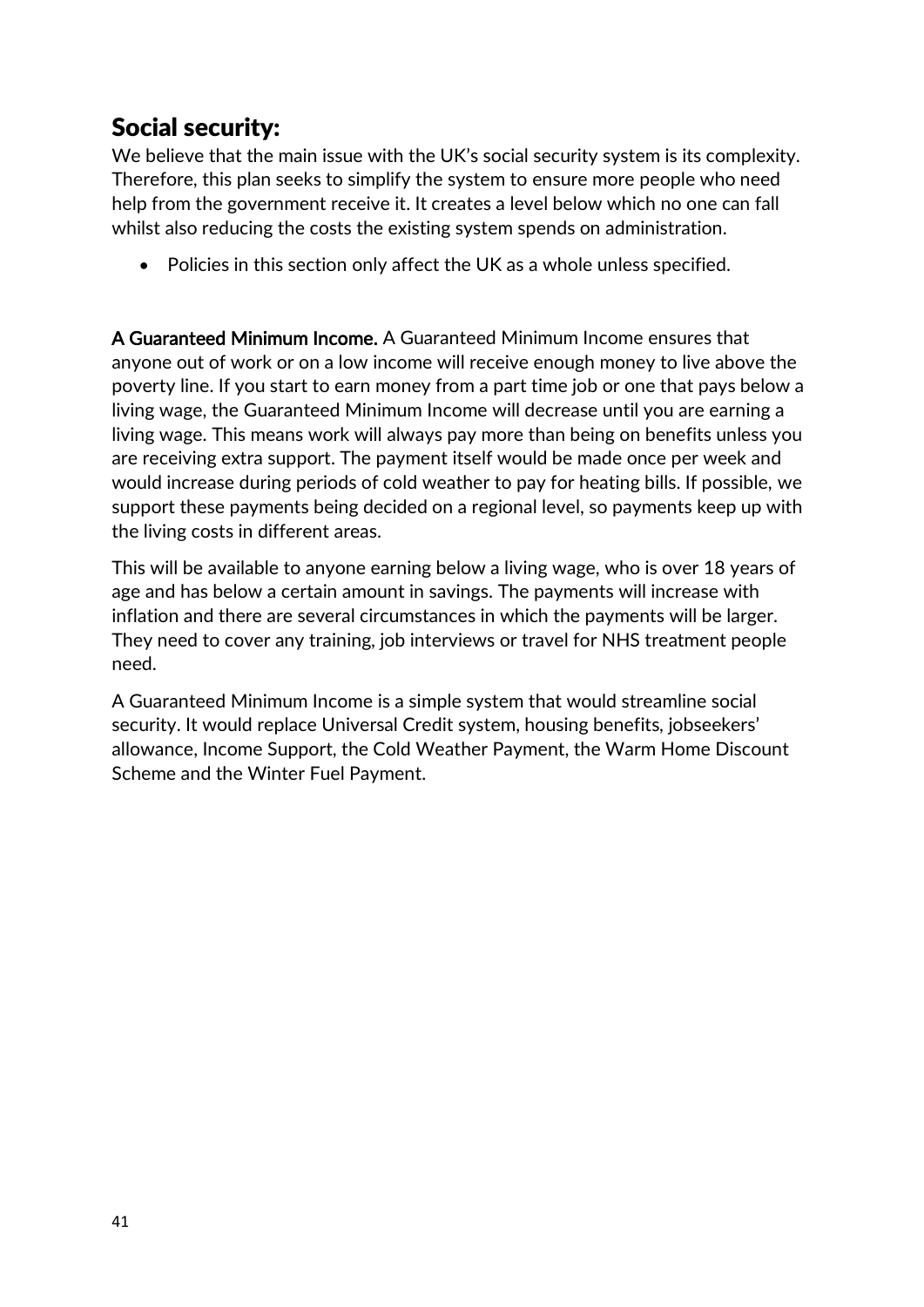# A series of top-up systems:

The parental leave top-up. If you have children, the top-up will work so it is either added to statutory paternity pay given to you by your employer or your Guaranteed Minimum Income so it pays a living wage. This will last a year in total although the person giving birth to the child will have an extra 4 weeks off before the child is born. This will be at 90% of normal pay, 25% of which will be paid by the employer and 75% of which will be paid by the government. It will be split between partners with both partners having to take at least 30% of the total time with the rest being split however they want. The first payment will be larger to deal with the initial costs of having a child and after that payments will increase with inflation. They will then reduce as the child gets older and allows for part time parental leave. For those that are on a Guaranteed Minimum Income, after the year comes to an end they will receive a smaller payment at the same rate as child benefits for the next 5 years. This would replace statutory paternity pay, statutory Shared Parental Pay, paternity leave, shared parental leave, child benefits, maternity pay and maternity allowance.

Retirement top-up. The retirement age would be set at 65 for both men and women. When you reach this age, you would receive payments from income tax contributions. Savings made into the Income Tax will be increased with the triple lock formula although private pension funds would be an alternative to this. This would replace the basic state pension and pension credit.

• England and Wales.

Carers top-up. If you are a carer, then you will be able to receive a Guaranteed Minimum Income top-up. This will supplement either your wage or regular Guaranteed Minimum Income payments. This is regardless of age and for any period whilst you are a caregiver. It will top up wages minus costs incurred as a career, so you reach a living wage. This would replace the Carer's Allowance.

• England, Scotland and Wales.

Bereavement top-up. If a member of your immediate family dies, then you will be able to take Bereavement leave with a Guaranteed Minimum Income for four weeks. There are no maximum savings or earnings to receive this. This will increase with inflation and would replace the bereavement support payment.

Disability top-up. If someone is unable to work due to disability, then they can receive a Guaranteed Minimum Income. This would include a living wage payment for those out of work as a result of injury or disability with payments for those with extra requirements such as equipment or individual carers on top of this if needed. This would also be available to people who are self-employed and are unwell. There is no time or age limit for how long someone can receive this payment and the individual, or if need be a guardian, will receive the money. We would also link NHS services to this program to ensure those who need help receive it. It would replace the disability living allowance, the personal independence payment, Attendance Allowance and the Employment Support Allowance.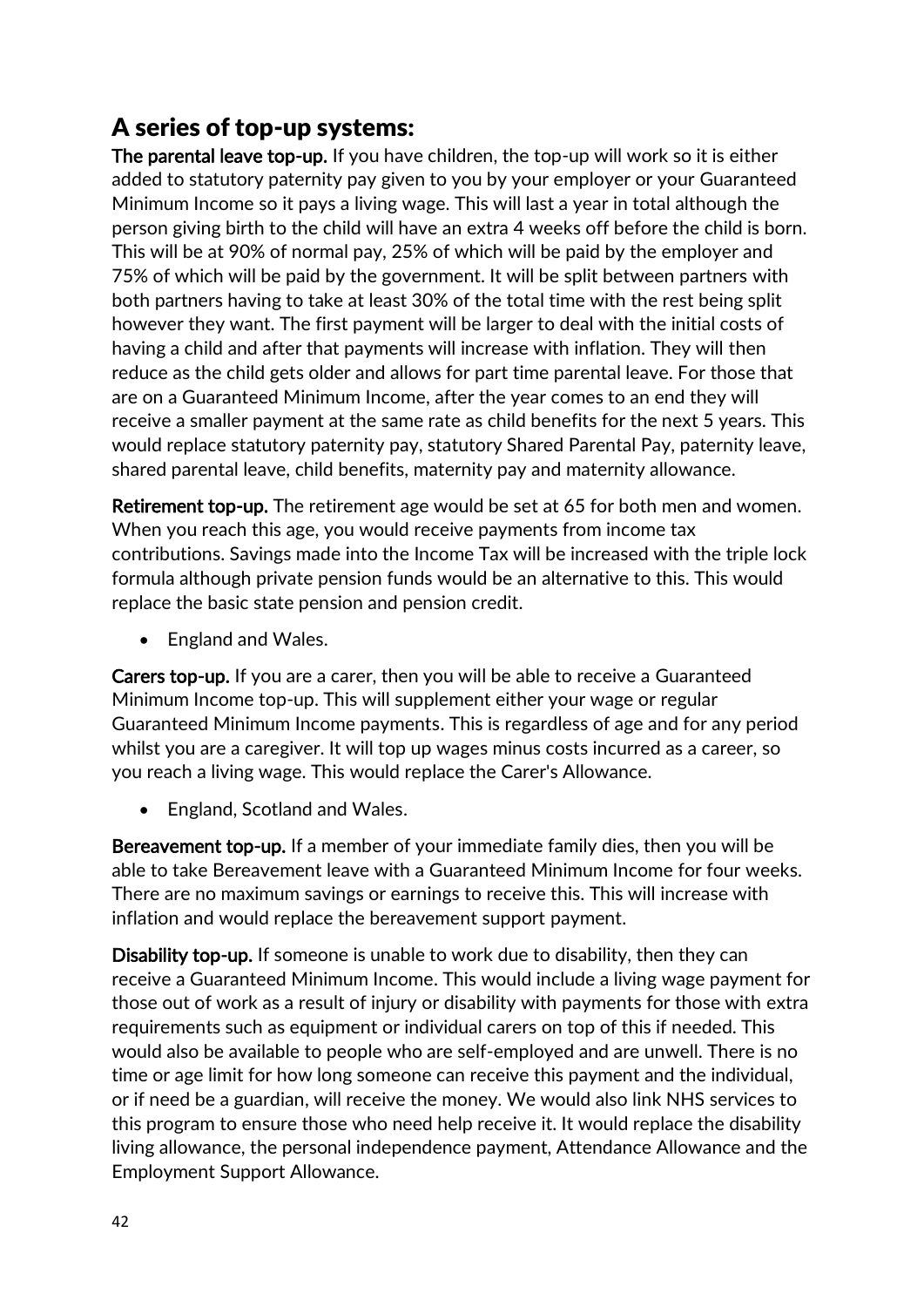Child support top-up. This would top-up a Guaranteed Minimum income with support for anyone who has children. The top-up would be a reformed version of Child Income Support and it would decrease as someone's income goes up in the same way as a Guaranteed Minimum Income.

Replace the Department for Work and Pensions with a Department for Social Security. The department of work and pensions will be replaced with the smaller department for social security as a Guaranteed Minimum Income means less administrative work.

A social security watchdog. This watchdog would check whether social security, support and benefits payments have been made in full and on time. If they haven't then they can compel the Department of Work and Pensions to make payments that haven't been made or compensate those who have missed or received delayed payments.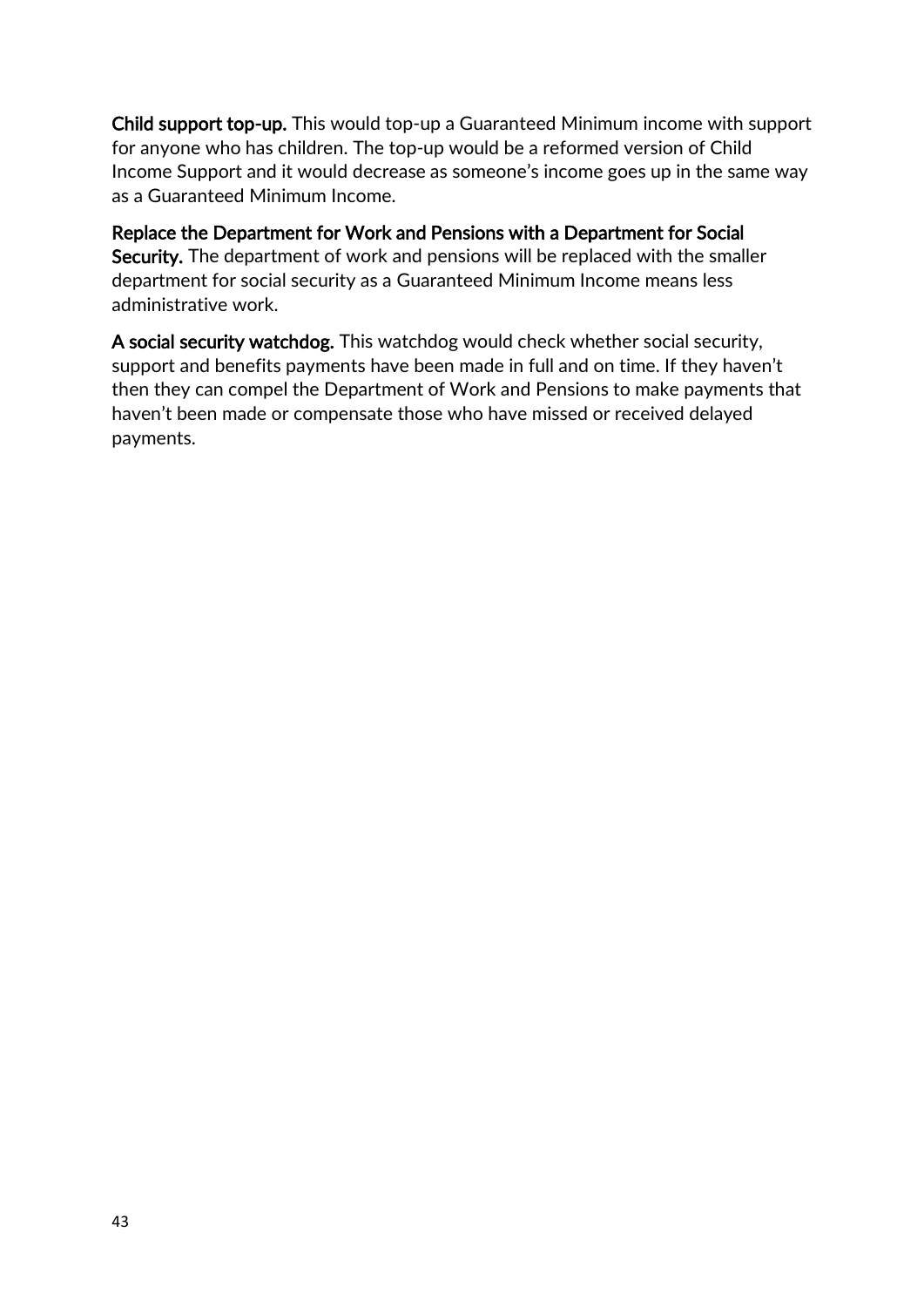### <span id="page-43-0"></span>Justice:

The justice system in the UK needs to be based off a system of reforming prisoners and helping them to move away from crime. The focus here is on reducing the number of people reoffending. We also seek to reduce the disadvantages people may face due to their background.

• Policies in this section only affect England and Wales unless specified.

Focus on reforming prisoners. We support a justice system would be much like the Norwegian model which has shown that rehabilitation of prisoners can result in only a very small number of prisoners reoffending. This would hopefully reduce the amount of money that needs to be spent on the prison service overall. Just like the Norwegian system, we would offer education for inmates to help them find work once they have left prison and to help them not to fall into a cycle of reoffending. To reduce prison culture, we also support copying the idea of larger prisons with houses containing multiple rooms rather than cells. These would have separate toilets and showers.

For high-risk prisoners, there will still be high security prisons as the more open prisons will be targeted at minimal crimes. However, offenders who are in prison for larger crimes can apply to go to these prisons when they reach the last four months of their sentence if they have been very well behaved.

Expanded restorative justice programs. This is where, if the victims agree to it, victims and criminals can discuss the crime that has taken place. This gives the criminal a chance to understand the impact their crime had on the person and the community. The offender then gives back to the community through programs such as community service.

Before prison sentences are handed out, people must be given a full mental health check. In order to ensure our prison services are effective we need to implement full checks when prisoners entre prison rather than the current system of rushed tests, so we know what help needs to be given to prisoners. This would take place before any judgment is made so it can be considered if a sentence is delivered.

If you've served a full sentence for a minor crime, it shouldn't be on your record. This will help prisoners to get back into work after smaller crimes and will hopefully stop them from reoffending due to poverty.

We don't support the use of the death penalty for any crime. It does not allow for real compensation for those proven innocent, it may end up with the state killing innocent people due to the fact there is never total certainty in almost any case and it does not deter people from committing crimes. While this will lead to some prisoners spending their lives in prison, it will also provide more time to investigate more into cases and for any new information to come to light. We will also campaign for the death penalty to be abolished worldwide as well as within international organisations.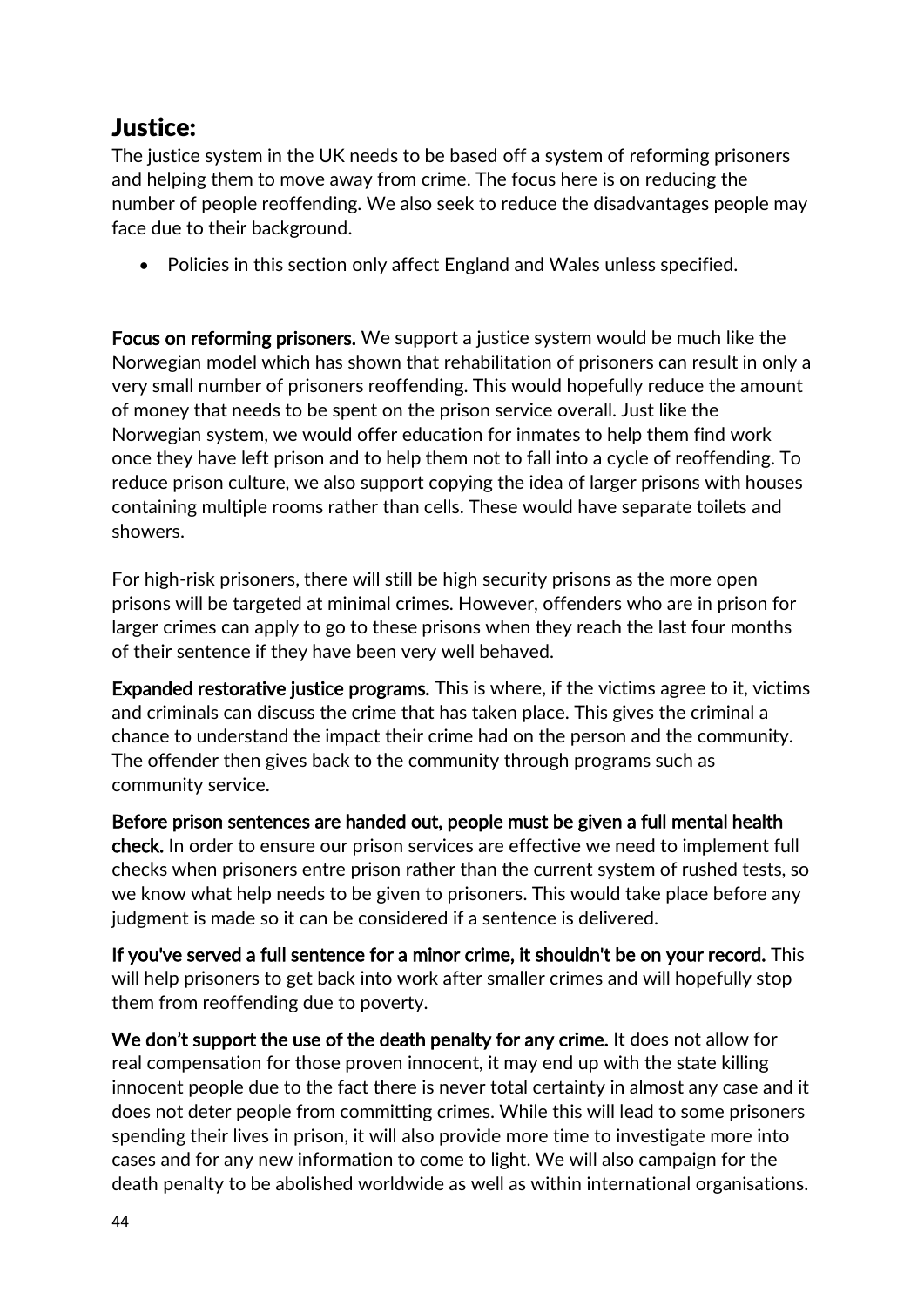Set the minimum age at which someone can be charged for a crime to 13. Currently the minimum age someone can be tried for a crime is 10 years of age which we feel is too low. The age must be appropriate to when an individual can tell right from wrong. This level is extremely low compared to other countries around the world, so we feel that it needs to be increased to an age where children are more likely to understand their actions.

When someone is tried for a crime, they should remain anonymous. When someone is tried or going to be tried for a crime, they should not have their identity released to the public or through the press unless it is necessary in order to find them. This comes from a belief that justice should be down to the UK's justice system rather than vigilante justice so releasing someone's details and image means that is at risk. Along with this it is very difficult to have a fair trial if the story is widely known about as jurors may be convinced before the trial.

Increase legal aid funds. This would involve reversing the cuts in legal aid that have taken place since 2010. This would be alongside reinstating help for cases involving family law and other areas that are no longer covered by legal aid. This would help to reduce some of the inequalities that currently exist in the UK's court system.

All police must wear body cameras. This would require police officers who are dealing with cases to record their actions. It would allow for a full record of police actions, can help to defend against any accusations of misconduct and makes it easier to review cases afterwards.

All prisons should be publicly run. We do not believe prisons or prison services should be run for profit. We feel a profit-based approach is the wrong motive for prisons to have and that operating under public ownership is a better model. Dangerous individuals should also not be placed under the guard of private companies.

Fines will be proportionate to income. Rather than simply receiving a flat fine the amount charged will depend on the person's earnings. It's a system already used in Finland, Sweden and Denmark successfully. This would be used as the method for fining for, Fixed Penalty Notices, for speeding offences and any other fines issues by the police. Under this system those who are poorer will pay less as a fixed fine would likely be a huge dent in their personal finances whilst those who have more money will have a fine that actually make some impact on their finances.

A justice watchdog. The justice watchdog would receive and then investigate complaints against the police or the judiciary by members of the public. It would be able to either refer issues for criminal prosecution or to recommend members of the police or judiciary step down.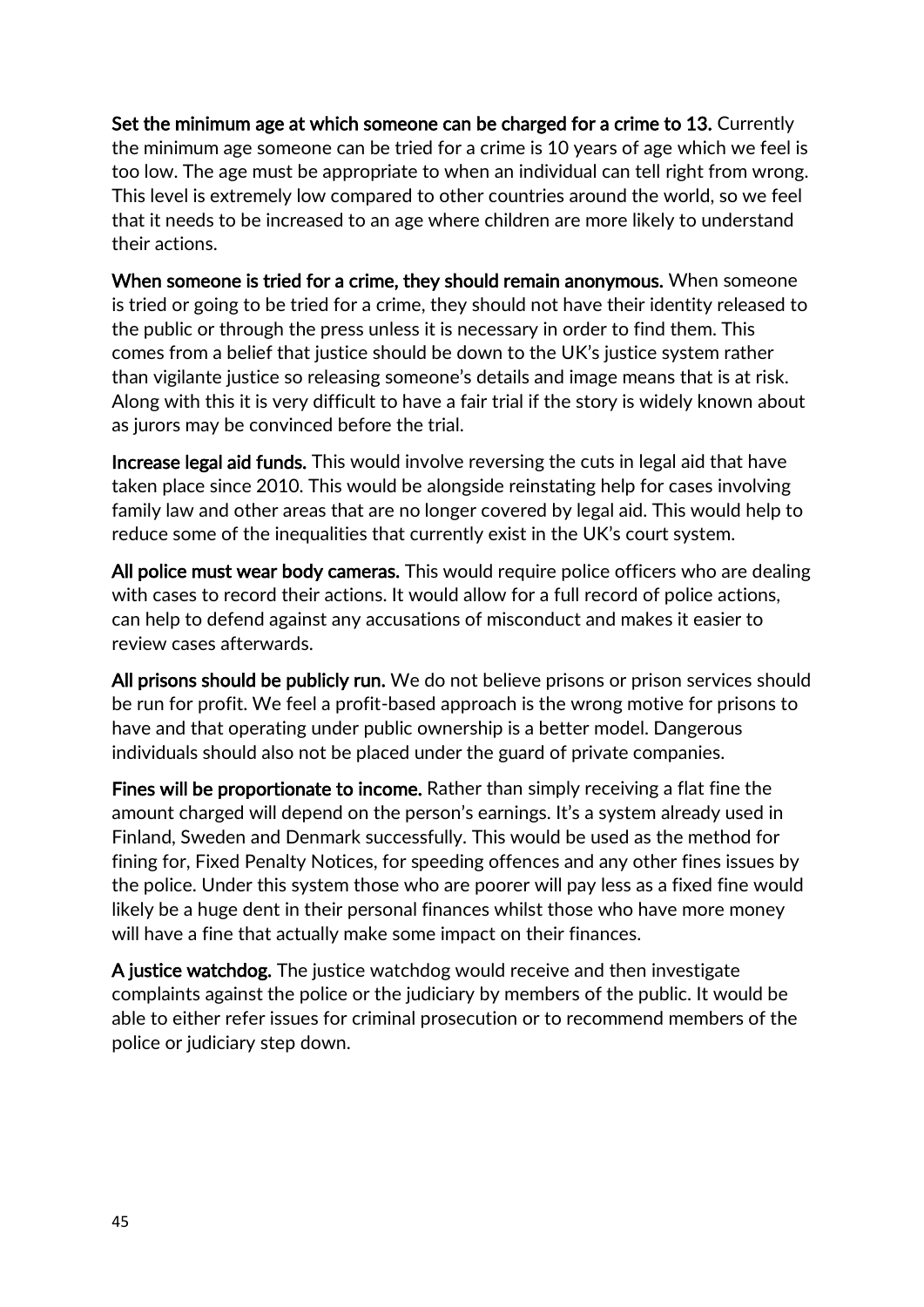Exempt offenders who are pregnant from prison. Offenders who are pregnant should be exempt from prisons with different routes for serious and non-serious offenders. For those convicted of a minor offence this would involve a suspended sentence rather than prison time, something we would support rolling out for smaller offences more generally. For more serious crimes we would instead support a secure environment rather than prison. This would only be usable one time per prison sentence.

Use community service more for minor crimes. Rather than relying on prison community service is where people do jobs for the community. This would be used alongside restorative justice to ensure perpetrators know the effect of their crime.

• Whole UK.

A drug legalisation and decriminalisation program. We would reduce the penalties placed on drug use and treat it as a health issue. This would involve legalisation of softer drugs and decriminalising harder drugs. Legalisation will remove any penalties on the supply or consumption of drugs whilst decriminalisation is where those caught taking drugs will receive a minor penalty or referral to a treatment centre. We also want to re-evaluate the A, B and C classifications for drugs. Finally, we would pardon all of those who have previous offences that are now legal or decriminalised under drug laws.

This would change the approach addiction to hard drugs would be treated as a health concern and softer drugs would be treated as recreational. The program would hopefully tackle gangs supplying drugs, ensure drugs do not contain other harmful substances, increase the number of drugs such as cannabis that are grown domestically and any increased tax revenue could be spent on the NHS.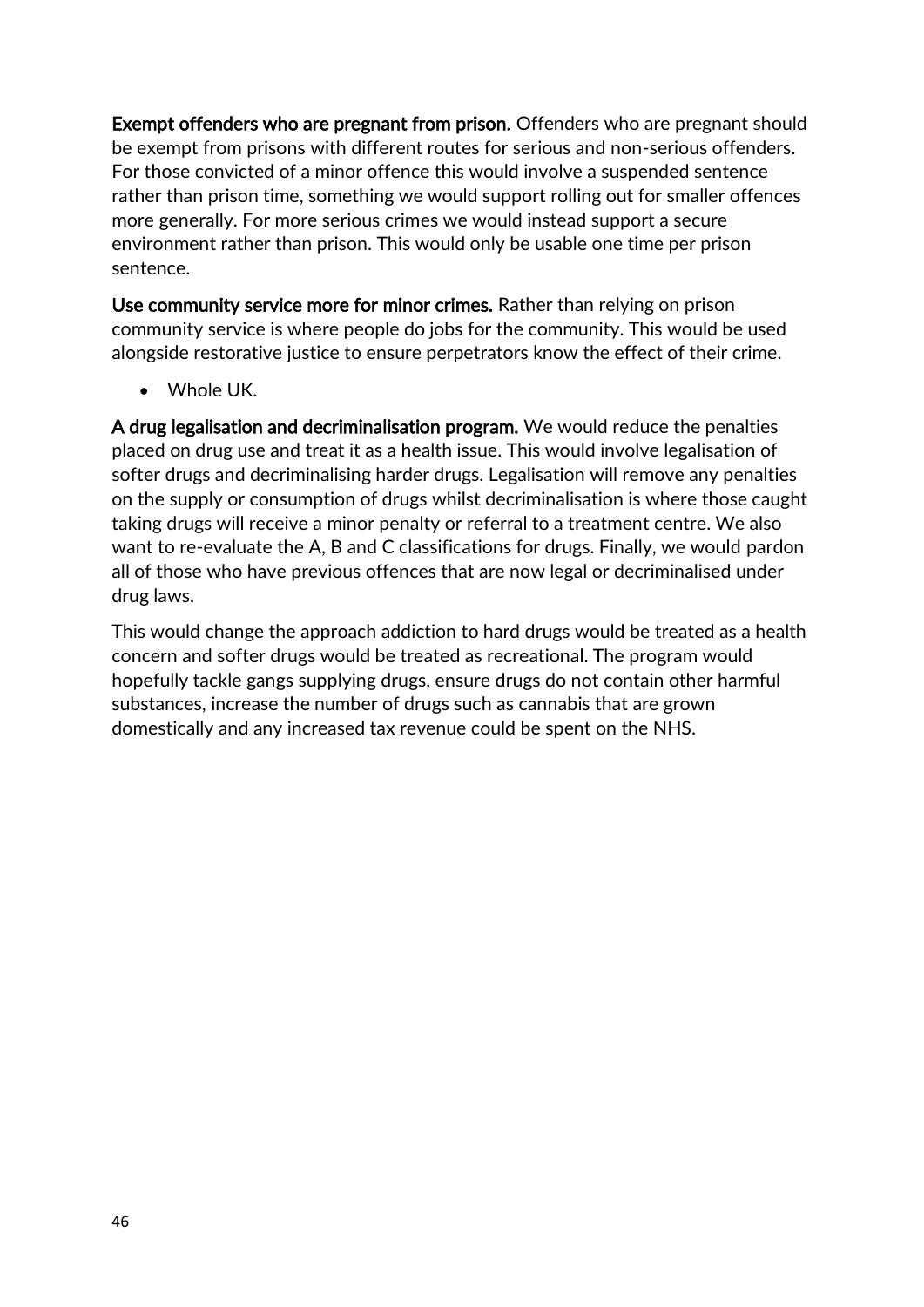# <span id="page-46-0"></span>Foreign Affairs:

We support the UK being an outward looking country that supports free trade and globalisation. This means strengthening the United Nations, signing new free trade deals and joining the European Free Trade Association.

• Policies in this section only affect the UK.

Require a vote by the House of Commons on all new Free Trade Deals and trade deals. Whenever a new free trade deal or trade deal is agreed, the UK parliament must agree to the new deal. This will ensure the house of commons always has the final say over these deals.

Strengthen the United Nations. We believe that the United Nations needs to be streamlined and strengthened. This would first include making it more accountable by creating a new directly elected United Nations Parliamentary Assembly and a council of ministers where all members can propose new bills. It would then be strengthened by amalgamating the International Standards Organisation, CODEX and the WTO into the United Nations regional bodies.

Apply to be an Observer Member of the Nordic Council. We feel that the UK should join the Nordic council as an associated member as long as this doesn't involve free movement. As the UK would be copying the Nordic model in much of its economic and state structures, it is only right that the UK deepens cooperation with these countries. If the UK leaves the EU it would provide the UK with continued ties to the Nordic countries, something EFTA membership would also help to strengthen.

Our foreign aid budget Should be 1% of Gross National Income. We believe in increasing our aid budget slightly from its current level of 0.7% of GNP to 1% of GNP. We also support a review into how the UK's foreign aid spending can be improved and where it should be invested.

Allow asylum seekers to work. Currently, most asylum seekers aren't allowed to work meaning they are forced to rely on the small amount of money given to them by the government. This can mean asylum seekers are pushed into poverty but also that this system unnecessarily costs the taxpayer money. This should also include those who are refused asylum in the UK but aren't able to return home at that time.

A fairer immigration system. Our proposed immigration system would be split into two core parts, those coming to the UK for social reasons and those coming to the UK for employment reasons. For those coming for social reasons we would prioritise people coming for family reunification.

To decide the criteria for workers wanting to move to the UK the government should consult with businesses, public services and a yearly debate in parliament. This parliamentary debate will also be used to decide the maximum immigration cap each year.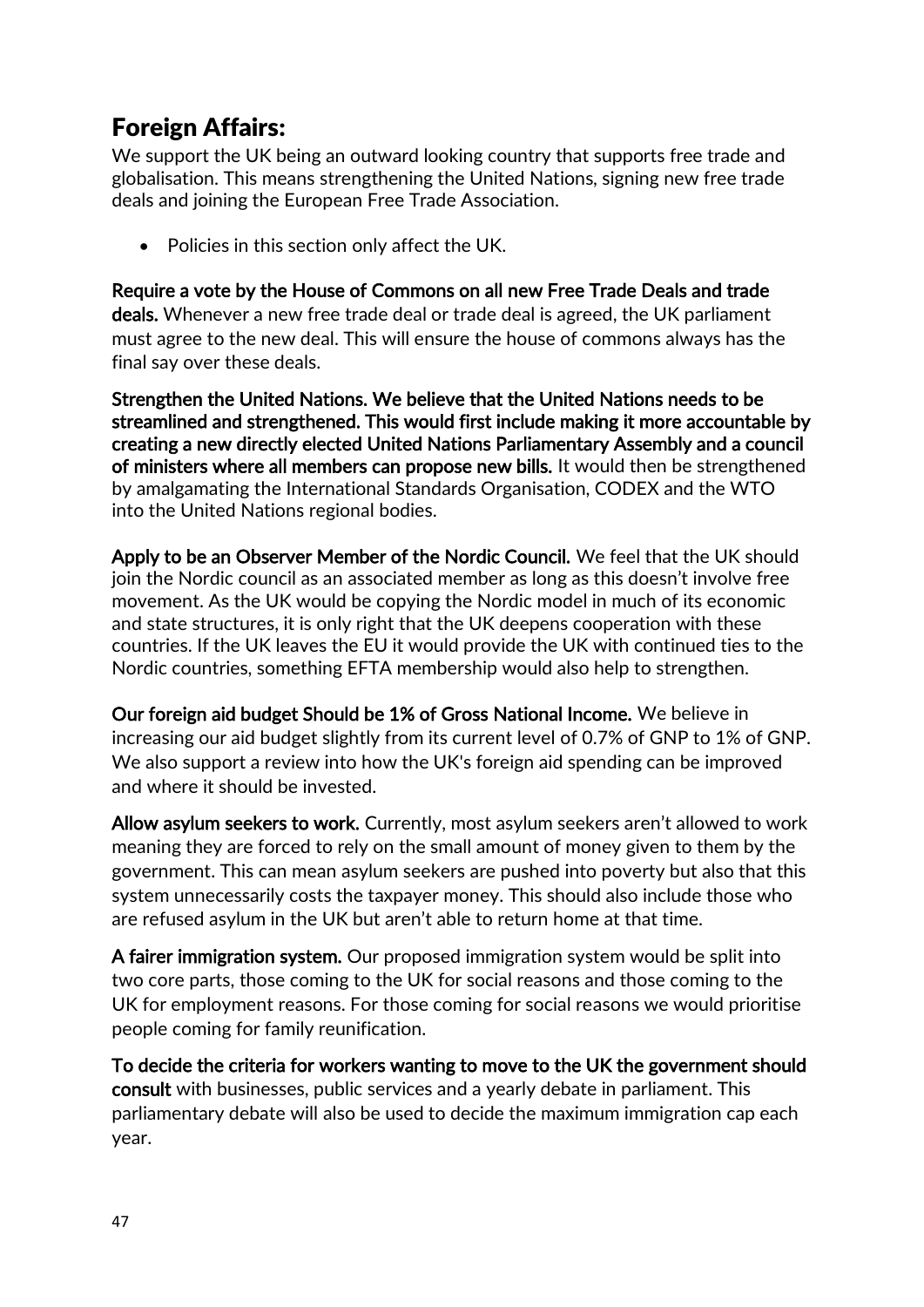Remove students from immigration statistics. This is due to the high numbers of students that leave the UK after their studies are completed and that students also often only stay a few years.

A referendum on membership of the EU's Single Market. We support negotiations and then a binding referendum on re-joining the single market and the European Free Trade Association. This would also include passporting rights and access to EU programs. The UK would have a say over this new agreement with a seat in the advisory EFTA court, the EFTA council, a veto over new EU laws and safeguarding measures which can be used on areas such as restricting free movement or state aid rules.

This arrangement also includes a set of opt-outs. We would be outside the Common Agricultural policy, the common fisheries policy, the EU's security policies, EU foreign policy, justice policies and home affairs policies. The UK would also be able still be able to make its own free trade deals as it wouldn't be part of the EU's Customs Union. We would also only pay the EU for EU programs we take part in, payments to poorer EU countries and payments for EFTA membership.

#### Defence:

Meet our NATO spending commitments. Unless the UK is at war, we should continue to maintain our spending commitment to NATO and ensure we spend 2% of the UKs GDP on defence. Unless there is a situation in which military spending needs to be increased 2% of GDP is likely to be the military budget for the foreseeable future.

A northern defence strategy. This will mean working closely with the Nordic countries to secure Northern Europe against potential aggression. This would also include strengthening the new 'Defence Arctic Strategy' with Iceland and Norway. Included in this strategy will be new joint programs, to help secure the North Atlantic against submarines, help to enable the Nordic countries to defend themselves more effectively and possibly offer any equipment the armed forces can't use.

This both spreads out any potential Russian attack and protects US reinforcements. Potential countries the UK could work with include the Nordic countries and the Baltic countries. Some of these countries are not members of NATO, have low levels of spending or are not members of the EU. This would both be an opportunity to build closer military links with these countries, take part in joint programs and allow us to persuade these countries to increase their spending on defence.

Give military personnel more support by reducing the size of the military. We believe that the size of the army should be reduced over time whilst the funding levels will remain the same. Both new technology and there being no large-scale conflicts makes a larger army unnecessary. Rather than being through redundancies, it would simply be a case of hiring fewer new military personnel. This would focus more on quality rather than quantity, a smaller number of military personnel but better equipped and supported. This would give greater ability to improve vocational education within the army, housing, pay, equipment and care for veterans.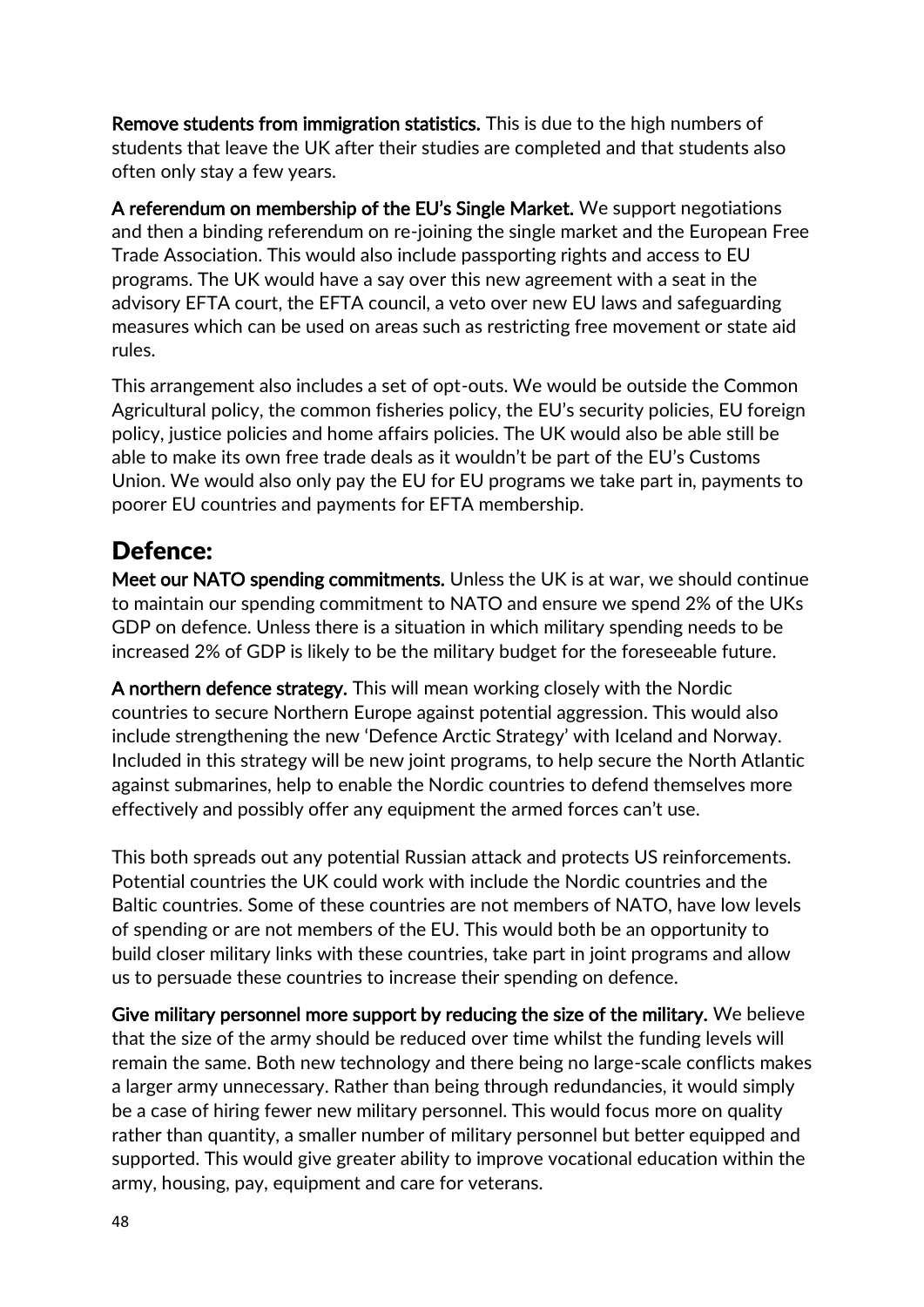Stop selling arms to countries that abuse human rights. This would include countries on the government's list of human rights abusers such as Saudi Arabia, China, Pakistan and Egypt. We would halt the sales of weapons to these countries until they respect human rights. In Saudi Arabia, the ongoing arms sales have helped to destabilise the Middle East further. We are, however, heartened by the reforms to the country being led by Prince Mohammad bin Salman although these need to go further before we feel arms sales could be restarted to the country.

Keep only a minimal nuclear deterrent. The reality is that we live in an uncertain world where nations that are hostile or potentially hostile to the UK strive to obtain such weapons for themselves. Unilateral disarmament will both leave us as a target without our own deterrent and will lose the UK international standing. Therefore, we believe it is necessary to retain a nuclear defence system to act as a deterrent.

Although keeping some level of deterrent is necessary, we support keeping the number of nuclear warheads the UK has at a minimum. Decreases can be achieved both through agreements that involve other countries also reducing their nuclear stockpiles along with the reduction of our own stockpile until it is as low as possible whilst still being a deterrent. We would also keep under review the costs and utility of our nuclear defence system in the future. We furthermore support keeping our submarines on which nuclear weapons are housed up to date and therefore we support the Dreadnought replacement for the vanguard submarines.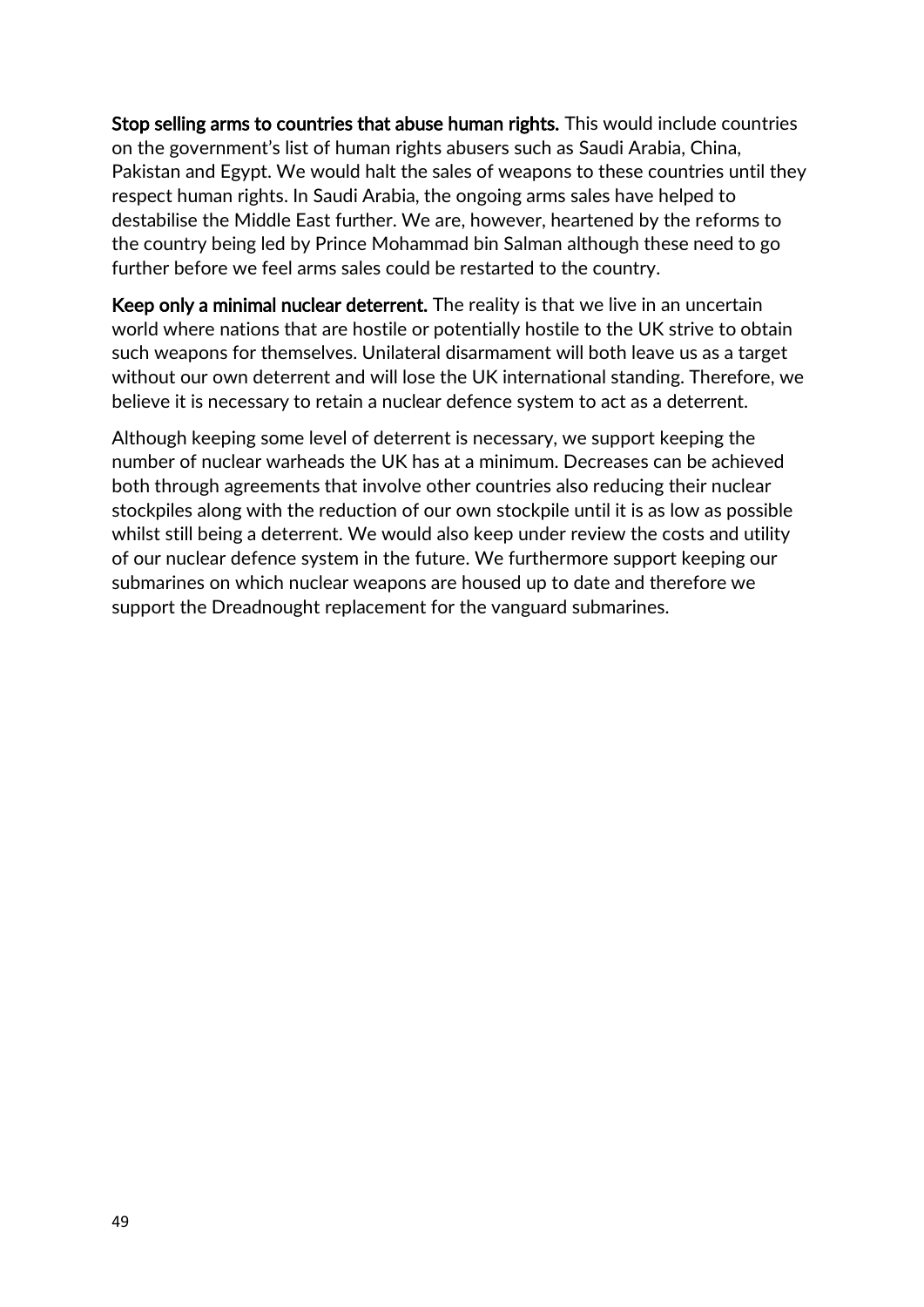# <span id="page-49-0"></span>Housing:

There is an urgent need for new houses in the UK with high levels of homelessness and unaffordable housing. We believe the government needs to focus on increasing the number of houses available and fight against rising levels of homelessness.

• Policies in this section only affect England unless specified.

A zoning system. A zoning system would split land up into separate areas called zones in which different types of building is allowed or for some areas no building is allowed at all. This system would mean more certainty to those wanting to build houses than the current system which looks at each building project individually. It would also likely lead to land prices being far more stable as what can be done with that land is set out before that land is brought. This system would be set by local councils and we support zones having multiple uses rather than just being for one purpose only. One of the other advantages to this system would be a using it to encourage building on Brownfield sites with the ability to place less restrictions on what can be built on these areas. This differs from the current system which leaves the possibility of other areas receiving more lenient planning permission due to being approved on an individual basis. Finally, we would create specific zone types that could be used by travellers and other communities more easily.

A new purchasing system for council houses. Right to buy should be replaced by a new scheme which will allow councils to build more houses. In this system when tenants are earning enough, they will be able to pay money towards a deposit to buy their council house. When the tenant decides to buy the house, the mortgage payments for the property will go to the council to allow them to build new houses or renovate existing ones for new owners. This means people living in council houses are more likely to care for them as they are given the possibility of owning it in the future.

Expand the help to buy scheme. The help to buy scheme helps people buying a property for the first time financially by allowing first time buyers of new houses to borrow money from the government alongside a traditional mortgage. The main aim would be to increase the loans available to house buyers from the government.

New houses should have proper insulation. This would require new houses to follow passive-house standards which means houses are insulated to keep them at a stable temperature. This both makes houses more energy efficient and reduces heating bills.

Support new garden cities. Alongside new houses being built in existing towns, cities and villages, new settlements should be garden cities. These give residents more natural space and reduce the overcrowding of houses. Garden cities should be built on greenfield sites to ensure this land is used effectively whilst allowing some of the area to grow back to its natural state.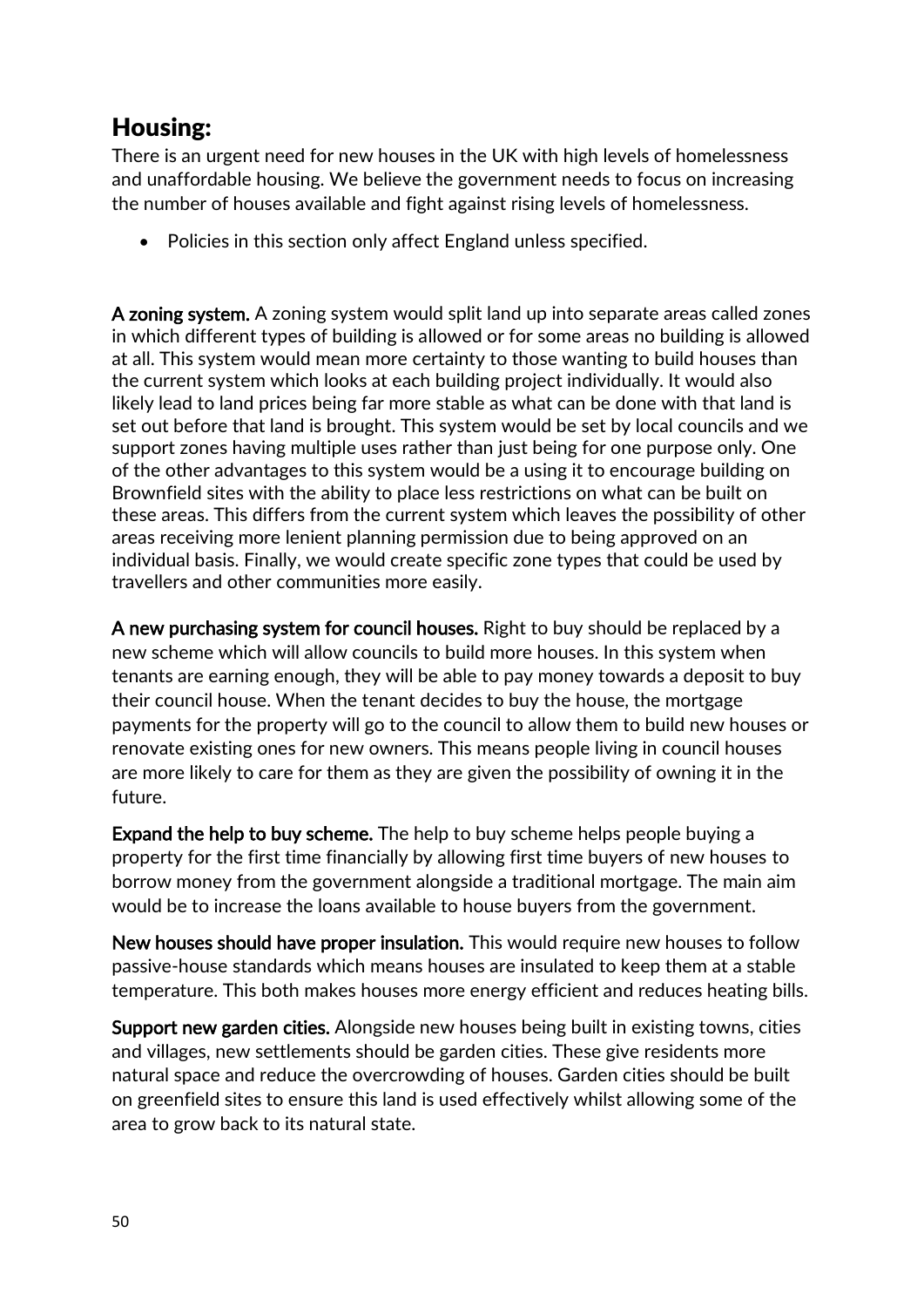For any housing built, there needs to be sufficient infrastructure. For new houses to be built, first there must be the infrastructure to support the people moving in. This means that if there aren't enough school places, hospital beds or other public services in place, new infrastructure must be built to ensure existing residents don't see their access to services decrease as a result of extra housing.

Copy Finland's 'housing first' scheme. This should be based on Finland's success in tackling the number of homeless people on its streets. The UK's current model relies on temporary accommodation and essentially taking steps towards getting a new house. We would copy Finland's 'Housing First' scheme which instead focuses on getting people a house as soon as possible rather than just temporary accommodation. This would be backed up by support workers, a focus on lifelong education and addiction treatment so people leaving homelessness don't return to being homeless. We also support expanding the existing housing first system by the Housing Executives Supporting People program in Northern Ireland.

A housing watchdog. The housing watchdog would receive and then investigate complaints against either tenants or landlords. It would also ensure collective bargaining agreements are negotiated and implemented properly.

• UK wide.

Collective bargaining between landlords and tenants. This would involve landlords and tenants negotiating the conditions for rented accommodation. This will be done using a new national framework for collective bargaining which would allow for negotiations on both an individual and a group level. These agreements would set out the tenancy agreement, the minimum standards that need to be upheld by both sides and the amount of money due and when it is due.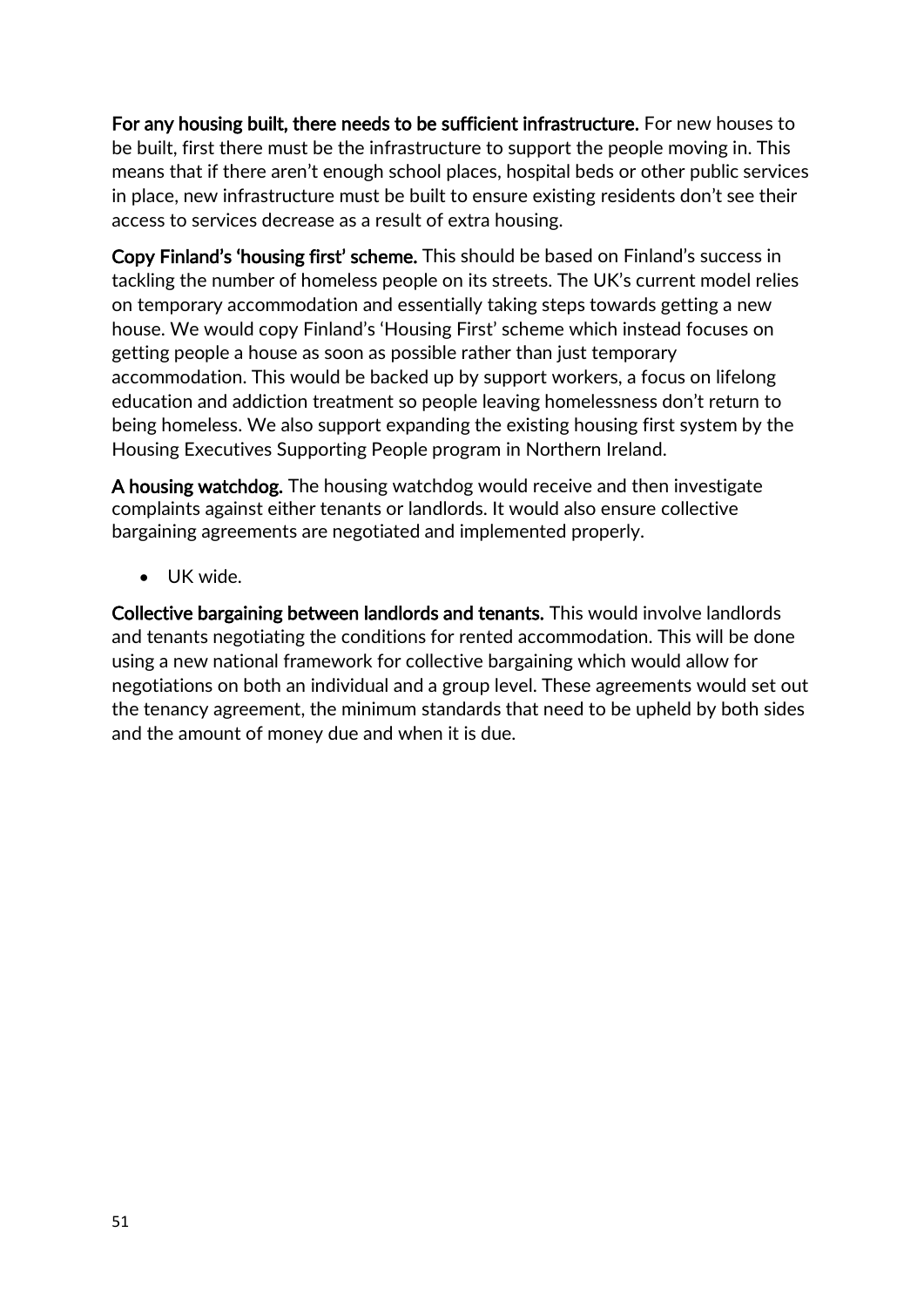#### <span id="page-51-0"></span>Culture, media and sport:

The UK needs an open and accountable media. We also need to ensure internet users have more power over their personal information and that we deal with large dominant media companies that have too much control over the media.

• Policies in this section only affect the UK.

Go ahead with Leveson 2. Leveson 2 will look into the relationship between the police and journalists. There needs to be further investigation into what went wrong and how phone hacking can be prevented from happening in the future. We also fully support the 'hacked off' campaign that supports Leveson 2.

Strengthen the Competition and Markets Authority. We want to strengthen their power to deal with media organisations with too much power and to break up organisations that hold excessive power that threatens competition. Competition is vital both with print media and digital media to ensure monopolies and oligopolies don't form.

**Scrap the BBC licence fee.** The BBC licence fee affects the poor far more than the rich as a result of the fixed fee for a TV licence. It should instead be funded through Income Tax with an independent commission set up to decide how much money the BBC requires.

An Independent Press Regulator. The current organisation that has the largest role in regulating the press is the Independent Press Standards Organisation. Its inaction means a new independent organisation needs to be set up in order to regulate the press. We believe changes such as ensuring corrections to newspapers should be in the same size and page as the original story would help to tackle inaccurate stories in newspapers.

A digital bill of rights. This would set out the rights people have on the internet which companies would have to follow. This would both protect individuals from abuse and clearly show companies what rules they need to follow. This would both be UK legislation and we would support a bill of rights also being put in place by the United Nations.

A BBC watchdog. This would investigate complaints about the conduct of BBC staff or their programs and then rule on them. Members of staff could then be compelled to step down in the most serious cases.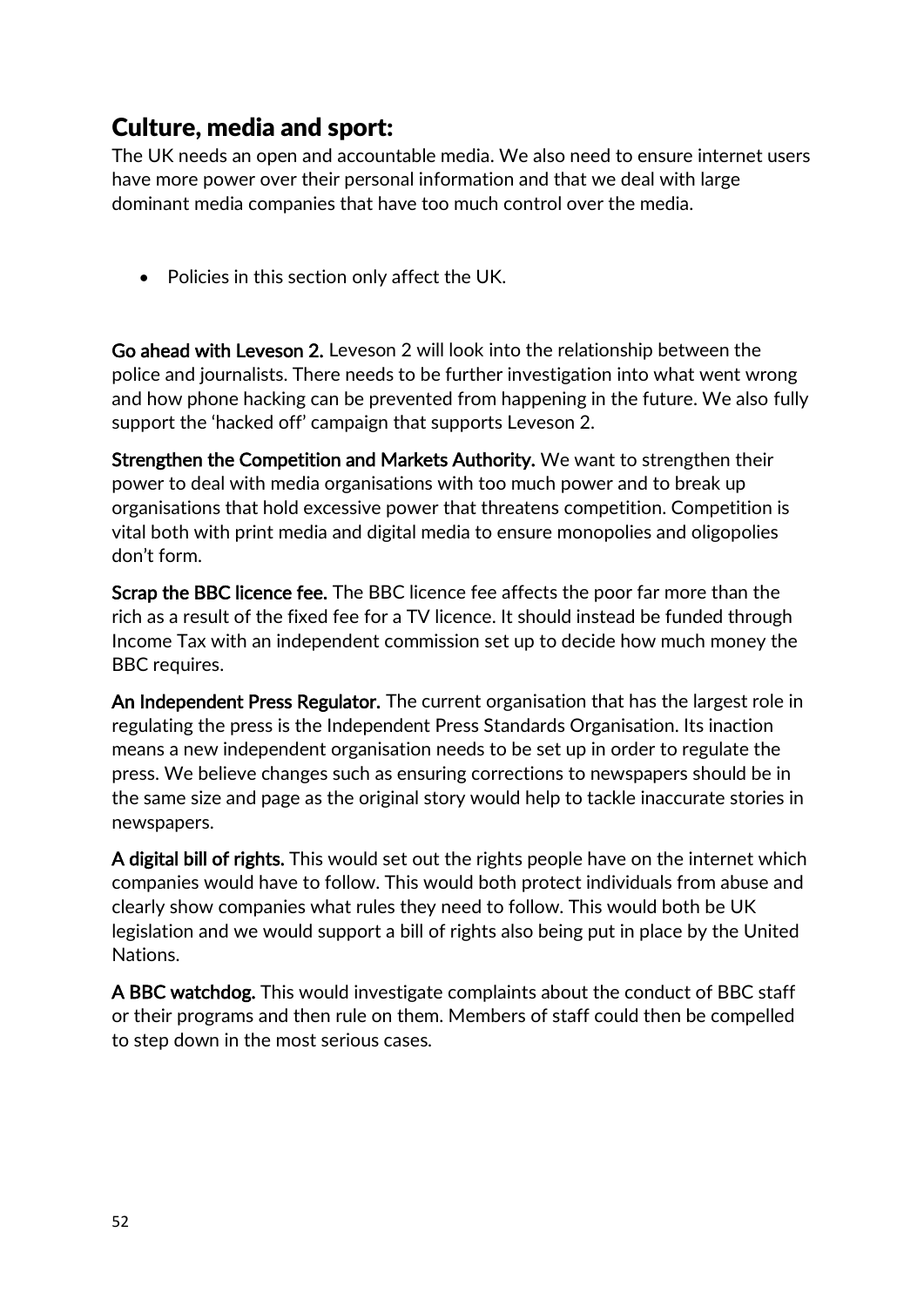# <span id="page-52-0"></span>Community:

Whilst the pandemic has isolated people, we need to ensure that once the pandemic is over, we try to bring communities back together. This means helping to create stronger and more connected local communities where people have places to meet up and get to know each other.

• Policies in this section only affect England.

New or expanded community hubs. We support either creating community hubs in areas that don't have them or expanding existing hubs. The aim would be for these hubs to include provisions that would help pensioners and the wider community to connect more. This includes community kitchens, regular meet and eats, access to free food, cafes and education or music facilities.